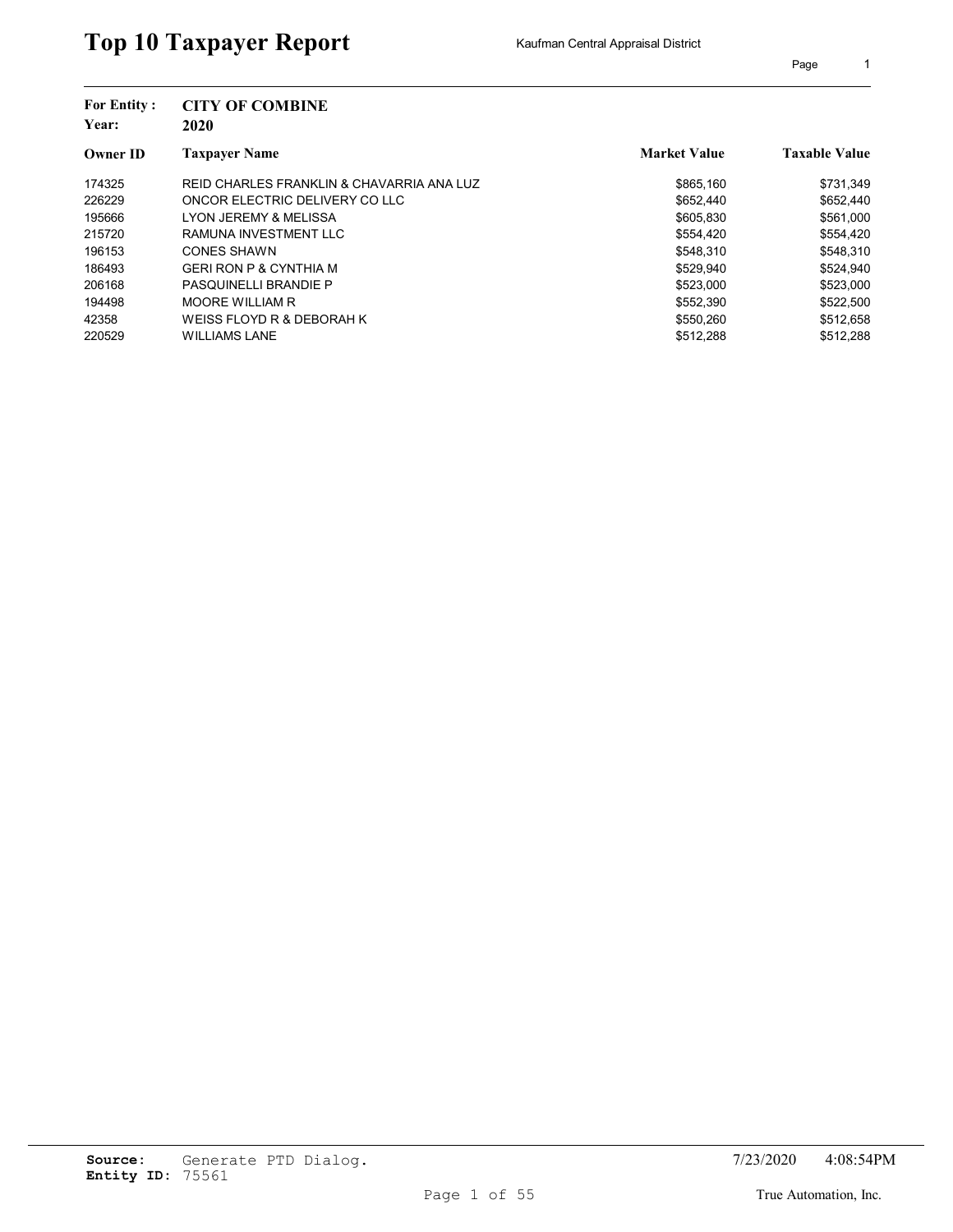| <b>For Entity:</b><br>Year: | <b>CITY OF CRANDALL</b><br>2020 |                     |                      |
|-----------------------------|---------------------------------|---------------------|----------------------|
| <b>Owner ID</b>             | <b>Taxpayer Name</b>            | <b>Market Value</b> | <b>Taxable Value</b> |
| 226229                      | ONCOR ELECTRIC DELIVERY CO LLC  | \$2,575,610         | \$2,575,610          |
| 61776                       | <b>HOWELL STEVE</b>             | \$2,575,599         | \$2,575,599          |
| 211756                      | <b>4B PROPERTIES LP</b>         | \$2,160,210         | \$2,160,210          |
| 160705                      | <b>JWS LAND LTD</b>             | \$3,004,600         | \$2,116,640          |
| 78645                       | PEN PHALLY & SIVANN HEM         | \$1,746,843         | \$1,738,734          |
| 68645                       | <b>JORDAN TRUCK PARTS</b>       | \$1.707.240         | \$1,707,240          |
| 205398                      | <b>BLUFF VIEW SENIOR LP</b>     | \$1,600,000         | \$1,600,000          |
| 180947                      | <b>WORTHMAX LLC</b>             | \$1,504,200         | \$1,504,200          |
| 20940                       | <b>JORDAN TIM</b>               | \$1,366,790         | \$1,366,790          |
| 222098                      | DUNKIN ACADEMY OF CRANDALL LLC  | \$1.344.530         | \$1.344.530          |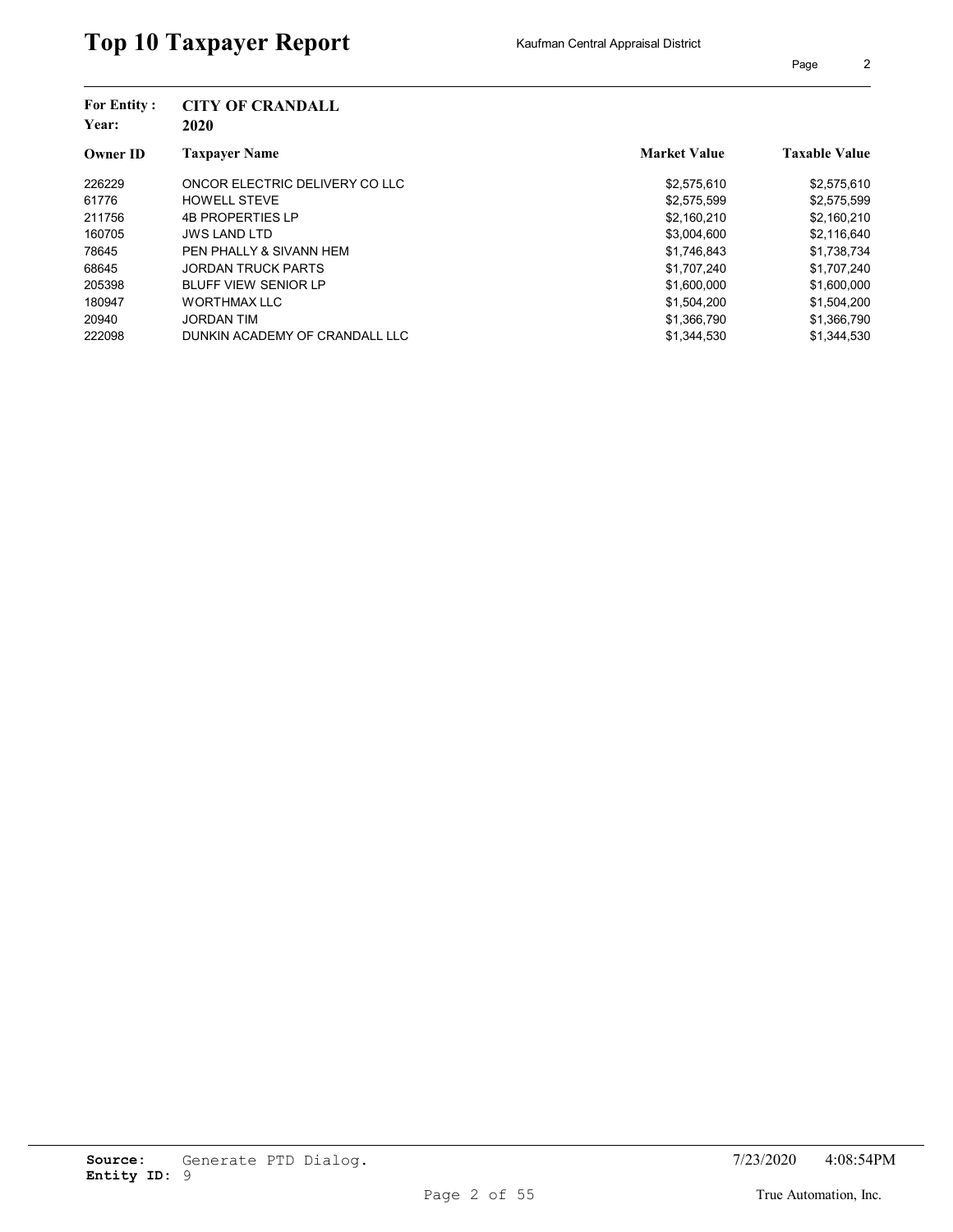| <b>For Entity:</b><br>Year: | <b>CITY OF FORNEY</b><br>2020                     |                     |                      |  |
|-----------------------------|---------------------------------------------------|---------------------|----------------------|--|
| <b>Owner ID</b>             | <b>Taxpayer Name</b>                              | <b>Market Value</b> | <b>Taxable Value</b> |  |
| 225077                      | BLUEMOUND LAND PROPERTIES LLC ETAL                | \$46,833,630        | \$46,833,630         |  |
| 226236                      | SMURFIT KAPPA NORTH AMERICA. LLC                  | \$53,187,580        | \$40,595,900         |  |
| 212414                      | DFW GATEWAY OAKS APARTMENTS LLC ETAL              | \$39,000,000        | \$39,000,000         |  |
| 200333                      | ROSE ENGLEBROOK LP & ROSE MARLBOROUGH SOUARE APTS | \$38,206,100        | \$38,206,100         |  |
| 69301                       | COPART EXCAVATION INC                             | \$28,924,950        | \$28,924,950         |  |
| 214096                      | EMERSON FORNEY APARTMENTS LP                      | \$28,500,000        | \$28,500,000         |  |
| 181842                      | SOUTH FORNEY LLC                                  | \$34,251,370        | \$24,597,050         |  |
| 226229                      | ONCOR ELECTRIC DELIVERY CO LLC                    | \$24.122.770        | \$24,122,770         |  |
| 219051                      | FG-1 LLC                                          | \$18,629,870        | \$18,629,870         |  |
| 39391                       | WAL-MART REAL ESTATE BUSINESS TRUST               | \$15.737.500        | \$15,737,500         |  |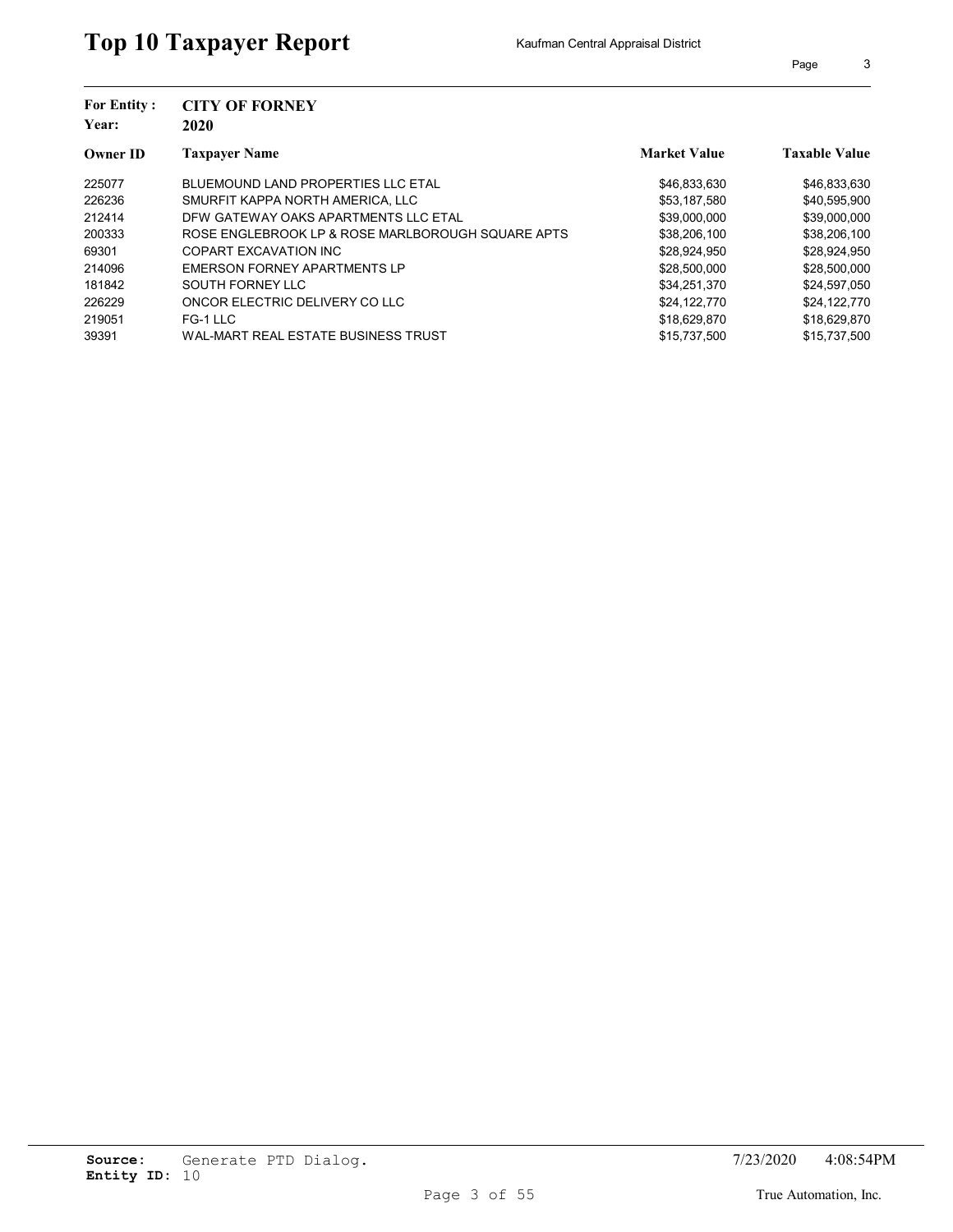| <b>For Entity:</b><br>Year: | <b>CITY OF HEATH</b><br>2020          |                     |                      |
|-----------------------------|---------------------------------------|---------------------|----------------------|
| <b>Owner ID</b>             | <b>Taxpayer Name</b>                  | <b>Market Value</b> | <b>Taxable Value</b> |
| 189804                      | <b>HGYC LLC</b>                       | \$10,378,610        | \$10,378,610         |
| 201743                      | <b>GEHAN HOMES LTD</b>                | \$2,449,820         | \$2,449,820          |
| 189795                      | <b>RILAT TRAVIS S &amp; MARY ANNA</b> | \$1,000,710         | \$1,000,710          |
| 220435                      | <b>HEATHLAND LLC</b>                  | \$900,000           | \$900,000            |
| 211379                      | JAMES ROBB R & JODI R                 | \$866,530           | \$866,530            |
| 225058                      | SHIPLEY JENNIFER                      | \$435.480           | \$435,480            |
| 225310                      | DEMBESKY JOSEPH D & CHLOE R LOWRANCE  | \$435,380           | \$435,380            |
| 226411                      | ROGERS G & LATOSHA M                  | \$398.430           | \$398,430            |
| 202752                      | <b>HGYC LLC</b>                       | \$375,280           | \$375,280            |
| 225042                      | WALLS JEFFREY V SR & NATALIE B        | \$352,800           | \$352.800            |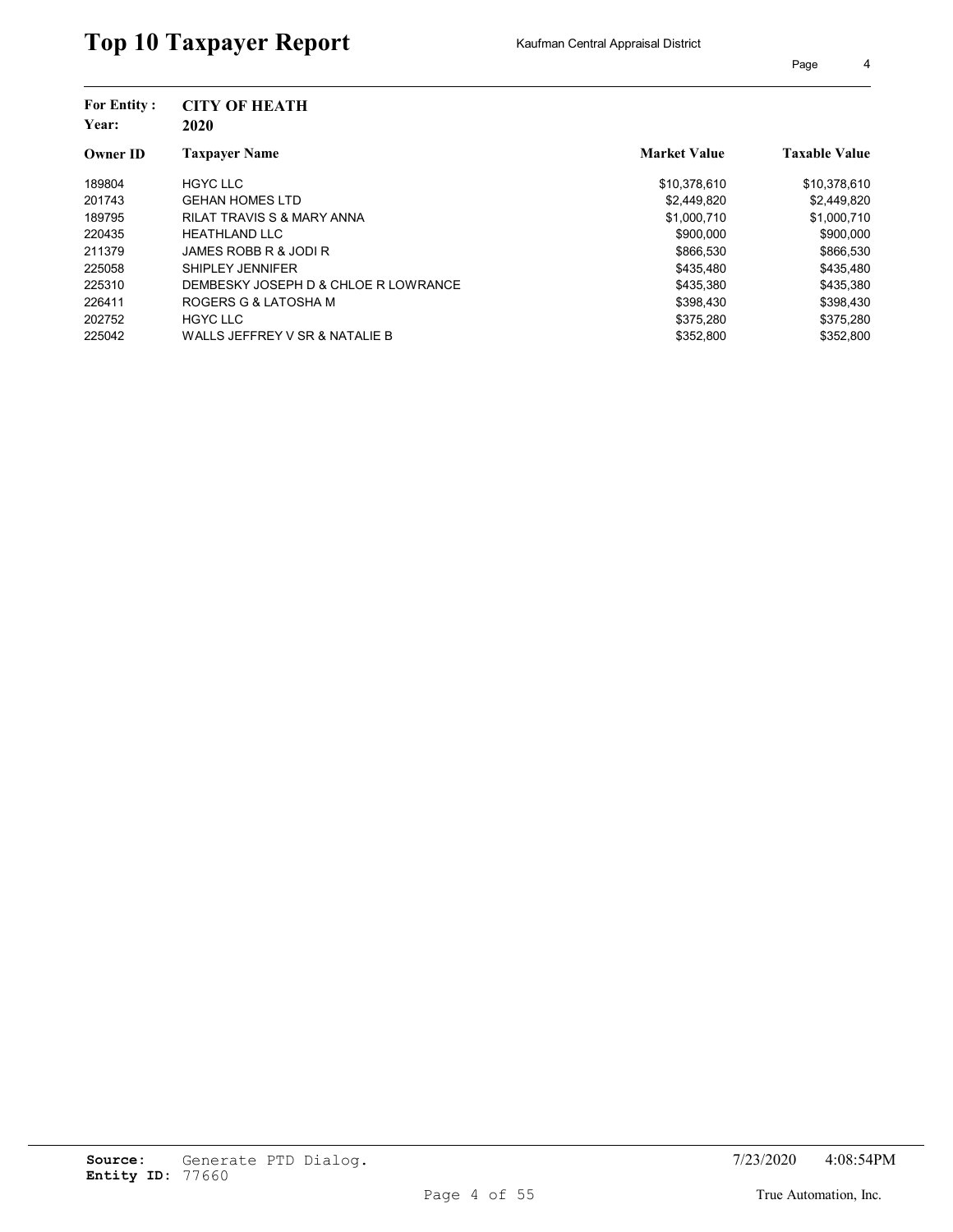| <b>For Entity:</b><br>Year: | <b>CITY OF KAUFMAN</b><br>2020         |                     |                      |  |  |
|-----------------------------|----------------------------------------|---------------------|----------------------|--|--|
| <b>Owner ID</b>             | <b>Taxpayer Name</b>                   | <b>Market Value</b> | <b>Taxable Value</b> |  |  |
| 206801                      | ITS EQUPMENT LEASING & MAINTENANCE LLC | \$16,496,280        | \$16,496,280         |  |  |
| 160705                      | <b>JWS LAND LTD</b>                    | \$12,770,320        | \$12,094,380         |  |  |
| 39391                       | WAL-MART REAL ESTATE BUSINESS TRUST    | \$8,635,972         | \$8,635,972          |  |  |
| 226271                      | MICA STEELWORKS, INC                   | \$7,328,530         | \$7,328,530          |  |  |
| 226277                      | KOLDER INC                             | \$6,503,520         | \$6,503,520          |  |  |
| 193886                      | <b>BWR APARTMENTS LP</b>               | \$6,175,610         | \$6,175,610          |  |  |
| 226294                      | TABLES MANUFACTURING INC               | \$4,802,840         | \$4,619,098          |  |  |
| 24594                       | WAL-MART STORES 01-265                 | \$4,078,640         | \$4,078,640          |  |  |
| 28344                       | BROOKSHIRE GROCERY CO                  | \$3,881,820         | \$3,881,820          |  |  |
| 183634                      | <b>KLLM TRANSPORT</b>                  | \$3.855.920         | \$3.855.920          |  |  |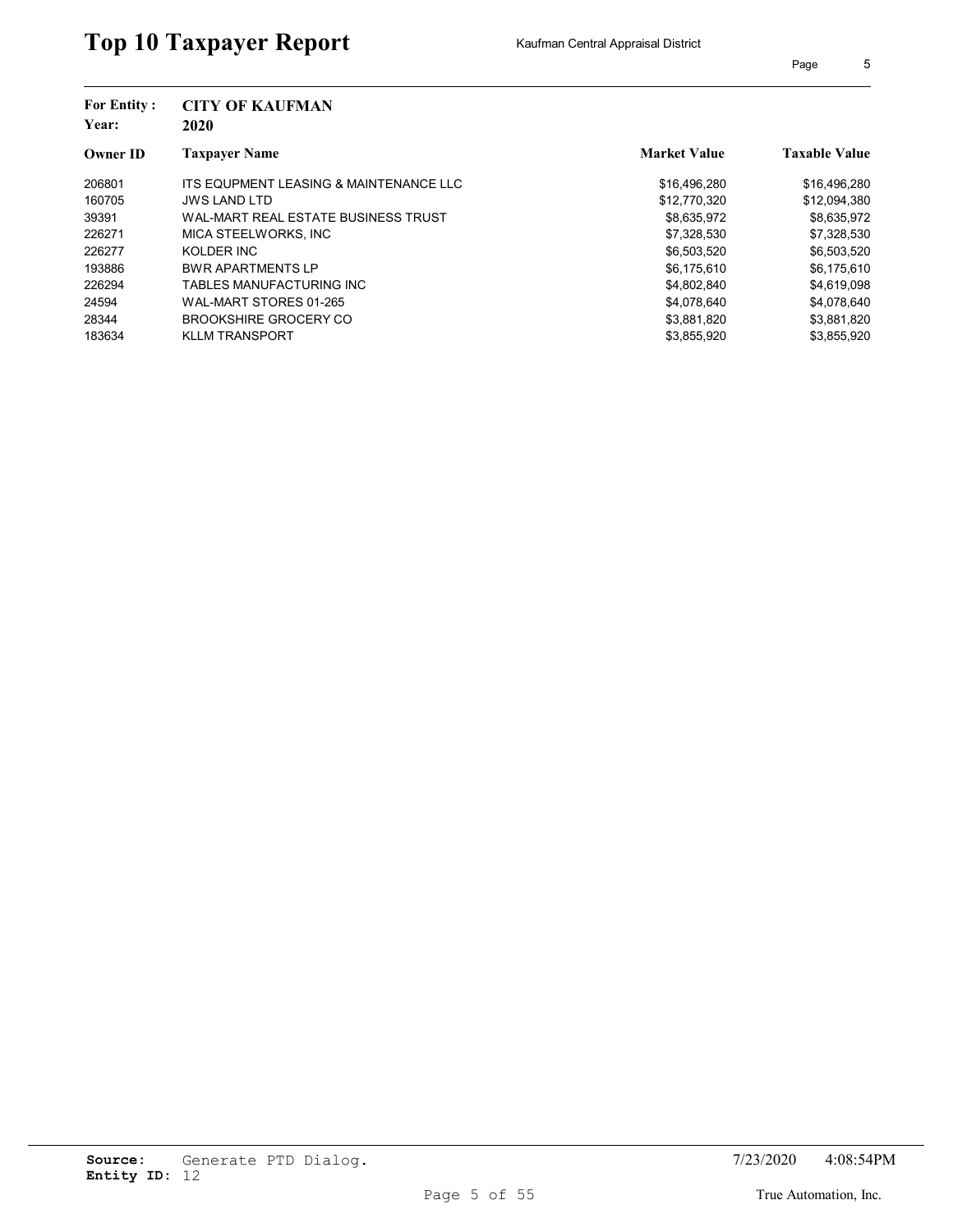| <b>For Entity:</b><br>Year: | <b>CITY OF KEMP</b><br>2020 |                     |                      |
|-----------------------------|-----------------------------|---------------------|----------------------|
| <b>Owner ID</b>             | <b>Taxpayer Name</b>        | <b>Market Value</b> | <b>Taxable Value</b> |
| 165240                      | KEMP LAKESIDE INVESTOR LLC  | \$11,750,600        | \$11,749,600         |
| 198280                      | MRT OF KEMP TX SNF LLC      | \$5,250,000         | \$5,250,000          |
| 179896                      | 1273 BEACON SHORE DRIVE LLC | \$1,412,370         | \$1,412,370          |
| 51420                       | FIRST NATIONAL BANK OF KEMP | \$1,375,000         | \$1,375,000          |
| 28344                       | BROOKSHIRE GROCERY CO       | \$1,203,860         | \$1,203,860          |
| 216140                      | ROACH & ROACH HOLDINGS LLC  | \$1.050.000         | \$1,050,000          |
| 181078                      | TIRUVALLA INC               | \$940.250           | \$940,250            |
| 211917                      | LAKEWAY RV RESORT LLC       | \$924,460           | \$924,460            |
| 190534                      | 274 KEMP LLC                | \$900,000           | \$900,000            |
| 170623                      | <b>BRESNAHAN ROBERT T</b>   | \$880,000           | \$880,000            |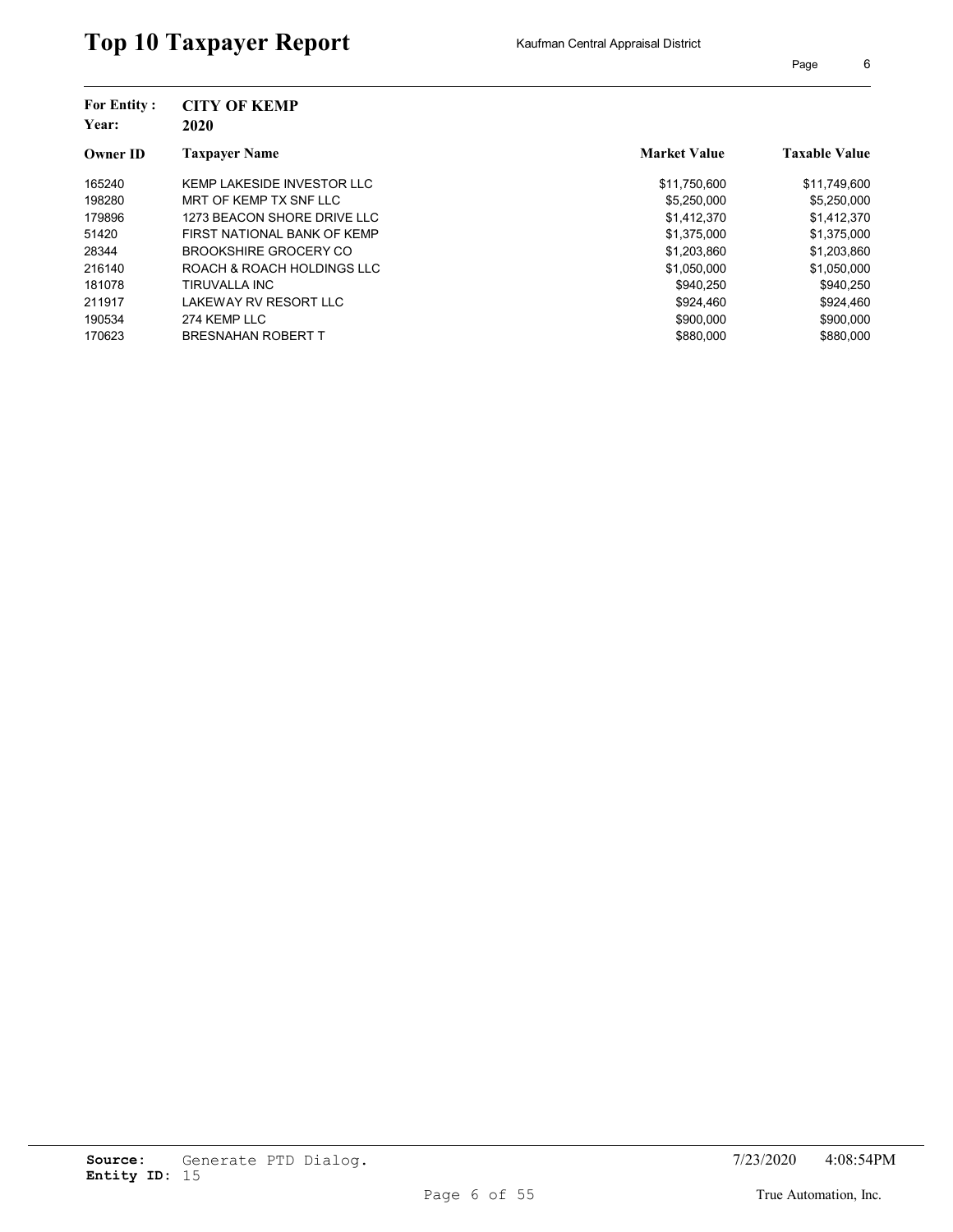| <b>For Entity:</b><br>Year: | <b>CITY OF MABANK</b><br>2020       |                     |                      |
|-----------------------------|-------------------------------------|---------------------|----------------------|
| <b>Owner ID</b>             | <b>Taxpayer Name</b>                | <b>Market Value</b> | <b>Taxable Value</b> |
| 226291                      | <b>SOLAR TURBINES INC</b>           | \$27,384,210        | \$27,384,210         |
| 226269                      | <b>EAGLE METAL PRODUCTS</b>         | \$3,502,860         | \$3,502,860          |
| 173978                      | <b>KBC SIENNA LLC</b>               | \$3,399,080         | \$3,399,080          |
| 226229                      | ONCOR ELECTRIC DELIVERY CO LLC      | \$2.401.480         | \$2,401,480          |
| 30645                       | SOLAR TURBINES INC                  | \$2,306,020         | \$2,306,020          |
| 50413                       | TRI COUNTY FORD                     | \$2,155,010         | \$2,155,010          |
| 60105                       | ANTHONY WAYNE & MARY ANN            | \$2,207,970         | \$2,154,088          |
| 222068                      | SNODDY WILL & VICTORIA              | \$2,099,740         | \$2,099,740          |
| 170993                      | <b>HOLMAN RONALD &amp; CECILLIE</b> | \$2,061,750         | \$2,061,750          |
| 207077                      | DUCKETT THASUNDA & RICHARD L        | \$1,887,160         | \$1,887,160          |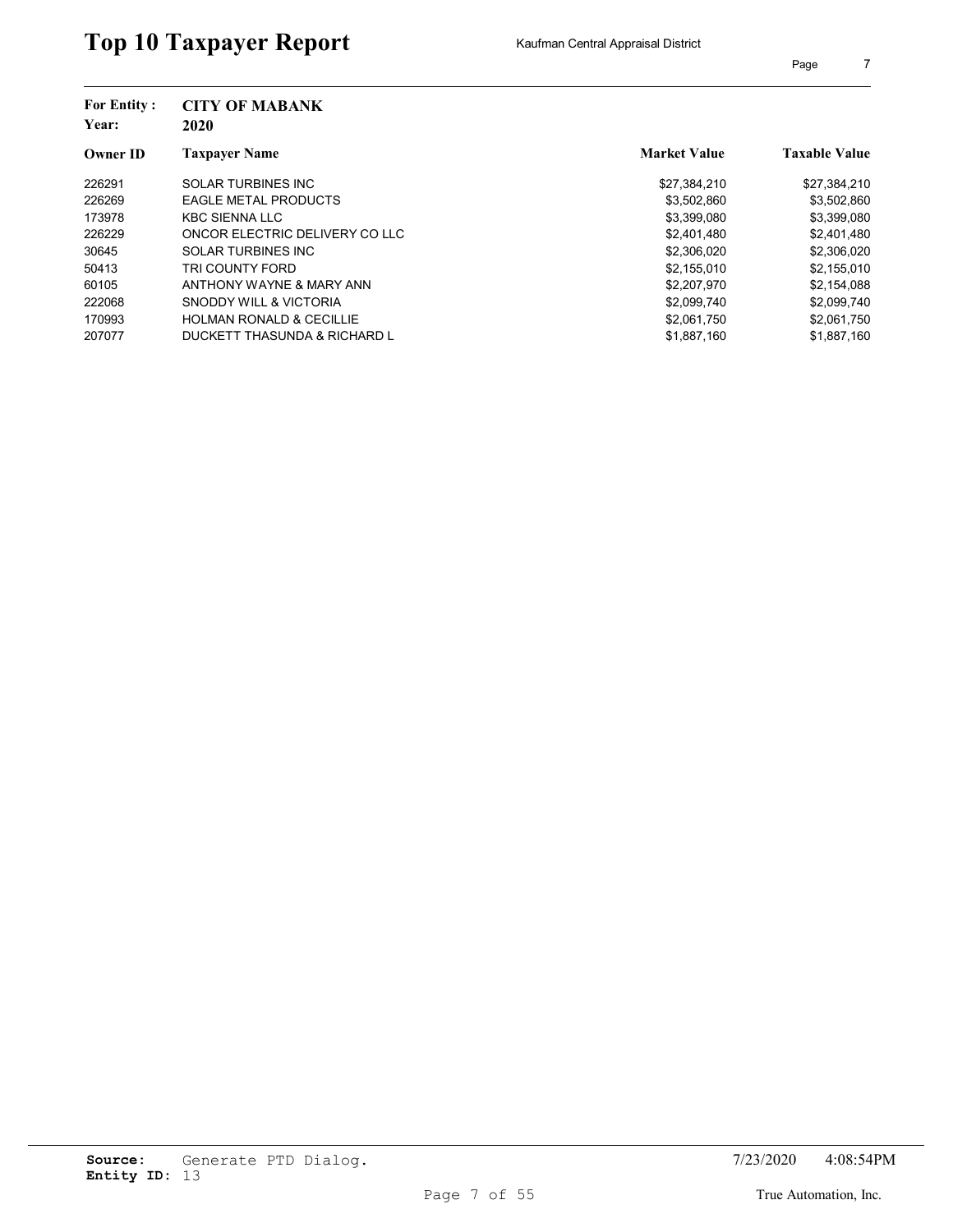| <b>For Entity:</b> | <b>CITY OF MESOUITE</b>        |                     |                      |
|--------------------|--------------------------------|---------------------|----------------------|
| Year:              | 2020                           |                     |                      |
| <b>Owner ID</b>    | Taxpayer Name                  | <b>Market Value</b> | <b>Taxable Value</b> |
| 70593              | <b>BEAM &amp; SONS INC</b>     | \$1,751,540         | \$1,751,540          |
| 21134              | SCHRENK FRANCIS J & JUDITH A   | \$1,534,030         | \$1,534,030          |
| 76680              | D R HORTON TEXAS LTD           | \$813.410           | \$813.410            |
| 166425             | <b>JYZ PROPERTIES LLC</b>      | \$613.960           | \$613.960            |
| 166203             | HW HEARTLAND LP                | \$582,810           | \$582,810            |
| 217134             | <b>MARYFIELD LTD</b>           | \$540.000           | \$540,000            |
| 226229             | ONCOR ELECTRIC DELIVERY CO LLC | \$506,970           | \$506,970            |
| 213293             | <b>MONK AMANDA E</b>           | \$542.750           | \$490.497            |
| 225424             | DAVIS LEASA K                  | \$543,880           | \$409,908            |
| 179149             | C LEE INVESTMENTS LLC          | \$399.000           | \$399,000            |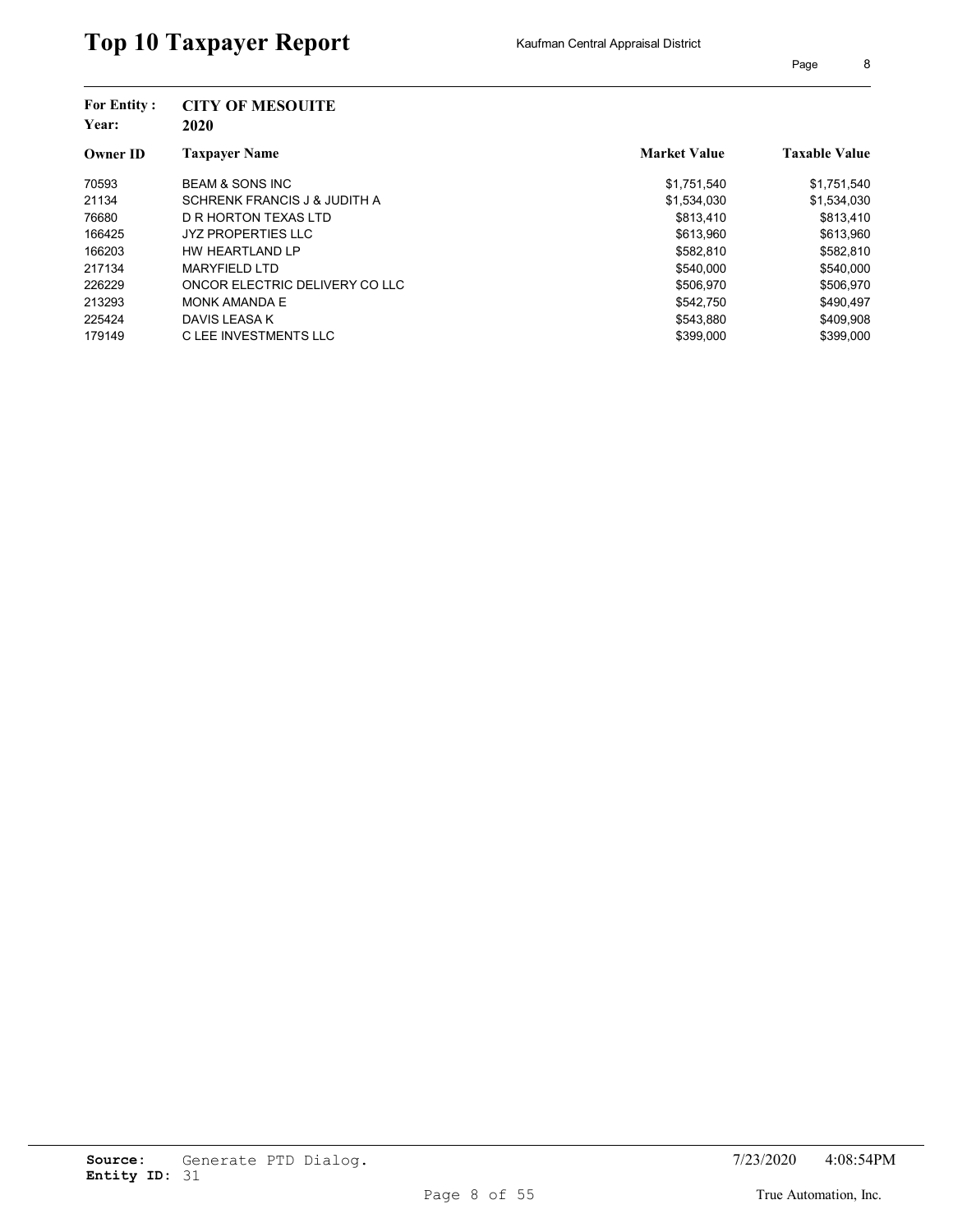| <b>For Entity:</b><br>Year: | <b>CITY OF OAK GROVE</b><br>2020 |                     |                      |
|-----------------------------|----------------------------------|---------------------|----------------------|
| <b>Owner ID</b>             | <b>Taxpayer Name</b>             | <b>Market Value</b> | <b>Taxable Value</b> |
| 81419                       | SHAW RANDY T & AIMEE C           | \$657.240           | \$657,240            |
| 170288                      | DAVIS CURTIS L & BEVERLY D       | \$583,000           | \$583,000            |
| 196287                      | <b>BISHOP DANIEL S</b>           | \$493.980           | \$488.917            |
| 216170                      | <b>MURREY DEANNE</b>             | \$480,000           | \$480,000            |
| 218605                      | METCALF FAMILY LIVING TRUST      | \$478.260           | \$478,260            |
| 188572                      | CONFIDENTIAL OWNER               | \$455.010           | \$449.130            |
| 190179                      | CASSON WILLIAM & BARBARA         | \$489.710           | \$430,826            |
| 62542                       | <b>MARSH LAURA</b>               | \$455.410           | \$430.457            |
| 209266                      | ADAMS RODERICK W                 | \$426,340           | \$417,325            |
| 27123                       | DAVIS CHARLES L & MEREDITH D     | \$580.430           | \$412.560            |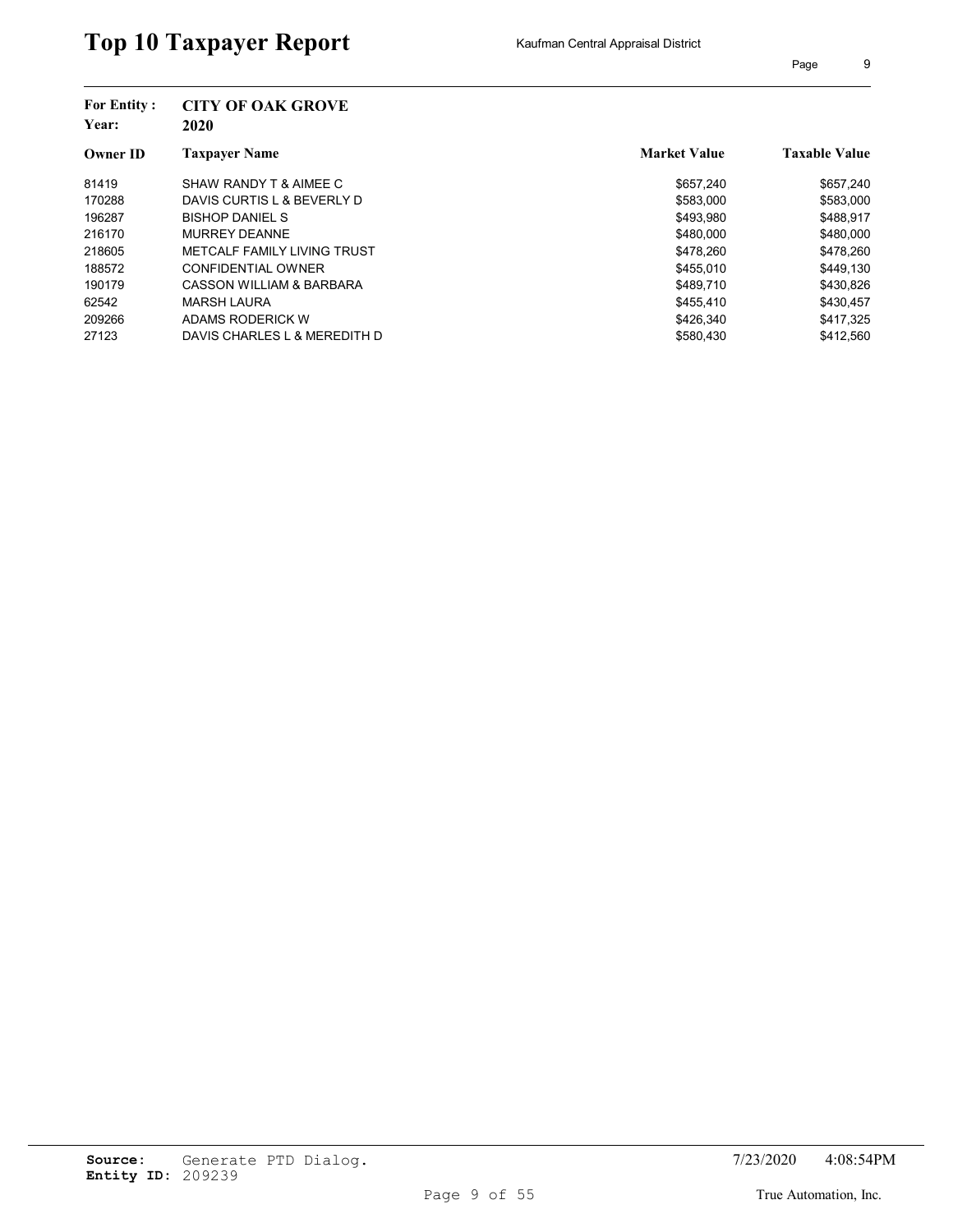| <b>For Entity:</b><br>Year: | <b>CITY OF OAK RIDGE</b><br>2020  |                     |                      |
|-----------------------------|-----------------------------------|---------------------|----------------------|
| <b>Owner ID</b>             | <b>Taxpayer Name</b>              | <b>Market Value</b> | <b>Taxable Value</b> |
| 53670                       | JESS DAVID L & KARISSA D          | \$590.840           | \$550,000            |
| 38600                       | <b>HARRISON NEIL C &amp; GWEN</b> | \$714.050           | \$530,175            |
| 217324                      | SPARKS DAVID & ASHLEY             | \$525,000           | \$525,000            |
| 205671                      | PARMER CONSTRUCTION CO LLC        | \$561.960           | \$495,000            |
| 181106                      | ZUNIGA ARISTEO & MARIA A          | \$450,850           | \$450,850            |
| 205352                      | CUNNINGHAM RICHARD P & CAROLINE   | \$660,000           | \$430,700            |
| 201404                      | GARCIA ABRAHAM & MARGARITA        | \$430.100           | \$430,100            |
| 168911                      | <b>GOLDRING JOHN ANDREW</b>       | \$448.180           | \$414.102            |
| 171657                      | <b>BAXTER FAMILY RANCH LLC</b>    | \$566,277           | \$379,717            |
| 184751                      | DAVENPORT BO W & RHONDA L         | \$376,780           | \$376.780            |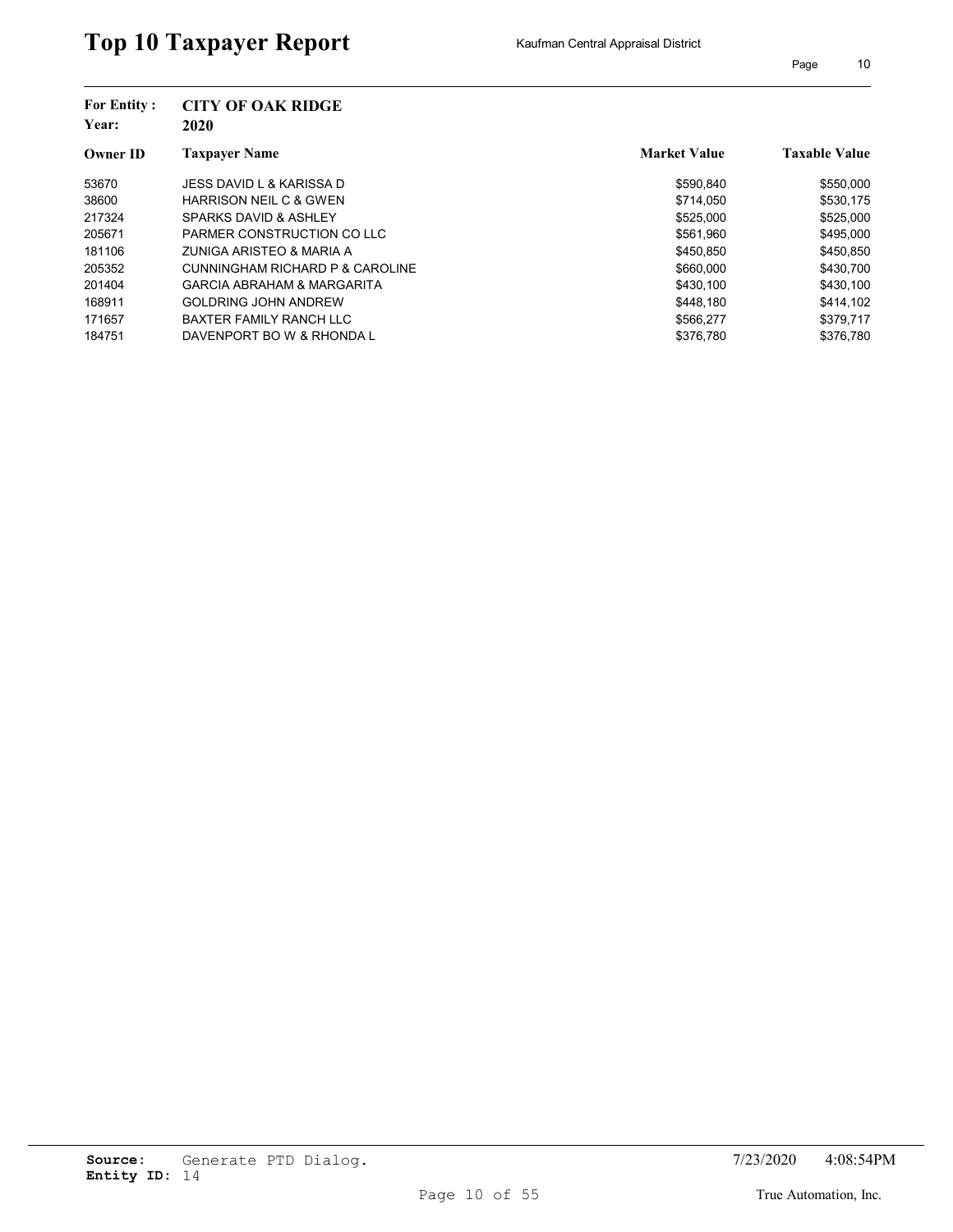| <b>For Entity:</b><br>Year: | <b>CITY OF POST OAK BEND</b><br>2020 |                     |                      |
|-----------------------------|--------------------------------------|---------------------|----------------------|
| <b>Owner ID</b>             | <b>Taxpayer Name</b>                 | <b>Market Value</b> | <b>Taxable Value</b> |
| 55735                       | MC CLAIN CAROLYN                     | \$1,790,100         | \$1,323,140          |
| 15431                       | BOUNDS GARY LEE & KIM                | \$750,950           | \$750,950            |
| 45018                       | CARNEY LAND & CATTLE L P             | \$869,100           | \$660,510            |
| 28549                       | <b>BAILEY J BRENT &amp; CATHY F</b>  | \$625,560           | \$550,396            |
| 213025                      | PETERSON DREW J & NATALIE C          | \$591,200           | \$538,070            |
| 219493                      | SOWERS STANLEY W & SANDRA K          | \$454.920           | \$454.920            |
| 203349                      | GIARRAPUTO CYNTHIA GORE & FRANCIS W  | \$437.170           | \$437.170            |
| 210172                      | COX CHRISTOPHER L & ROBIN A          | \$436,500           | \$436,500            |
| 204296                      | JOHNSON SIMON N & KARA               | \$460,000           | \$432,969            |
| 205580                      | <b>BELL PAUL &amp; KELLY</b>         | \$431.470           | \$431.470            |
|                             |                                      |                     |                      |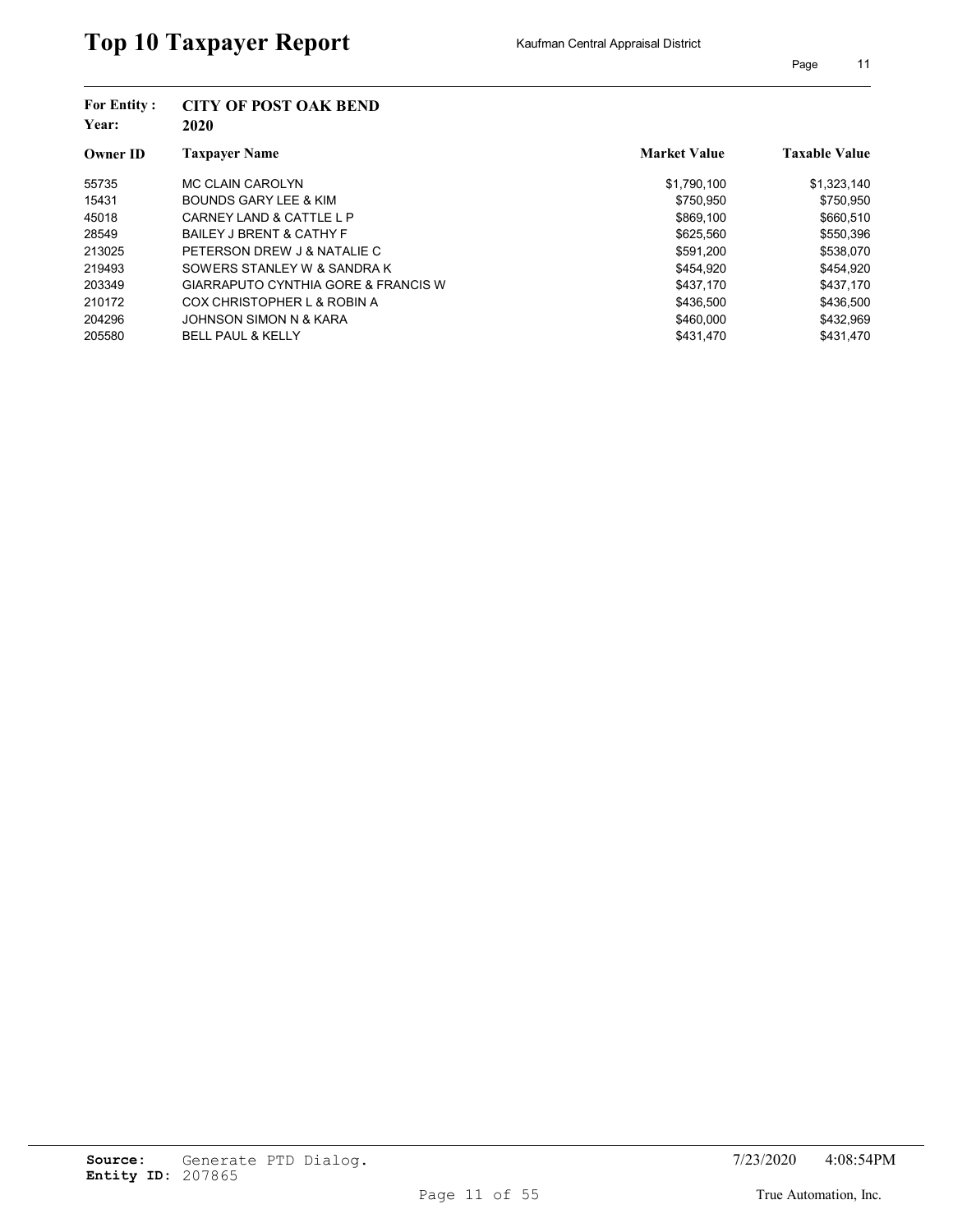| <b>For Entity:</b><br>Year: | <b>CITY OF SEAGOVILLE</b><br>2020          |                     |                      |
|-----------------------------|--------------------------------------------|---------------------|----------------------|
| <b>Owner ID</b>             | <b>Taxpayer Name</b>                       | <b>Market Value</b> | <b>Taxable Value</b> |
| 30009                       | SUDDUTH JAMES & NORMA                      | \$1,706,870         | \$1,348,150          |
| 226229                      | ONCOR ELECTRIC DELIVERY CO LLC             | \$1,047,000         | \$1,047,000          |
| 65914                       | ANDERSON CLAYTON FUNERAL HOMES             | \$460.800           | \$460.800            |
| 31060                       | MCM KAUFMAN LAND PARTNERS LP               | \$2,741,670         | \$362.740            |
| 76024                       | MIRANDA FRANCISCO & IRENE                  | \$260,180           | \$211,142            |
| 225571                      | LACY CATHY J                               | \$679.490           | \$188,200            |
| 38308                       | <b>HOPKINS KENNETH MICHAEL &amp; STARR</b> | \$290,250           | \$175,368            |
| 226204                      | ATMOS ENERGY/MID-TEX PIPELINE              | \$169.210           | \$167,682            |
| 218079                      | CHARBA DAVID E                             | \$328.107           | \$151,665            |
| 218081                      | SORRELLS DANETTE                           | \$328,107           | \$151.665            |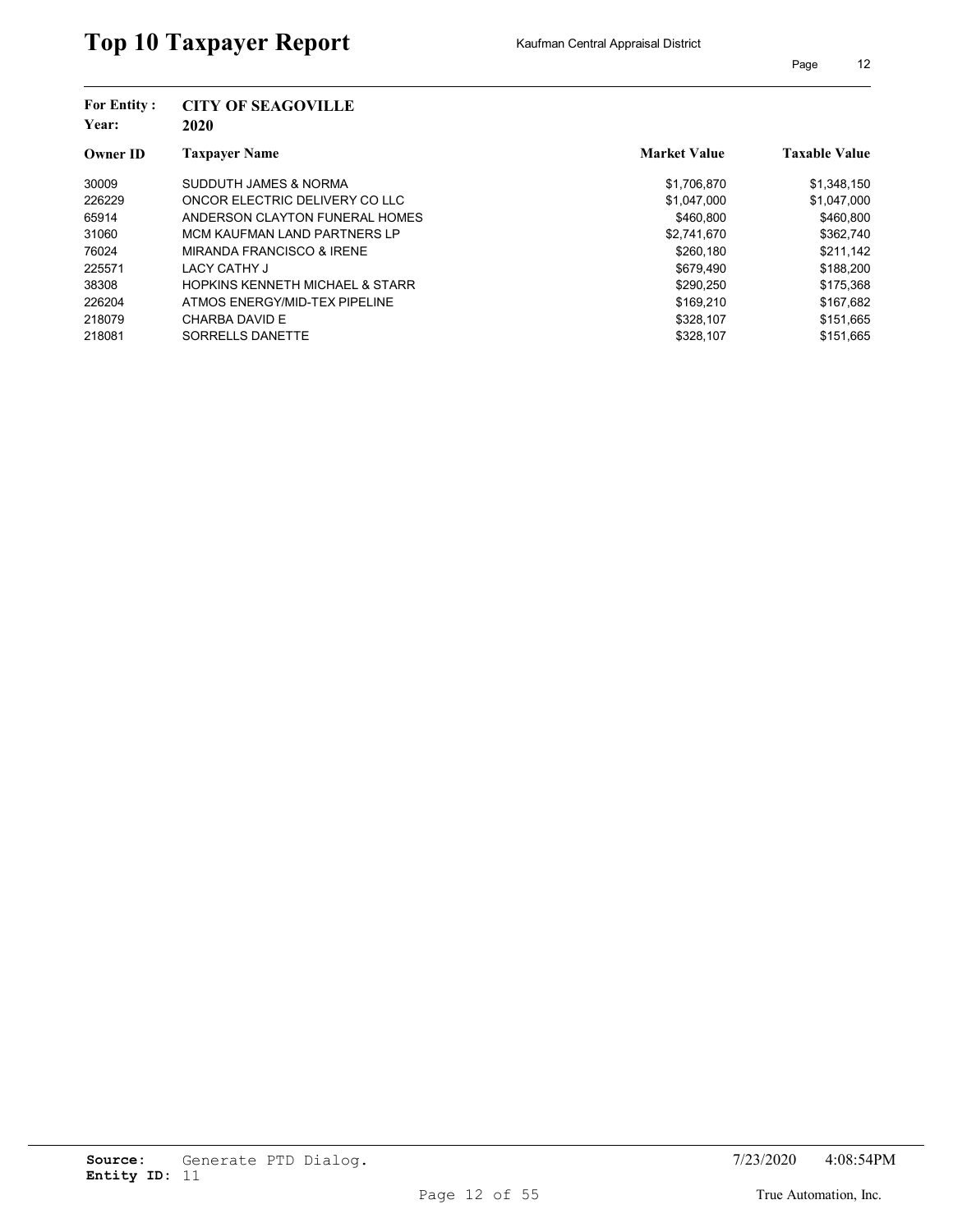| <b>For Entity:</b><br>Year:<br><b>Owner ID</b> | <b>CITY OF TALTY</b><br>2020        |                     |                      |
|------------------------------------------------|-------------------------------------|---------------------|----------------------|
|                                                | <b>Taxpayer Name</b>                | <b>Market Value</b> | <b>Taxable Value</b> |
| 184795                                         | <b>GREINER ROBERT</b>               | \$3,889,470         | \$2,311,840          |
| 15419                                          | ALMO INVESTMENT LTD                 | \$1,271,520         | \$1,271,520          |
| 172299                                         | <b>TATCO PROPERTIES LLC</b>         | \$1,159,360         | \$1,159,360          |
| 201218                                         | HPA TEXAS SUB 2016-1 LLC            | \$1,060,600         | \$1,060,600          |
| 211523                                         | TECH GAS SOLUTIONS LLC              | \$741.480           | \$741,480            |
| 73985                                          | NEXXUS HOMES INC                    | \$662,330           | \$662,330            |
| 78926                                          | <b>KENNEDY KENOY &amp; CHARESSA</b> | \$651.260           | \$651,260            |
| 169099                                         | <b>GMC LLC</b>                      | \$2,463,880         | \$617,560            |
| 193448                                         | DAVIS MILTON & BRANDI               | \$597,310           | \$597,310            |
| 173127                                         | THRASHER TIMOTHY B & JILL L         | \$574.950           | \$574.950            |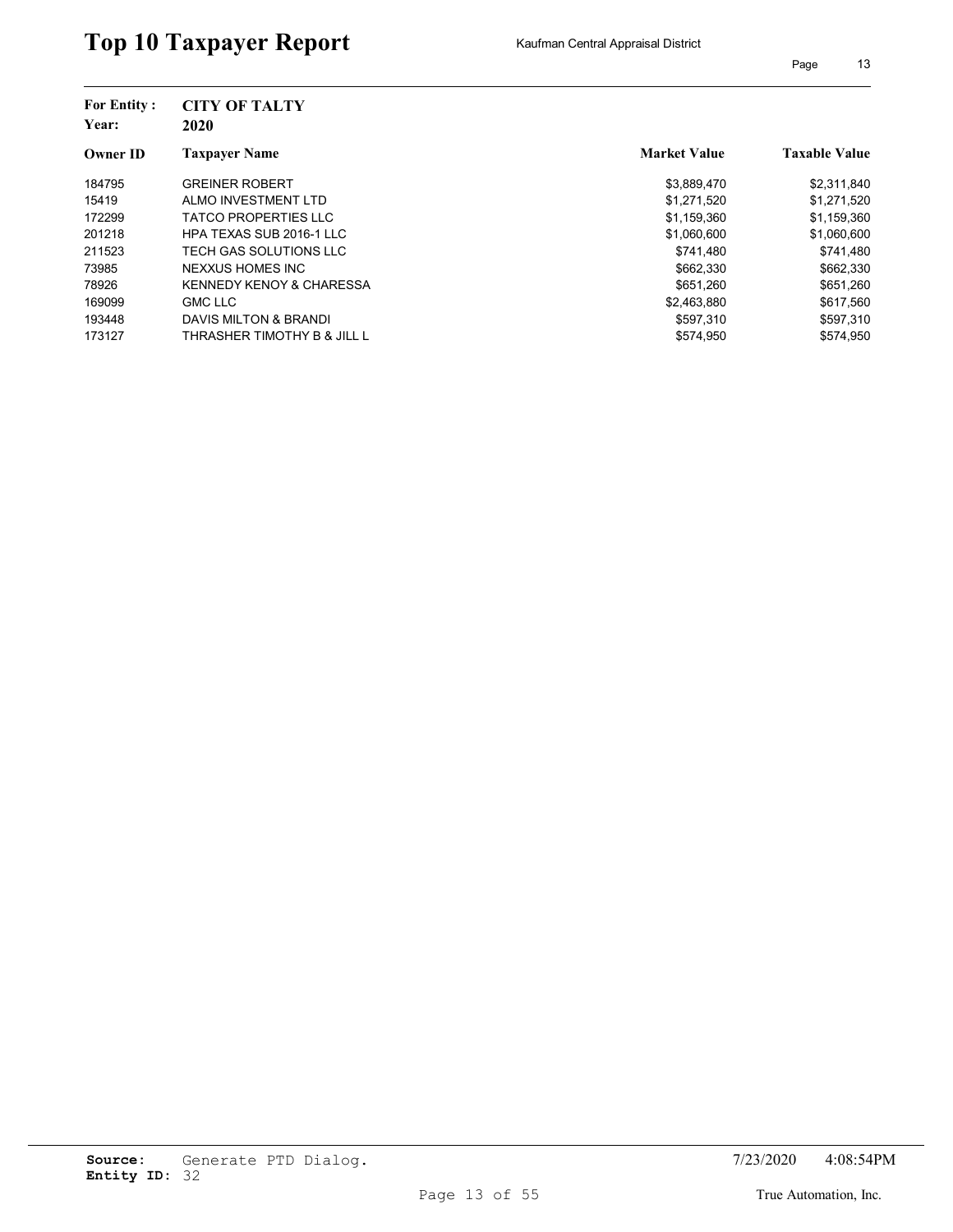| <b>For Entity:</b><br>Year:<br><b>Owner ID</b> | <b>CITY OF TERRELL</b><br>2020 |                     |                      |
|------------------------------------------------|--------------------------------|---------------------|----------------------|
|                                                | <b>Taxpaver Name</b>           | <b>Market Value</b> | <b>Taxable Value</b> |
| 226207                                         | AUTOZONE TEXAS LP              | \$58,550,220        | \$49,659,604         |
| 226219                                         | GOODYEAR TIRE & RUBBER CO      | \$91,448,310        | \$46,795,284         |
| 226248                                         | WAL-MART STORES 01-265         | \$41,473,670        | \$41,473,670         |
| 215732                                         | TX TERRELL AMERICAN LLC        | \$32.950.000        | \$32,950,000         |
| 226224                                         | <b>MADIX INC</b>               | \$45,345,370        | \$23,966,510         |
| 226229                                         | ONCOR ELECTRIC DELIVERY CO LLC | \$16.844.500        | \$16,844,500         |
| 208618                                         | TANGER TERRELL LLC             | \$16,649,860        | \$16,649,860         |
| 191399                                         | <b>BUC-EES LTD</b>             | \$15.909.580        | \$15,909.580         |
| 11274                                          | <b>VENUS INITIATIVE LLC</b>    | \$15,437,280        | \$15,437,280         |
| 179395                                         | <b>FGT HOLDINGS LLC</b>        | \$15.250.000        | \$15,250,000         |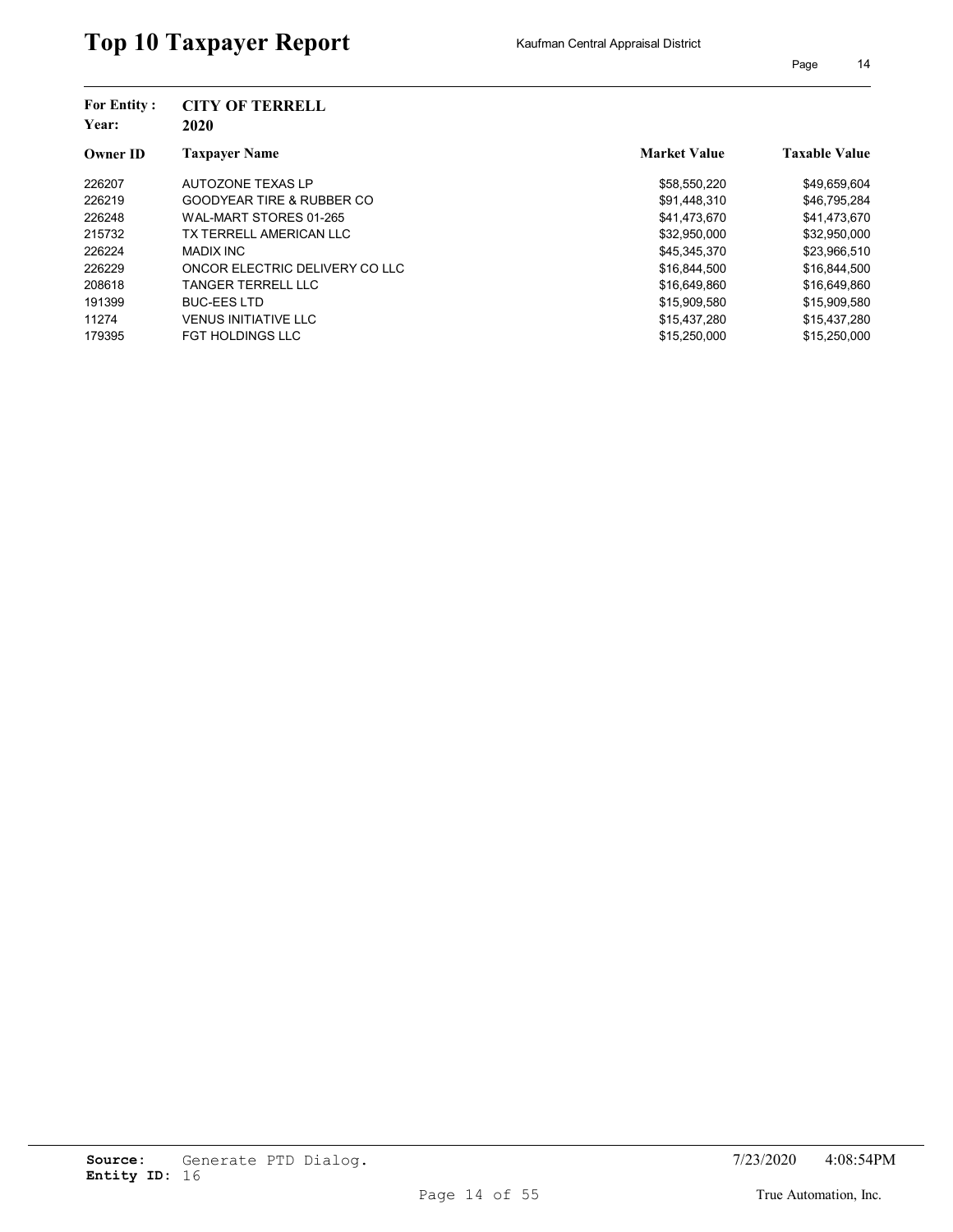| <b>For Entity:</b><br>Year: | <b>CRANDALL ISD</b><br>2020                   |                     |                      |
|-----------------------------|-----------------------------------------------|---------------------|----------------------|
| <b>Owner ID</b>             | <b>Taxpayer Name</b>                          | <b>Market Value</b> | <b>Taxable Value</b> |
| 200030                      | LENNAR HOMES OF TEXAS LAND & CONSTRUCTION LTD | \$10,343,980        | \$10,343,980         |
| 166203                      | HW HEARTLAND LP                               | \$29,661,760        | \$6,275,390          |
| 226229                      | ONCOR ELECTRIC DELIVERY CO LLC                | \$6,126,570         | \$6,126,570          |
| 33772                       | STAR MOBILE HOMES LP                          | \$5,606,990         | \$5,581,990          |
| 217136                      | SOCFM DEVELOPER LLC                           | \$4,737,240         | \$4,414,710          |
| 209543                      | UST HEARTLAND LP                              | \$4.074.680         | \$4,074,680          |
| 193261                      | <b>BLOOMFIELD HOMES LP</b>                    | \$4,025,455         | \$4,025,455          |
| 193762                      | <b>HMH LIFESTYLES LP</b>                      | \$3,821,007         | \$3,821,007          |
| 82377                       | <b>BEAZER HOMES TEXAS LP</b>                  | \$3,332,550         | \$3,332,550          |
| 221572                      | 15 RIVERS READY MIX LLC                       | \$3,195,130         | \$3,195,130          |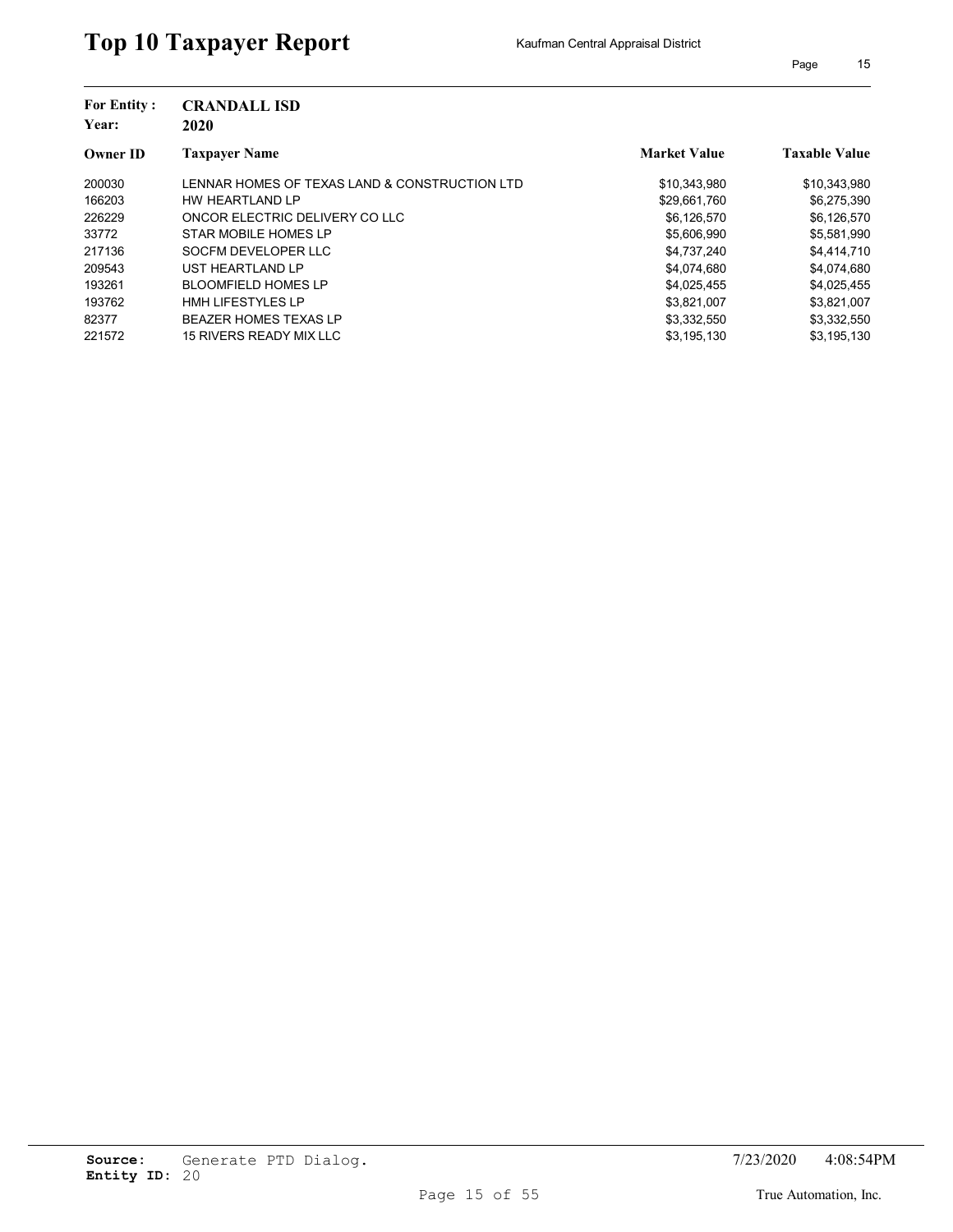| <b>For Entity:</b><br>Year: | <b>FORNEY ISD</b><br>2020                         |                     |                      |
|-----------------------------|---------------------------------------------------|---------------------|----------------------|
| <b>Owner ID</b>             | <b>Taxpayer Name</b>                              | <b>Market Value</b> | <b>Taxable Value</b> |
| 226217                      | LA FRONTERA HOLDINGS LLC                          | \$707,881,740       | \$588,591,240        |
| 225077                      | <b>BLUEMOUND LAND PROPERTIES LLC ETAL</b>         | \$46,833,630        | \$46,833,630         |
| 226236                      | SMURFIT KAPPA NORTH AMERICA. LLC                  | \$53,187,580        | \$40,595,900         |
| 212414                      | DFW GATEWAY OAKS APARTMENTS LLC ETAL              | \$39,000,000        | \$39,000,000         |
| 200333                      | ROSE ENGLEBROOK LP & ROSE MARLBOROUGH SQUARE APTS | \$38,206,100        | \$38,206,100         |
| 226229                      | ONCOR ELECTRIC DELIVERY CO LLC                    | \$34,420,790        | \$34,420,790         |
| 69301                       | COPART EXCAVATION INC                             | \$28,924,950        | \$28,924,950         |
| 214096                      | EMERSON FORNEY APARTMENTS LP                      | \$28,500,000        | \$28,500,000         |
| 181842                      | SOUTH FORNEY LLC                                  | \$34,442,250        | \$24,787,930         |
| 226204                      | ATMOS ENERGY/MID-TEX PIPELINE                     | \$23,546,740        | \$23.471.062         |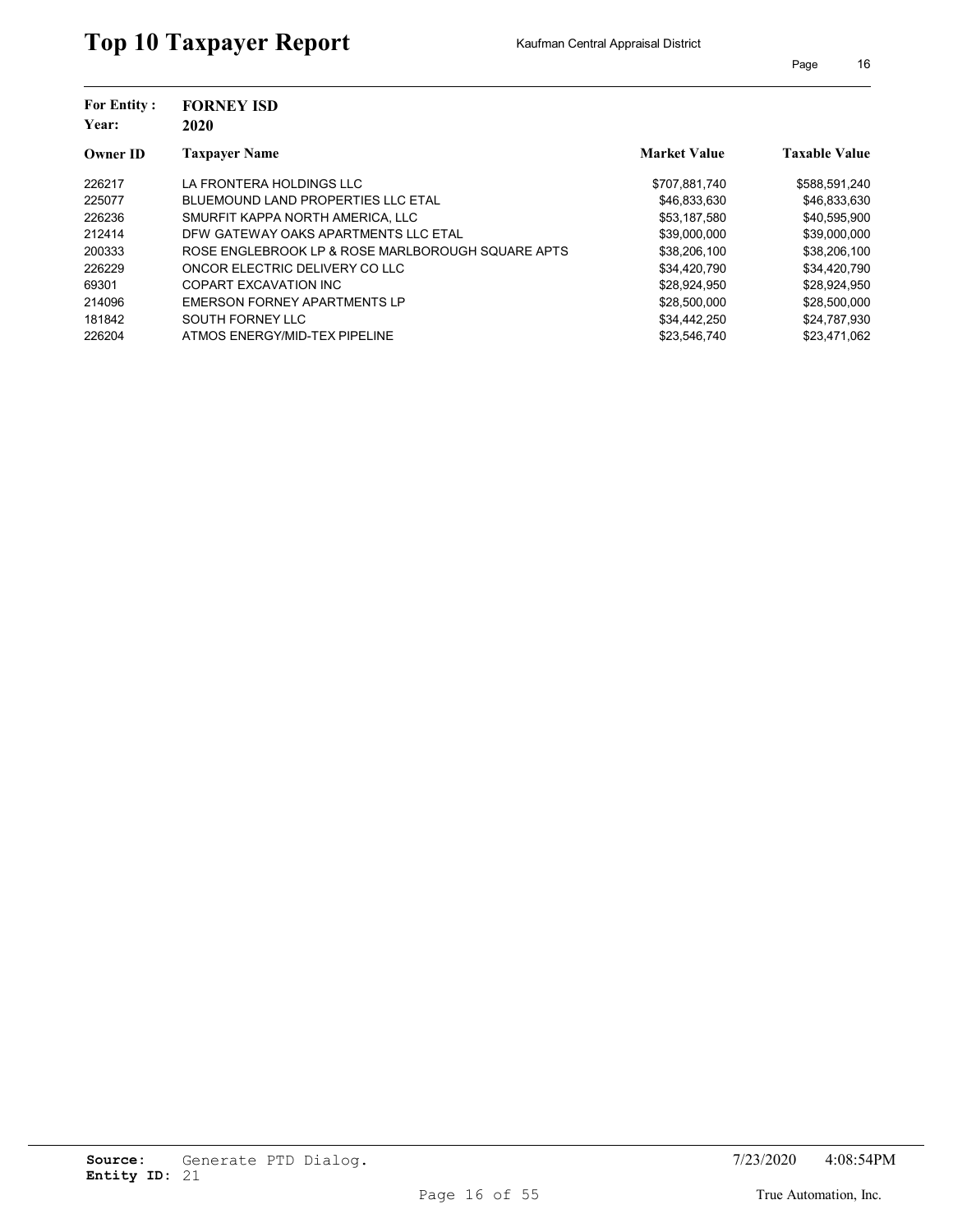| <b>For Entity:</b><br>Year: | <b>FOX HOLLOW PUBLIC IMP DIST 1</b><br>2020 |                     |                      |
|-----------------------------|---------------------------------------------|---------------------|----------------------|
| <b>Owner ID</b>             | <b>Taxpayer Name</b>                        | <b>Market Value</b> | <b>Taxable Value</b> |
| 209698                      | CHG SENIOR LIVING RE OF FORNEY LLC          | \$4,680,570         | \$4,680,570          |
| 85149                       | FORNEY FOX HOLLOW LLP                       | \$2,193,000         | \$2,193,000          |
| 172092                      | BLERIOT FORNEY #1 LTD                       | \$3,211,480         | \$1,842,100          |
| 174470                      | NAF CONVENIENCE OPERATIONS INC.             | \$1.745.760         | \$1,745,760          |
| 167571                      | FORNEY PROFESSIONAL CENTER INC              | \$1,350,000         | \$1,350,000          |
| 215410                      | MDC COAST 6 LLC                             | \$1,226,270         | \$1,226,270          |
| 196532                      | <b>FOUR J TRUST</b>                         | \$1,157,060         | \$1,157,060          |
| 218989                      | <b>FONREY PROFESSIONAL</b>                  | \$765.000           | \$765.000            |
| 223113                      | OPENDOOR PROPERTY TRUST I                   | \$578,230           | \$578,230            |
| 76470                       | FIRST TEXAS HOMES INC                       | \$576,630           | \$576,630            |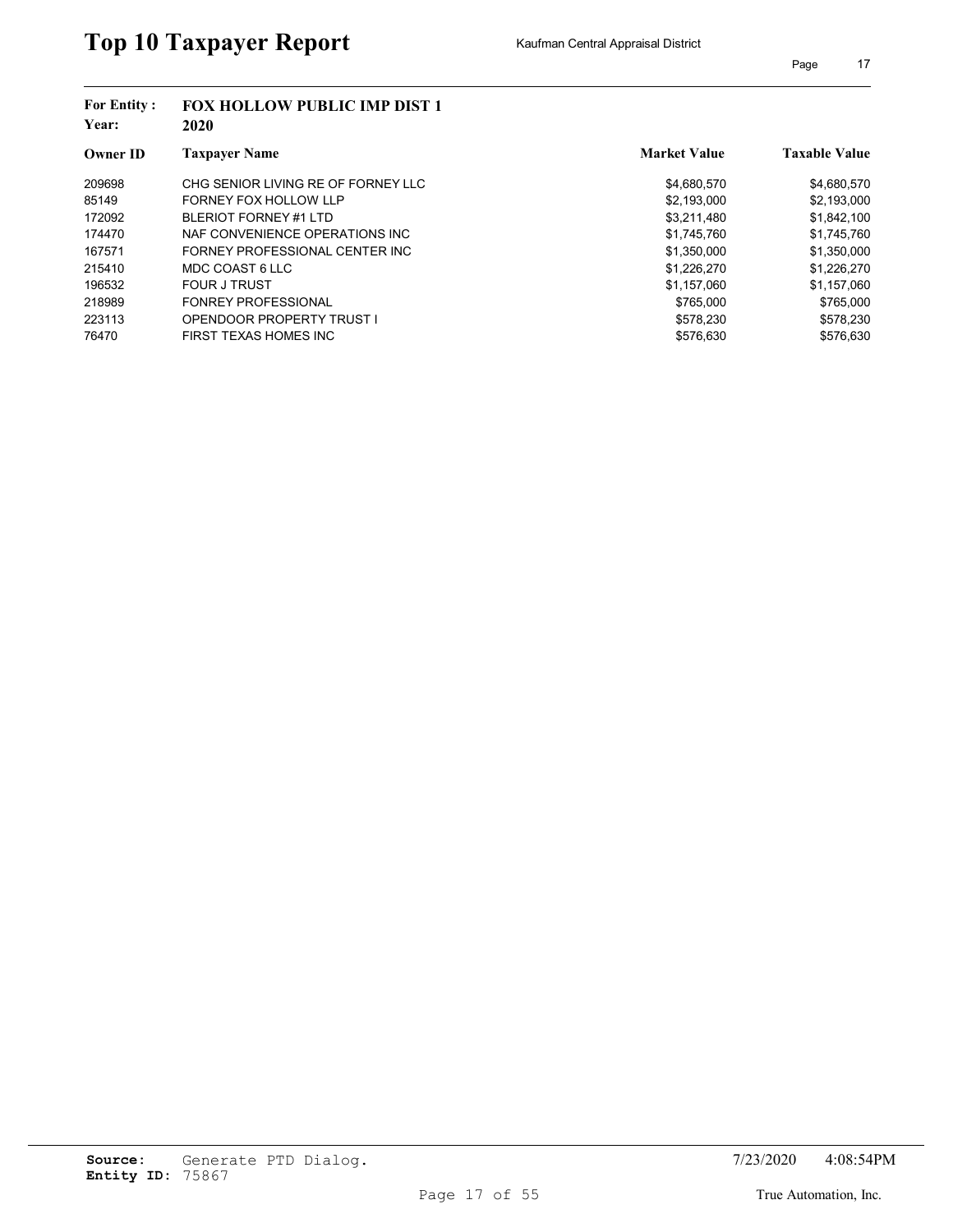| <b>For Entity:</b><br>Year: | <b>KAUFMAN CAD</b><br>2020                |                     |                      |
|-----------------------------|-------------------------------------------|---------------------|----------------------|
| <b>Owner ID</b>             | <b>Taxpayer Name</b>                      | <b>Market Value</b> | <b>Taxable Value</b> |
| 226217                      | LA FRONTERA HOLDINGS LLC                  | \$707,881,740       | \$588,591,240        |
| 226229                      | ONCOR ELECTRIC DELIVERY CO LLC            | \$227,922,030       | \$227,922,030        |
| 226253                      | SEAWAY CRUDE PIPELINE COMPANY             | \$123.784.070       | \$123,784,070        |
| 226203                      | ATMOS ENERGY/MID-TEX DISTRIBUT            | \$71.010.540        | \$71.010.540         |
| 226204                      | ATMOS ENERGY/MID-TEX PIPELINE             | \$63,324,410        | \$63,102,576         |
| 226207                      | AUTOZONE TEXAS LP                         | \$58.550.220        | \$49,659,604         |
| 225077                      | <b>BLUEMOUND LAND PROPERTIES LLC ETAL</b> | \$46,833,630        | \$46,833,630         |
| 226219                      | <b>GOODYEAR TIRE &amp; RUBBER CO</b>      | \$91.448.310        | \$46.795.284         |
| 226245                      | UNION PACIFIC RAILROAD CO                 | \$41,812,380        | \$41,812,380         |
| 226248                      | WAL-MART STORES 01-265                    | \$41.473.670        | \$41.473.670         |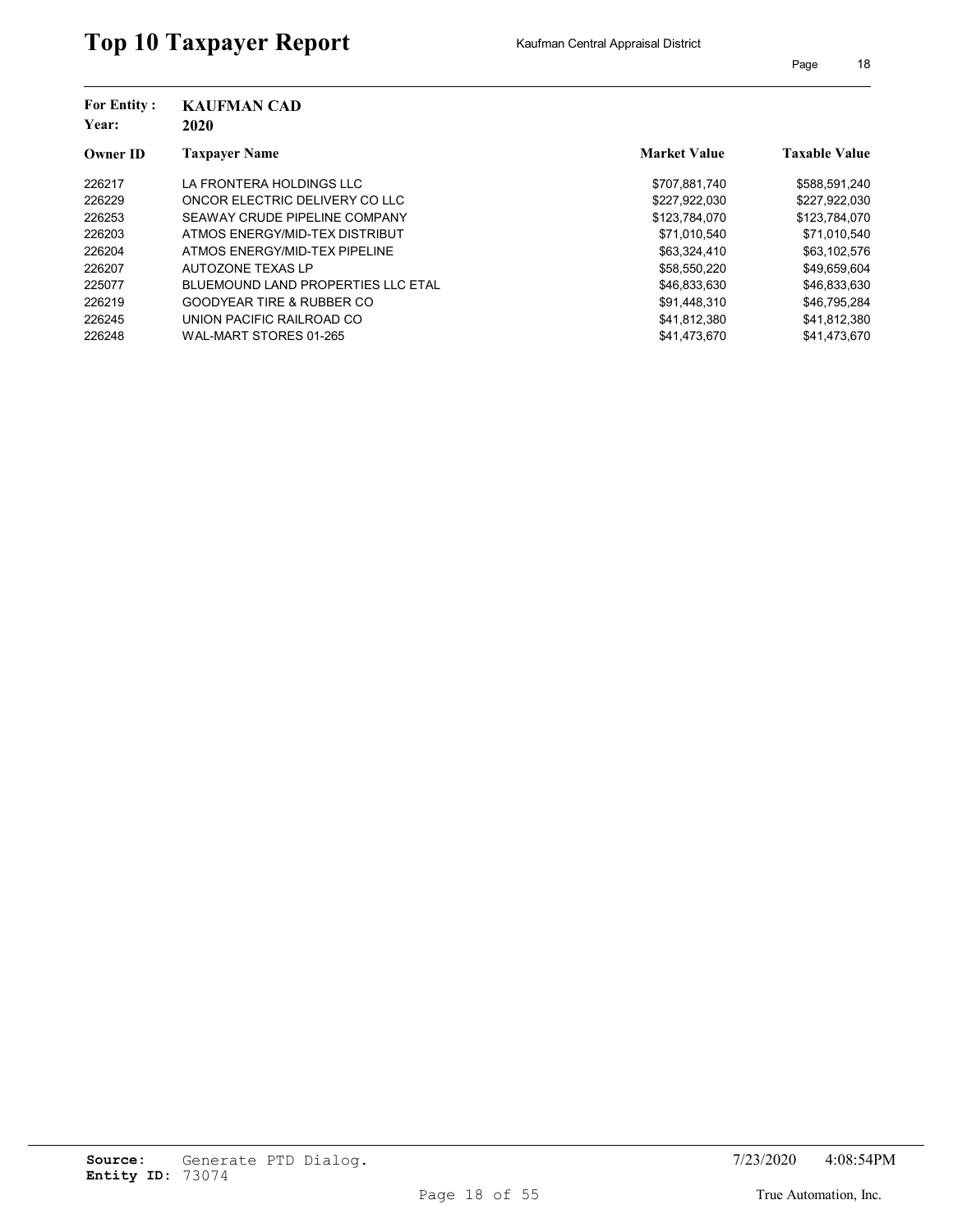| <b>For Entity:</b><br>Year: | <b>KAUFMAN CO FRESH WATER DIST</b><br>2020 |                     |                      |
|-----------------------------|--------------------------------------------|---------------------|----------------------|
| Owner ID                    | <b>Taxpaver Name</b>                       | <b>Market Value</b> | <b>Taxable Value</b> |
| 200938                      | ABC LAND & DEVELOPMENT INC                 | \$531.720           | \$531,720            |
| 193880                      | EQK BRIDGEVIEW PLAZA INC                   | \$18,200,200        | \$302,820            |
| 205967                      | RAYBURN COUNTRY ELECTRIC                   | \$56,400            | \$56,400             |
| 206918                      | LEVELING GREG ETAL                         | \$68.750            | \$420                |
| 55416                       | FORNEY ISD                                 | \$27,000            | \$0                  |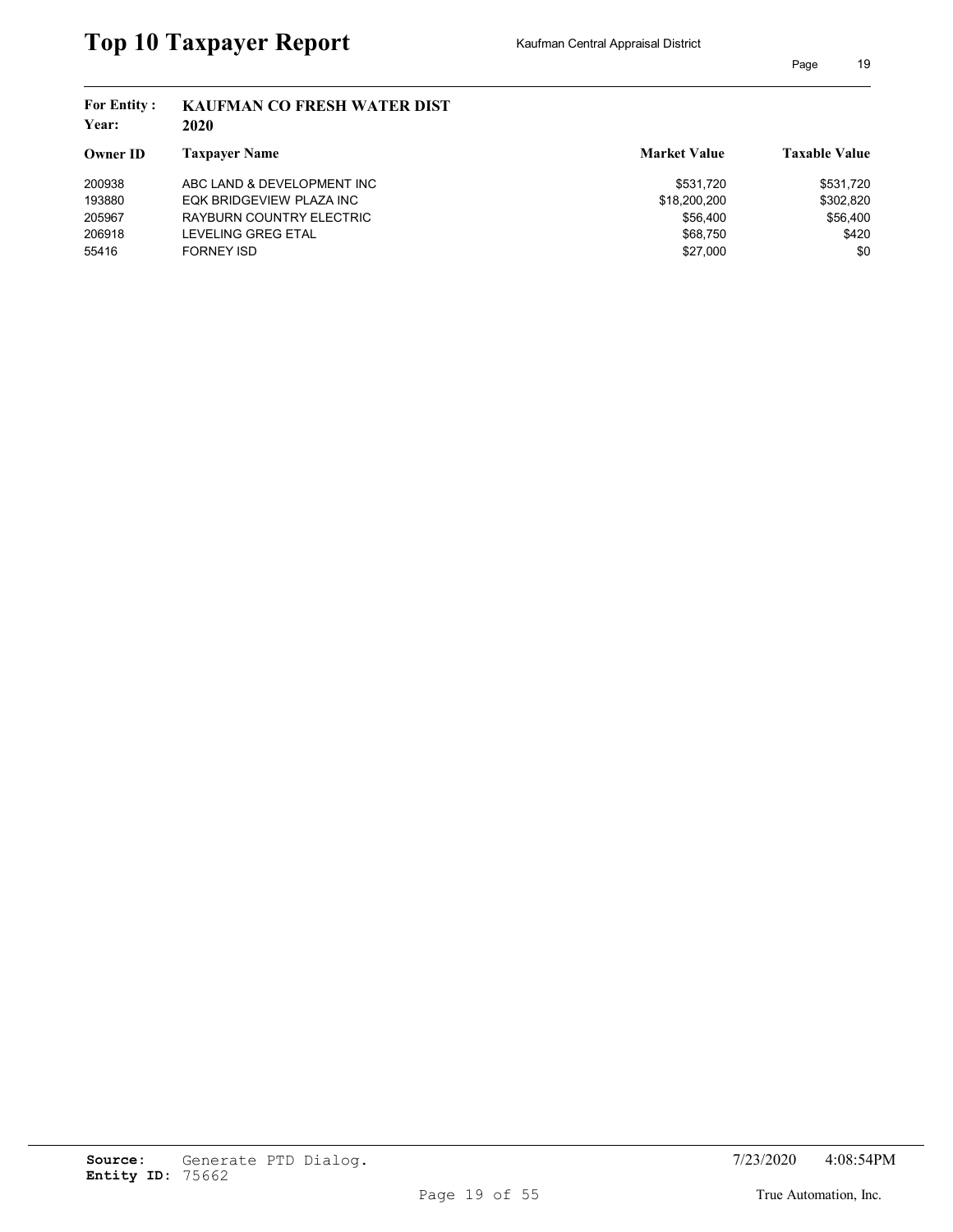| <b>For Entity:</b><br>Year: | <b>KAUFMAN CO FRESH WATER DIST</b><br>2020 |                     |                      |
|-----------------------------|--------------------------------------------|---------------------|----------------------|
| <b>Owner ID</b>             | <b>Taxpayer Name</b>                       | <b>Market Value</b> | <b>Taxable Value</b> |
| 193964                      | AMH 2014-2 BORROWER LLC                    | \$1,222,470         | \$1,222,470          |
| 194360                      | ARP 2014-1 BORROWER LLC                    | \$1,176,190         | \$1,176,190          |
| 215239                      | SFR JV 1 PROPERTY LLC                      | \$1,168,290         | \$1,168,290          |
| 199126                      | AMH 2015-2 BORROWER LLC                    | \$983.980           | \$983,980            |
| 221514                      | HIGH OPPORTUNITY NEIGHBORHOOD LLC          | \$766,600           | \$766,600            |
| 191662                      | AMERICAN HOMES 4 RENT PROPERTIES EIGHT LLC | \$753,850           | \$753,850            |
| 210058                      | SINGH ABHA                                 | \$697.383           | \$697.383            |
| 196172                      | AMH 2015-1 BORROWER LLC                    | \$587,490           | \$587,490            |
| 201218                      | HPA TEXAS SUB 2016-1 LLC                   | \$555,980           | \$555,980            |
| 211308                      | <b>HON MAN &amp; LI YUNG MAN</b>           | \$479.720           | \$479.720            |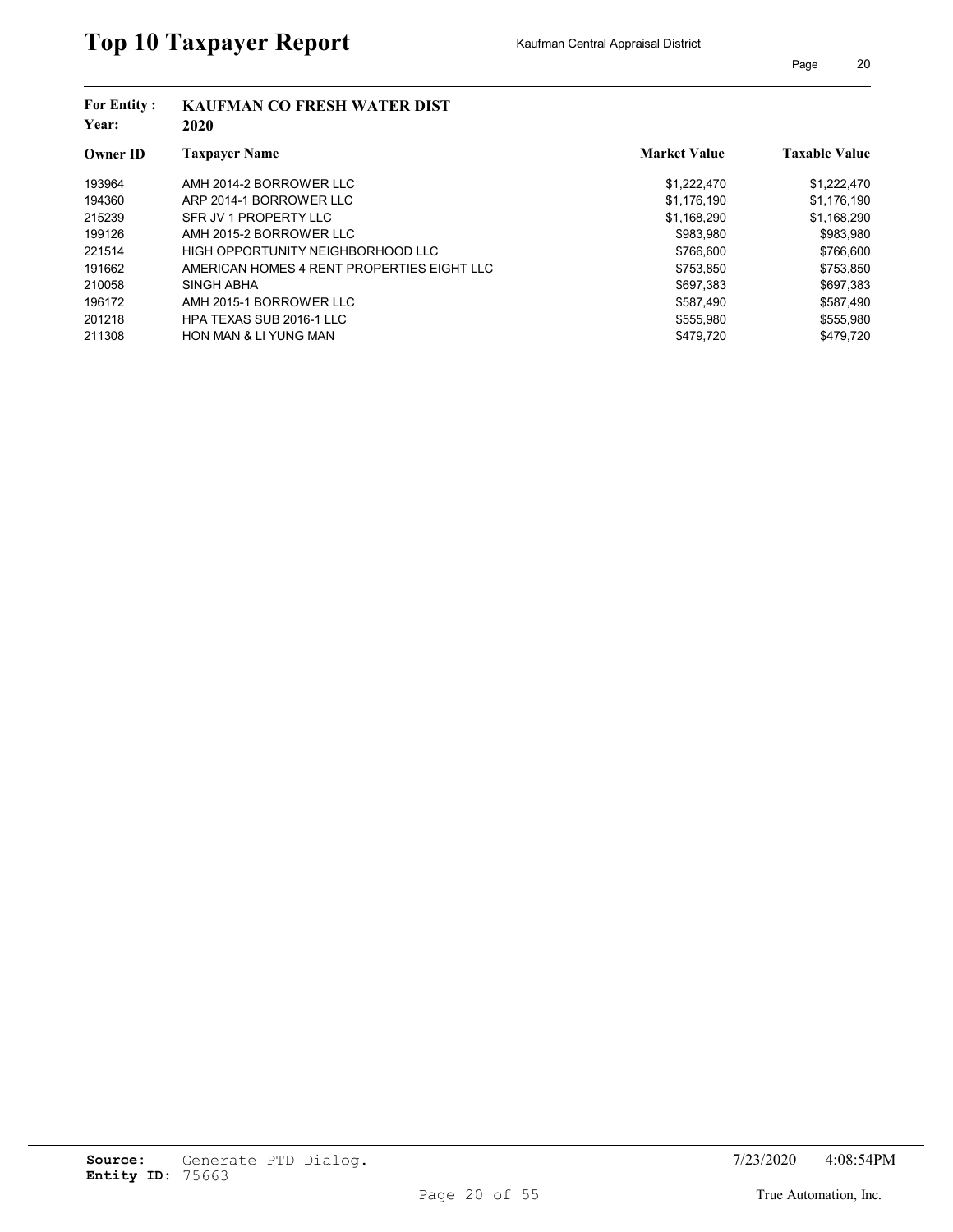| <b>For Entity:</b><br>Year: | <b>KAUFMAN CO FRESH WATER DIST</b><br>2020 |                     |                      |
|-----------------------------|--------------------------------------------|---------------------|----------------------|
| <b>Owner ID</b>             | <b>Taxpayer Name</b>                       | <b>Market Value</b> | <b>Taxable Value</b> |
| 221514                      | HIGH OPPORTUNITY NEIGHBORHOOD LLC          | \$3,768,100         | \$3,768,100          |
| 211549                      | D4FR LLC                                   | \$2,411,180         | \$2,411,180          |
| 202352                      | LGI HOMES TEXAS LLC                        | \$2,138,709         | \$2,138,709          |
| 217021                      | AH4R PROPERTIES LLC                        | \$1,742,540         | \$1,742,540          |
| 193964                      | AMH 2014-2 BORROWER LLC                    | \$1,638,110         | \$1,638,110          |
| 219852                      | MEGATEL HOMES LLC                          | \$1,512,500         | \$1,512,500          |
| 196172                      | AMH 2015-1 BORROWER LLC                    | \$1,186,870         | \$1,186,870          |
| 203628                      | LIU QING                                   | \$1,180,770         | \$1,180,770          |
| 204044                      | <b>SHU PHILIP</b>                          | \$1,149,480         | \$1,149,480          |
| 199832                      | ZI HAN PROPERTIES LLC SERIES G             | \$1.148.230         | \$1.148.230          |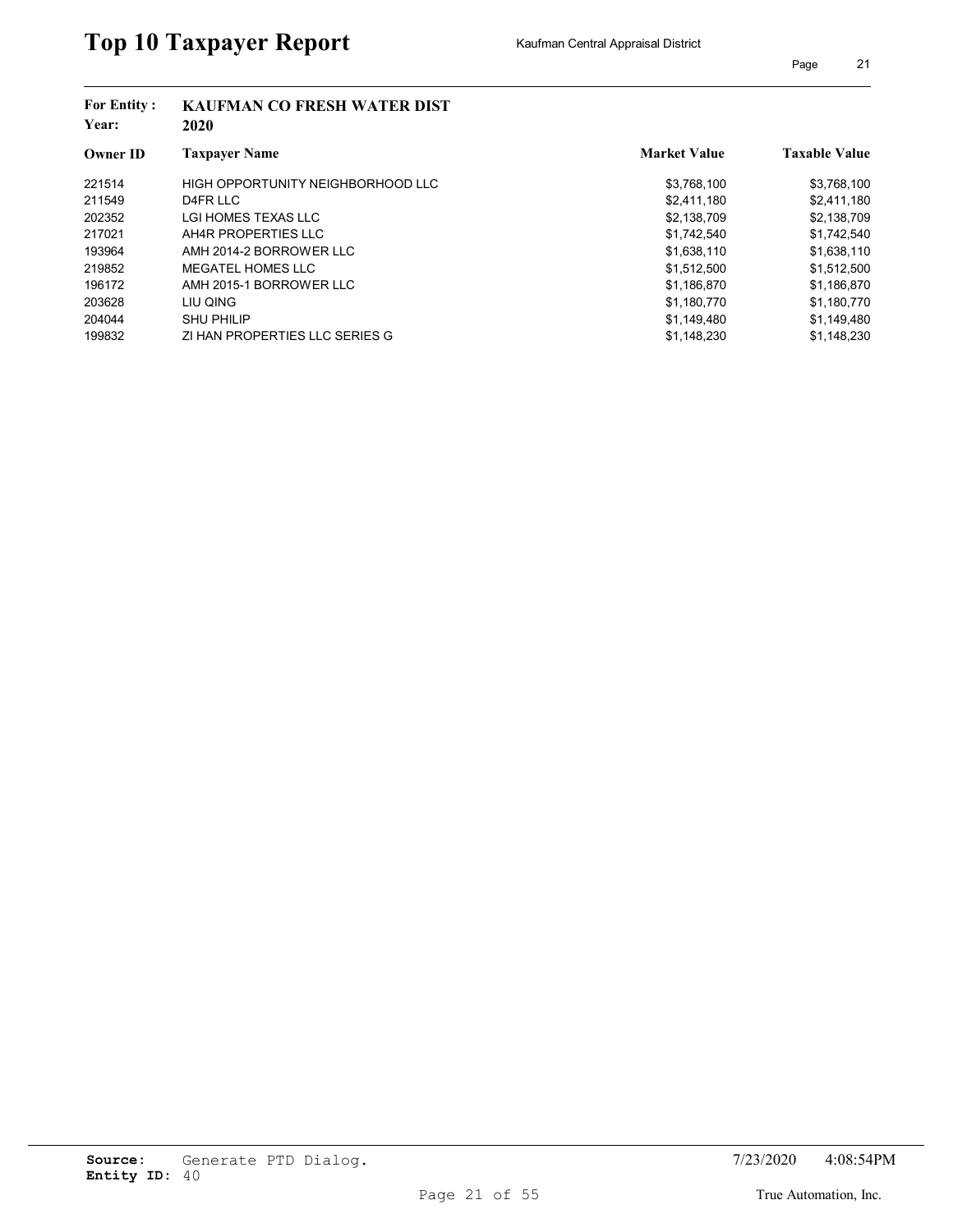| <b>For Entity:</b><br>Year: | <b>KAUFMAN CO FRESH WATER DIST</b><br>2020 |                     |                      |
|-----------------------------|--------------------------------------------|---------------------|----------------------|
| <b>Owner ID</b>             | <b>Taxpayer Name</b>                       | <b>Market Value</b> | <b>Taxable Value</b> |
| 164826                      | <b>130 WINDMILL FARMS LP</b>               | \$7,033,040         | \$7,033,040          |
| 202352                      | LGI HOMES TEXAS LLC                        | \$2,476,000         | \$2,476,000          |
| 193653                      | DR HORTON TEXAS LTD                        | \$2,155,700         | \$2,155,700          |
| 193880                      | EQK BRIDGEVIEW PLAZA INC                   | \$10,437,050        | \$2,081,260          |
| 209539                      | EQK BRIDGEVIEW PLAZA LLC                   | \$1,094,000         | \$1,094,000          |
| 17428                       | W & R PROPERTIES INC                       | \$177.720           | \$177,720            |
| 225494                      | <b>DIAZ MICHAEL</b>                        | \$50,000            | \$50,000             |
| 225538                      | FORD KERMIT D                              | \$50,000            | \$50,000             |
| 225932                      | <b>BARROW PHILIP &amp; ELISE</b>           | \$50,000            | \$50,000             |
| 226495                      | 3009 SADDLEBACK WAY SERIES A SERIES OF     | \$50,000            | \$50,000             |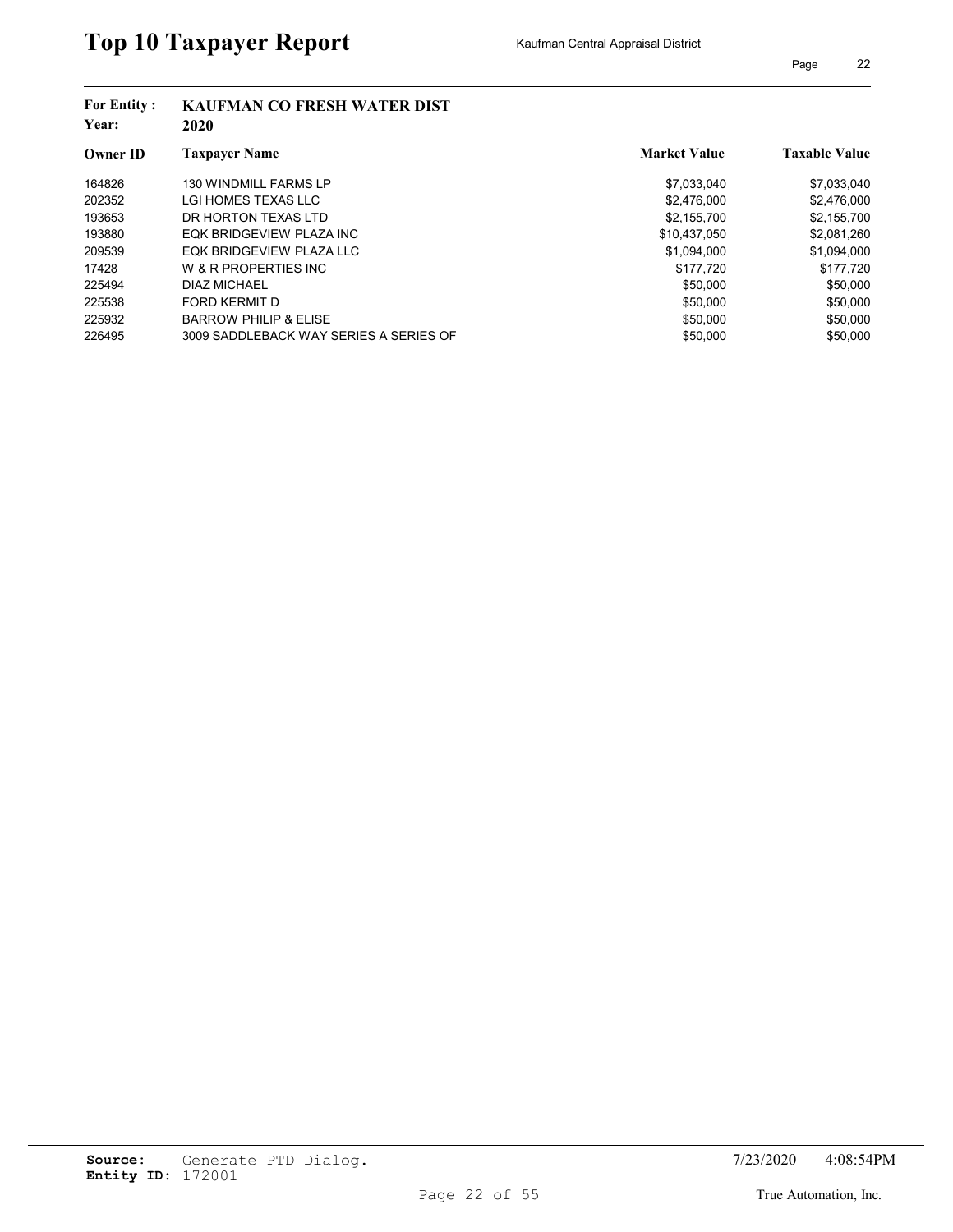| <b>For Entity:</b><br>Year: | <b>KAUFMAN CO FRESH WATER DIST</b><br>2020    |                     |                      |
|-----------------------------|-----------------------------------------------|---------------------|----------------------|
| <b>Owner ID</b>             | <b>Taxpayer Name</b>                          | <b>Market Value</b> | <b>Taxable Value</b> |
| 200030                      | LENNAR HOMES OF TEXAS LAND & CONSTRUCTION LTD | \$6,014,730         | \$6,014,730          |
| 217136                      | SOCFM DEVELOPER LLC                           | \$4,737,240         | \$4,414,710          |
| 82377                       | <b>BEAZER HOMES TEXAS LP</b>                  | \$3,332,550         | \$3,332,550          |
| 76680                       | D R HORTON TEXAS LTD                          | \$2,963,900         | \$2,963,900          |
| 193653                      | DR HORTON TEXAS LTD                           | \$1,728,000         | \$1,728,000          |
| 226102                      | SANDERS BRENDA B                              | \$248.220           | \$248.220            |
| 226817                      | <b>BROOKS LATASHA M</b>                       | \$248.220           | \$248,220            |
| 224781                      | SIMMONS JAMES                                 | \$229.420           | \$229,420            |
| 225111                      | MOFFAT JOHN G JR                              | \$229,040           | \$229,040            |
| 225804                      | MARFILENO ANTONIO JR                          | \$223.470           | \$223.470            |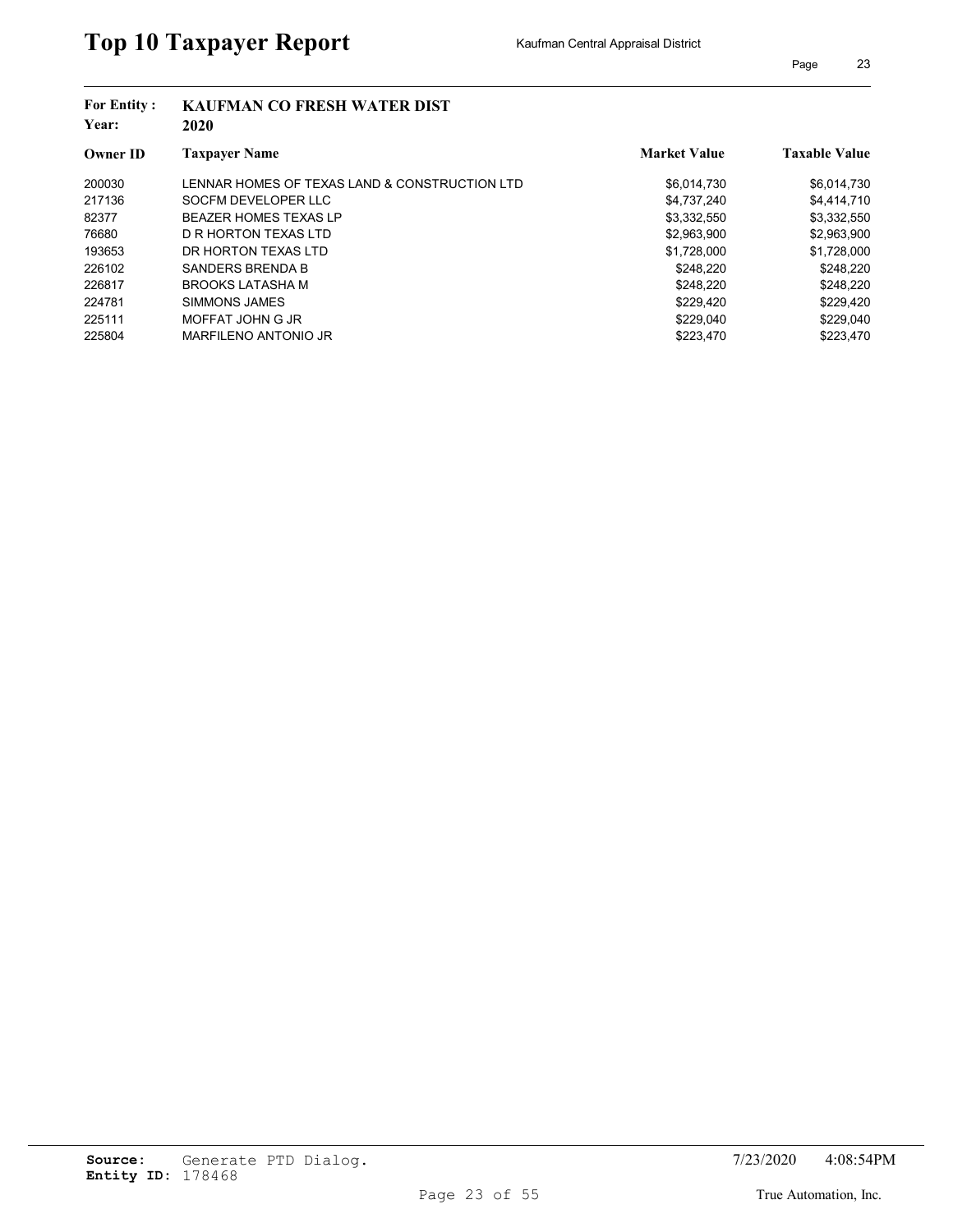| <b>For Entity:</b><br>Year: | <b>KAUFMAN CO FRESH WATER DIST</b><br>2020 |                     |                      |
|-----------------------------|--------------------------------------------|---------------------|----------------------|
| <b>Owner ID</b>             | <b>Taxpayer Name</b>                       | <b>Market Value</b> | <b>Taxable Value</b> |
| 216364                      | 903 PARTNERS LP                            | \$3,000,000         | \$43,260             |
| 211934                      | BURKHARDT BLAKE ETAL                       | \$35,000            | \$35,000             |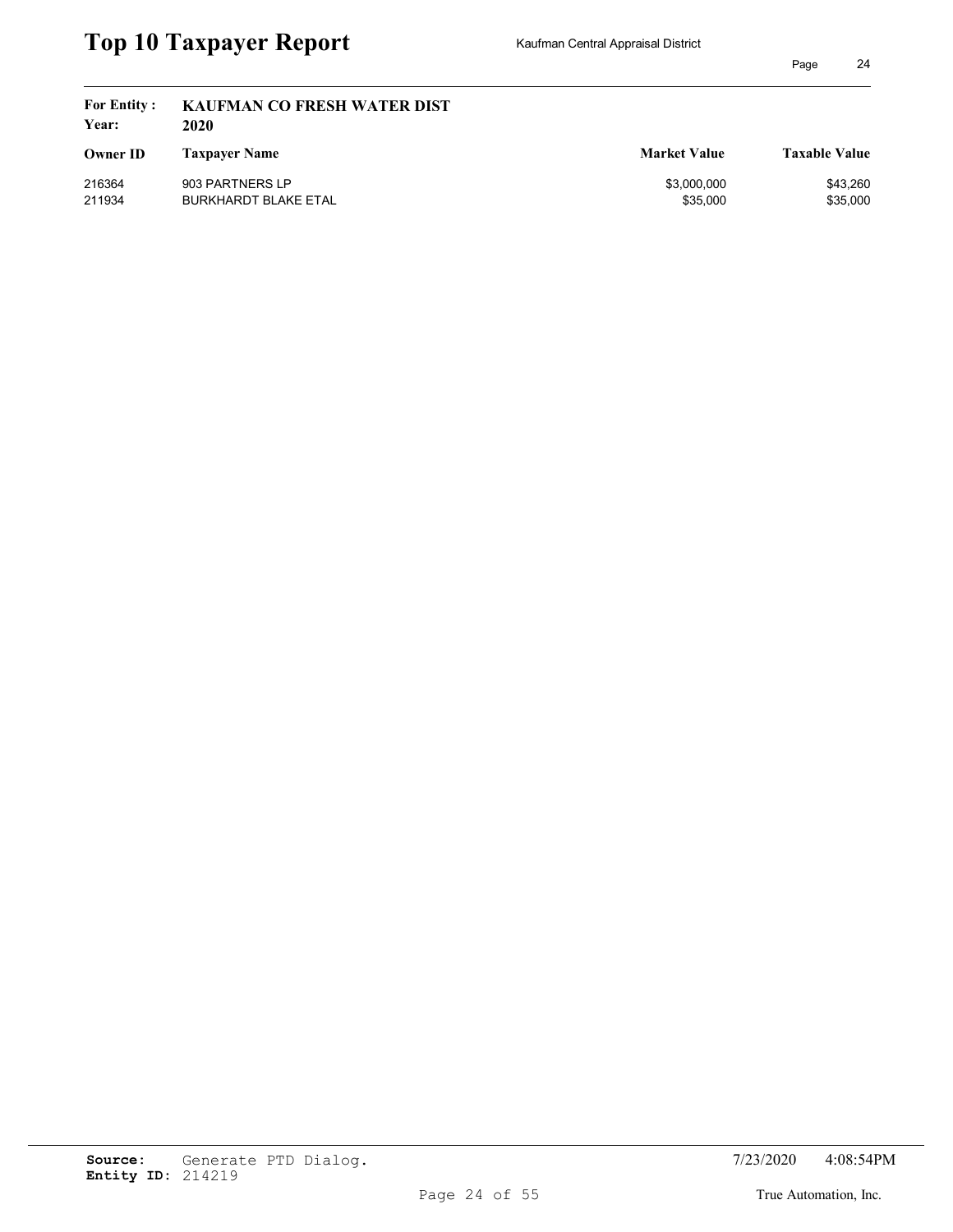| <b>For Entity:</b><br>Year: | <b>KAUFMAN CO FWSD#6</b><br>2020       |                     |                      |  |  |
|-----------------------------|----------------------------------------|---------------------|----------------------|--|--|
| <b>Owner ID</b>             | <b>Taxpayer Name</b>                   | <b>Market Value</b> | <b>Taxable Value</b> |  |  |
| 212927                      | <b>FORESTAR USA</b>                    | \$11,537,150        | \$11,537,150         |  |  |
| 76680                       | D R HORTON TEXAS LTD                   | \$6,489,640         | \$6,489,640          |  |  |
| 193653                      | DR HORTON TEXAS LTD                    | \$3,685,950         | \$3,685,950          |  |  |
| 222544                      | FJ RED SANDERS WOOD KING CAPITAL LLC   | \$436.400           | \$436,400            |  |  |
| 225933                      | <b>GONNELL CHARLES A &amp; DLANA R</b> | \$320,560           | \$320,560            |  |  |
| 226430                      | <b>HOYE AARON D &amp; MYSS Y</b>       | \$264.730           | \$264,730            |  |  |
| 218154                      | TOTEN KRISTEN R                        | \$262.440           | \$262,440            |  |  |
| 225481                      | BRATCHER CHRISTOPHER S & CHRISTINA F   | \$249,750           | \$249,750            |  |  |
| 217065                      | SOTO ISIDRO & MARIA                    | \$249,500           | \$249,500            |  |  |
| 12205                       | <b>RAINEY SEAN M &amp; MELINDA</b>     | \$249.150           | \$249.150            |  |  |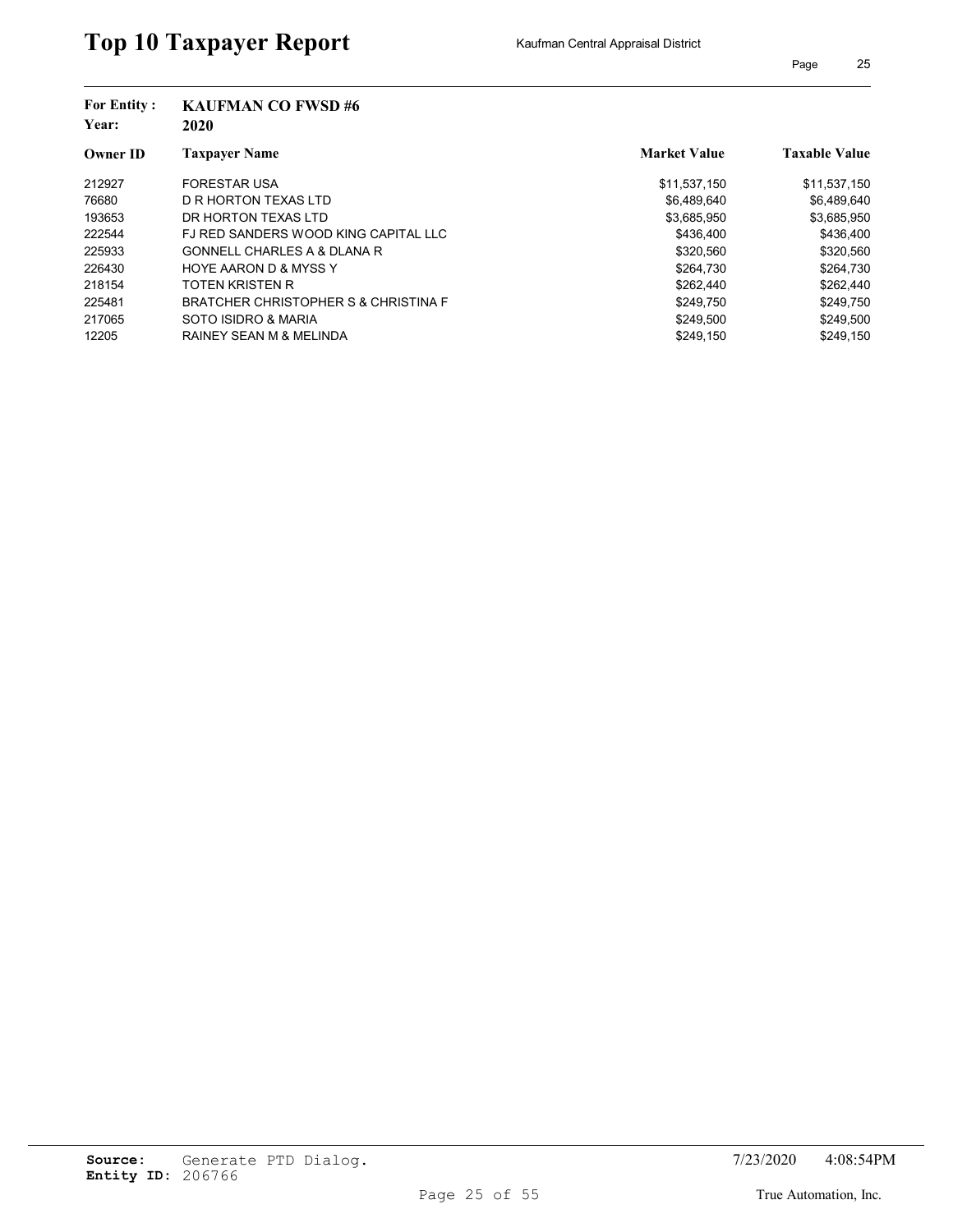| <b>For Entity:</b><br>Year: | <b>KAUFMAN COUNTY</b><br>2020        |                     |                      |
|-----------------------------|--------------------------------------|---------------------|----------------------|
| <b>Owner ID</b>             | <b>Taxpayer Name</b>                 | <b>Market Value</b> | <b>Taxable Value</b> |
| 226217                      | LA FRONTERA HOLDINGS LLC             | \$707,881,740       | \$588,591,240        |
| 226253                      | SEAWAY CRUDE PIPELINE COMPANY        | \$123,784,070       | \$123,784,070        |
| 226229                      | ONCOR ELECTRIC DELIVERY CO LLC       | \$94.573.420        | \$94,573,420         |
| 226204                      | ATMOS ENERGY/MID-TEX PIPELINE        | \$63.073.570        | \$62,851,736         |
| 226207                      | AUTOZONE TEXAS LP                    | \$58,550,220        | \$49,659,604         |
| 225077                      | BLUEMOUND LAND PROPERTIES LLC ETAL   | \$46,833,630        | \$46,833,630         |
| 226219                      | <b>GOODYEAR TIRE &amp; RUBBER CO</b> | \$91,448,310        | \$46,795,284         |
| 226248                      | WAL-MART STORES 01-265               | \$41.473.670        | \$41,473,670         |
| 226236                      | SMURFIT KAPPA NORTH AMERICA. LLC     | \$53,187,580        | \$40,595,900         |
| 212414                      | DFW GATEWAY OAKS APARTMENTS LLC ETAL | \$39,000,000        | \$39,000,000         |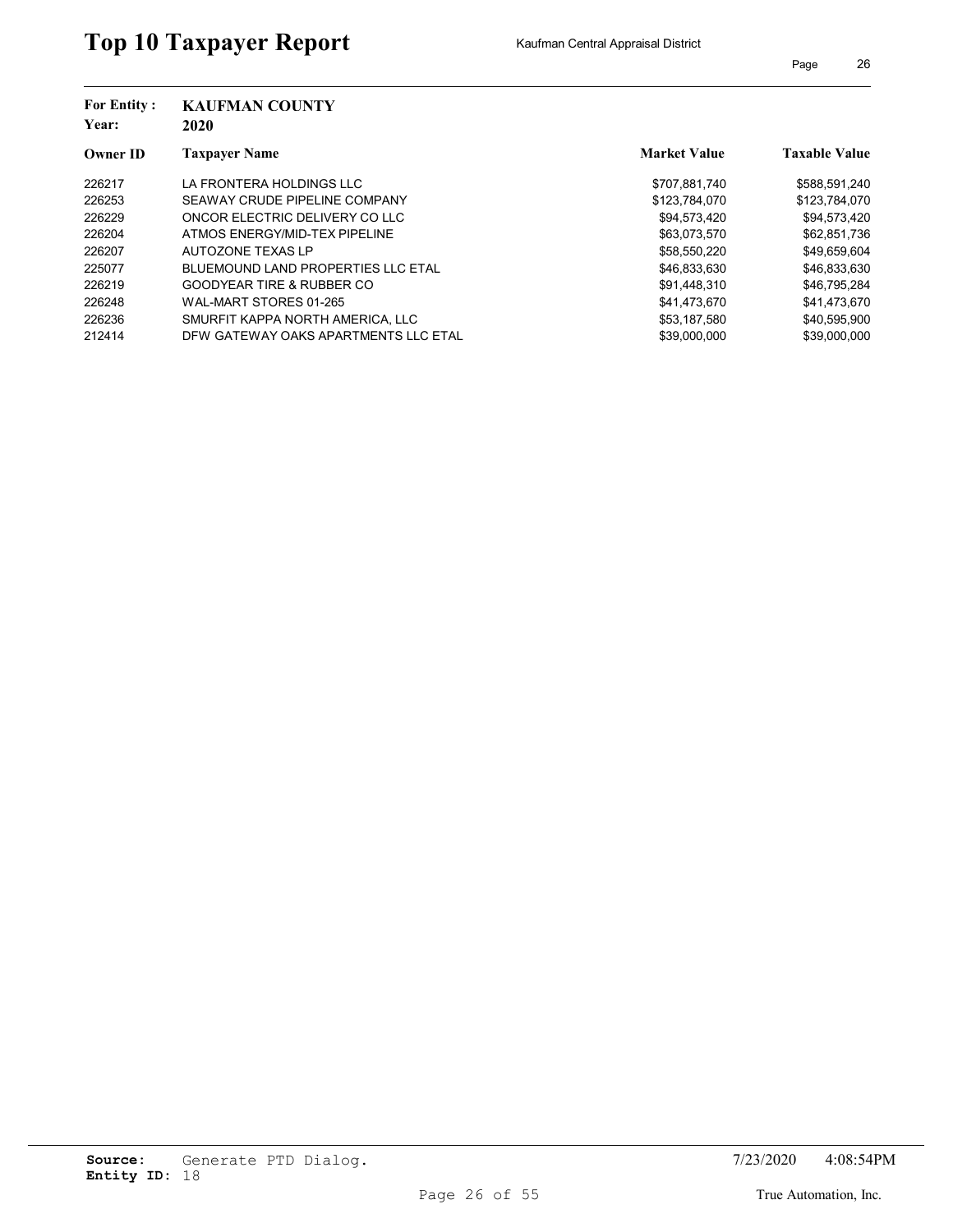| <b>For Entity:</b><br>Year: | <b>KAUFMAN COUNTY MUD #10</b><br>2020 |                     |                      |
|-----------------------------|---------------------------------------|---------------------|----------------------|
| <b>Owner ID</b>             | <b>Taxpayer Name</b>                  | <b>Market Value</b> | <b>Taxable Value</b> |
| 166203                      | HW HEARTLAND LP                       | \$10,949,858        | \$10,949,858         |
| 199990                      | HIGHLAND HOMES DALLAS LLC             | \$1,970,060         | \$1,970,060          |
| 225902                      | <b>SAWYER TOMMY &amp; LAURIE</b>      | \$274.980           | \$274.980            |
| 222324                      | RECTOR JAMES R ET AL                  | \$273.960           | \$273,960            |
| 223678                      | SIFUENTES ANGEL J                     | \$269.160           | \$269,160            |
| 222368                      | RODRIGUEZ ALBERTO                     | \$266.520           | \$266,520            |
| 224717                      | <b>HOUGHTALING DUSTAN</b>             | \$259.620           | \$259,620            |
| 223610                      | <b>HAWKINS NATHANIEL W &amp;</b>      | \$257.270           | \$257,270            |
| 224310                      | <b>FAJARDO MARLIN S &amp;</b>         | \$252,930           | \$252,930            |
| 224420                      | ROBERTSON JARED M & CHRISTI C         | \$250.160           | \$250.160            |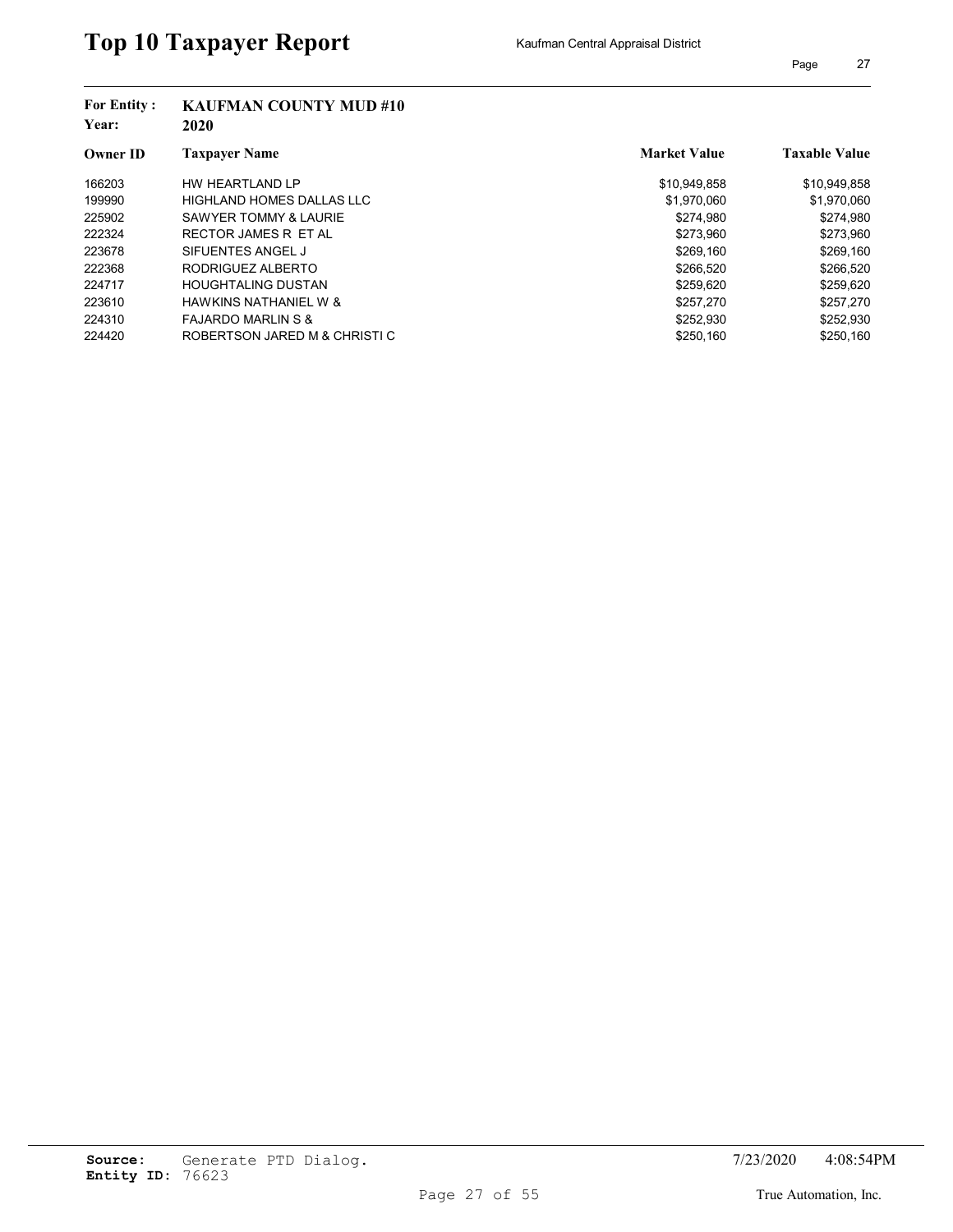| <b>For Entity:</b><br>Year: | <b>KAUFMAN COUNTY MUD #11</b><br>2020      |                     |                      |
|-----------------------------|--------------------------------------------|---------------------|----------------------|
| <b>Owner ID</b>             | <b>Taxpaver Name</b>                       | <b>Market Value</b> | <b>Taxable Value</b> |
| 166203                      | HW HEARTLAND LP                            | \$2,261,711         | \$2,261,711          |
| 194360                      | ARP 2014-1 BORROWER LLC                    | \$1,542,028         | \$1,542,028          |
| 193964                      | AMH 2014-2 BORROWER LLC                    | \$1,364,540         | \$1,364,540          |
| 199126                      | AMH 2015-2 BORROWER LLC                    | \$1.152.780         | \$1,152,780          |
| 195968                      | ERMINA REAL ESTATE LLC                     | \$1,061,650         | \$1,061,650          |
| 191662                      | AMERICAN HOMES 4 RENT PROPERTIES EIGHT LLC | \$895.490           | \$895.490            |
| 162871                      | XU XUEQIAO & ZHANG PUPING                  | \$895.114           | \$895,114            |
| 195209                      | AMH 2014-3 BORROWER LLC                    | \$799,403           | \$799,403            |
| 196172                      | AMH 2015-1 BORROWER LLC                    | \$775,085           | \$775,085            |
| 208833                      | <b>HUNT CHRISTOPHER</b>                    | \$625.360           | \$625.360            |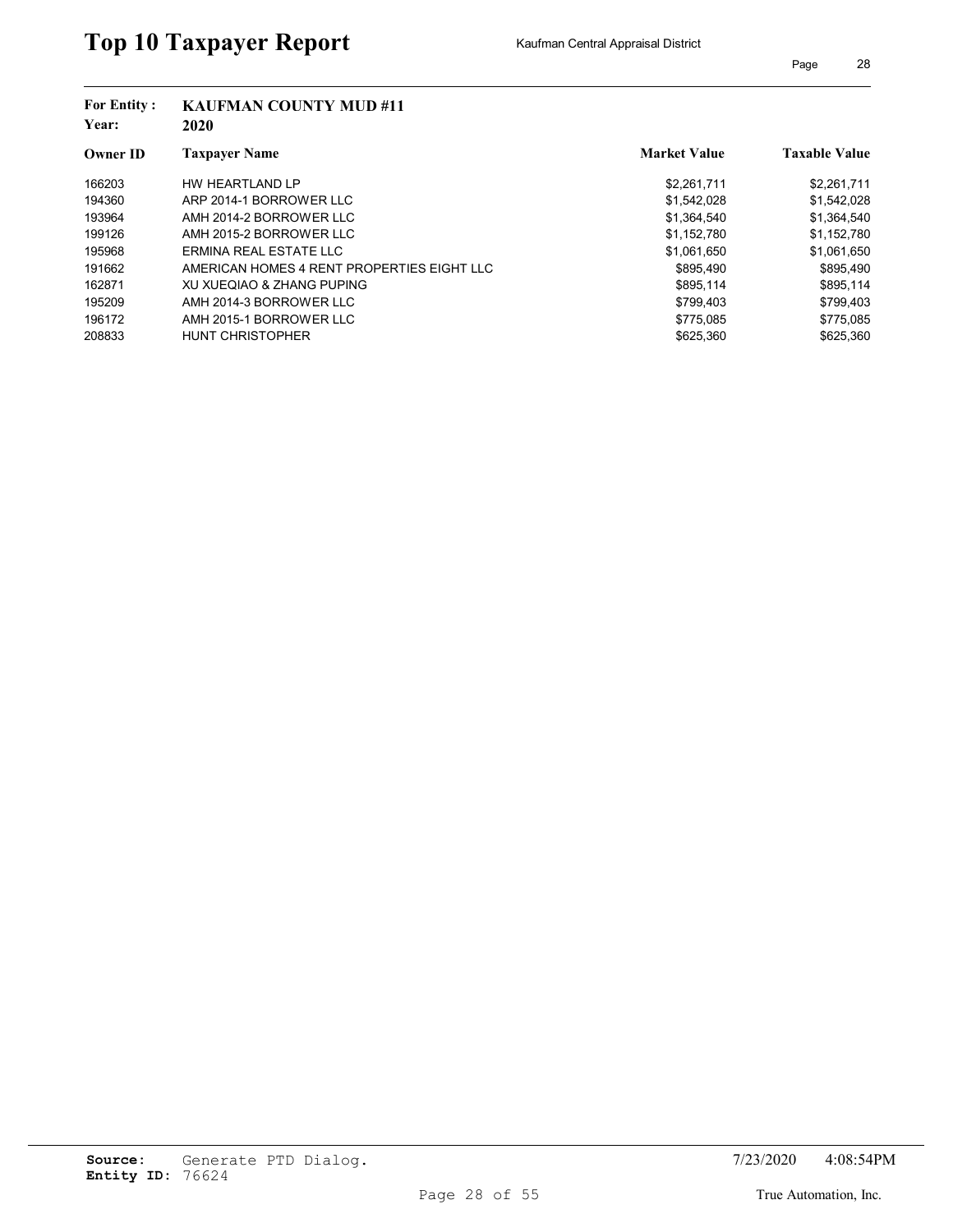## **Year: 2020 Owner ID Taxpayer Name Taxable Value Taxable Value Taxable Value Market Value Taxable Value For Entity : KAUFMAN COUNTY MUD #12** 166203 HW HEARTLAND LP \$2,500,000 \$2,500,000 \$2,500,000 \$2,500,000 \$2,500,000 \$2,500,000 \$2,500,000 \$2,500,000 180797 WHITAKER SCOTT **\$7,000** \$7,000 \$7,000 212745 MILLER GENE \$7,000 \$7,000 226855 HINTON EULA \$7,000 \$7,000 226856 HAIMAN KATHRINE S \$7,000 \$7,000 81672 GUEDEA JOEY \$7,000 \$7,000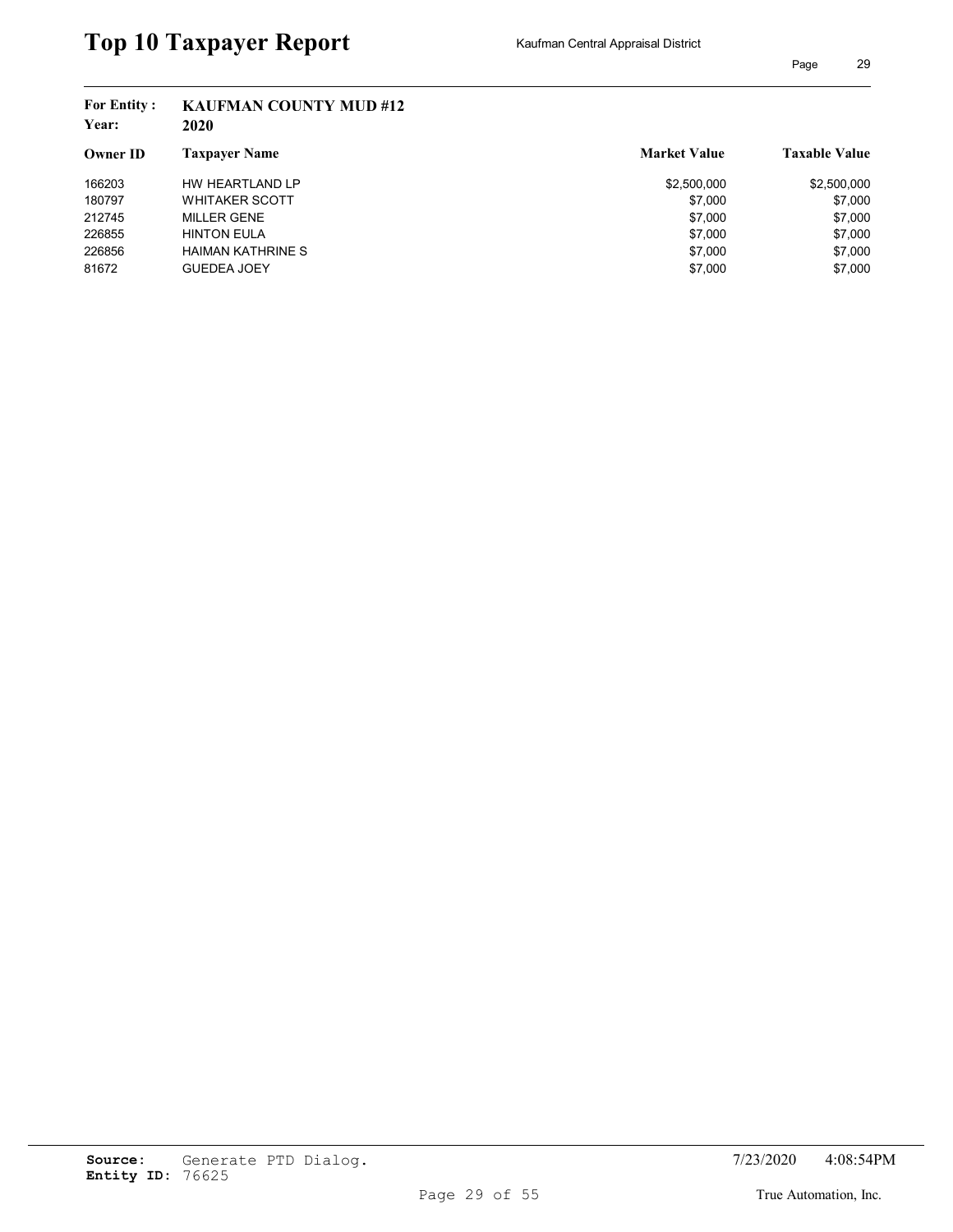| <b>KAUFMAN COUNTY MUD #14</b><br>2020           |                     |                      |
|-------------------------------------------------|---------------------|----------------------|
| <b>Taxpayer Name</b>                            | <b>Market Value</b> | <b>Taxable Value</b> |
| LENNAR HOMES OF TEXAS LAND & CONSTRUCTION LTD   | \$4,329,250         | \$4,329,250          |
| UST HEARTLAND LP                                | \$4,074,680         | \$4,074,680          |
| <b>BLOOMFIELD HOMES LP</b>                      | \$4,002,795         | \$4,002,795          |
| <b>HMH LIFESTYLES LP</b>                        | \$3,785,257         | \$3,785,257          |
| HW HEARTLAND LP                                 | \$3,236,772         | \$3,236,772          |
| LENNAR HOMES OF TEXAS LAND AND CONSTRUCTION LTD | \$2,365,000         | \$2,365,000          |
| <b>HEARTLAND LAKES DENTAL &amp;</b>             | \$1,258,610         | \$1,258,610          |
| <b>IMPRESSION HOMES LLC</b>                     | \$1,179,750         | \$1,179,750          |
| AMH 2015-1 BORROWER LLC                         | \$1,074,908         | \$1,074,908          |
| M NAZIR RAJA INC                                | \$903,270           | \$903,270            |
|                                                 |                     |                      |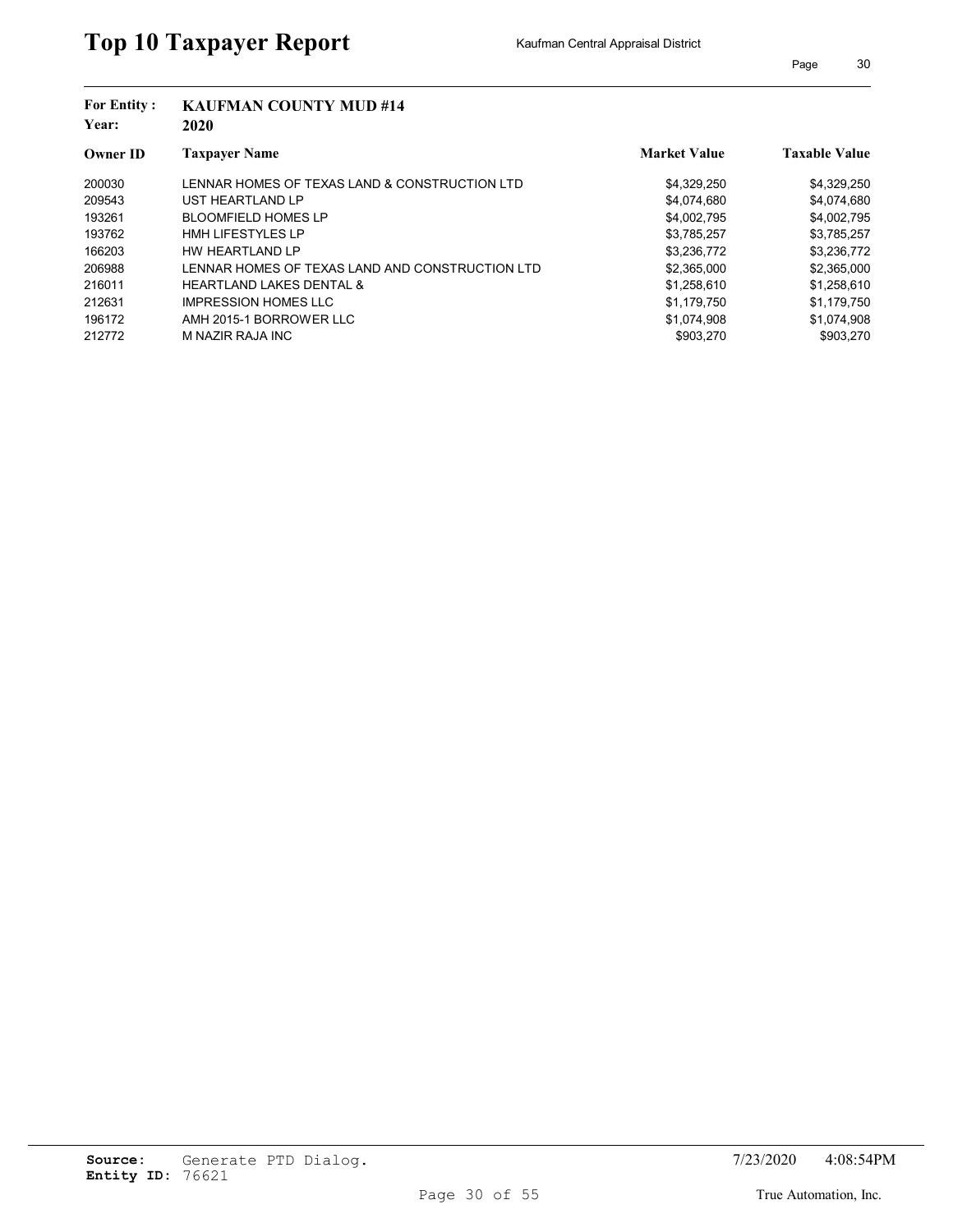| <b>For Entity:</b><br>Year: | <b>KAUFMAN COUNTY MUD #2</b><br>2020 |                     |                      |  |  |
|-----------------------------|--------------------------------------|---------------------|----------------------|--|--|
| <b>Owner ID</b>             | <b>Taxpayer Name</b>                 | <b>Market Value</b> | <b>Taxable Value</b> |  |  |
| 199990                      | HIGHLAND HOMES DALLAS LLC            | \$3,884,140         | \$3,884,140          |  |  |
| 206735                      | DEVONSHIRE DALLAS ASLI VIII LLC      | \$2,475,180         | \$2,473,180          |  |  |
| 193261                      | <b>BLOOMFIELD HOMES LP</b>           | \$1,541,433         | \$1,541,433          |  |  |
| 223570                      | <b>THOMPSON STEVEN E</b>             | \$466.100           | \$466,100            |  |  |
| 16168                       | DIMSON SAMUEL & DANA                 | \$460,340           | \$460,340            |  |  |
| 209277                      | AMADOR GADDIEL D & MARIBEL           | \$460,000           | \$460,000            |  |  |
| 219874                      | HIGHLAND HOMES-DALLAS LLC            | \$446.750           | \$446.750            |  |  |
| 224377                      | <b>GARASKY STEVEN &amp; MICHELLE</b> | \$429,000           | \$429,000            |  |  |
| 190909                      | <b>HATLEY JOSHUA &amp; ALISHA</b>    | \$424.430           | \$424,430            |  |  |
| 192998                      | <b>ACKER WESLEY</b>                  | \$415.471           | \$415,471            |  |  |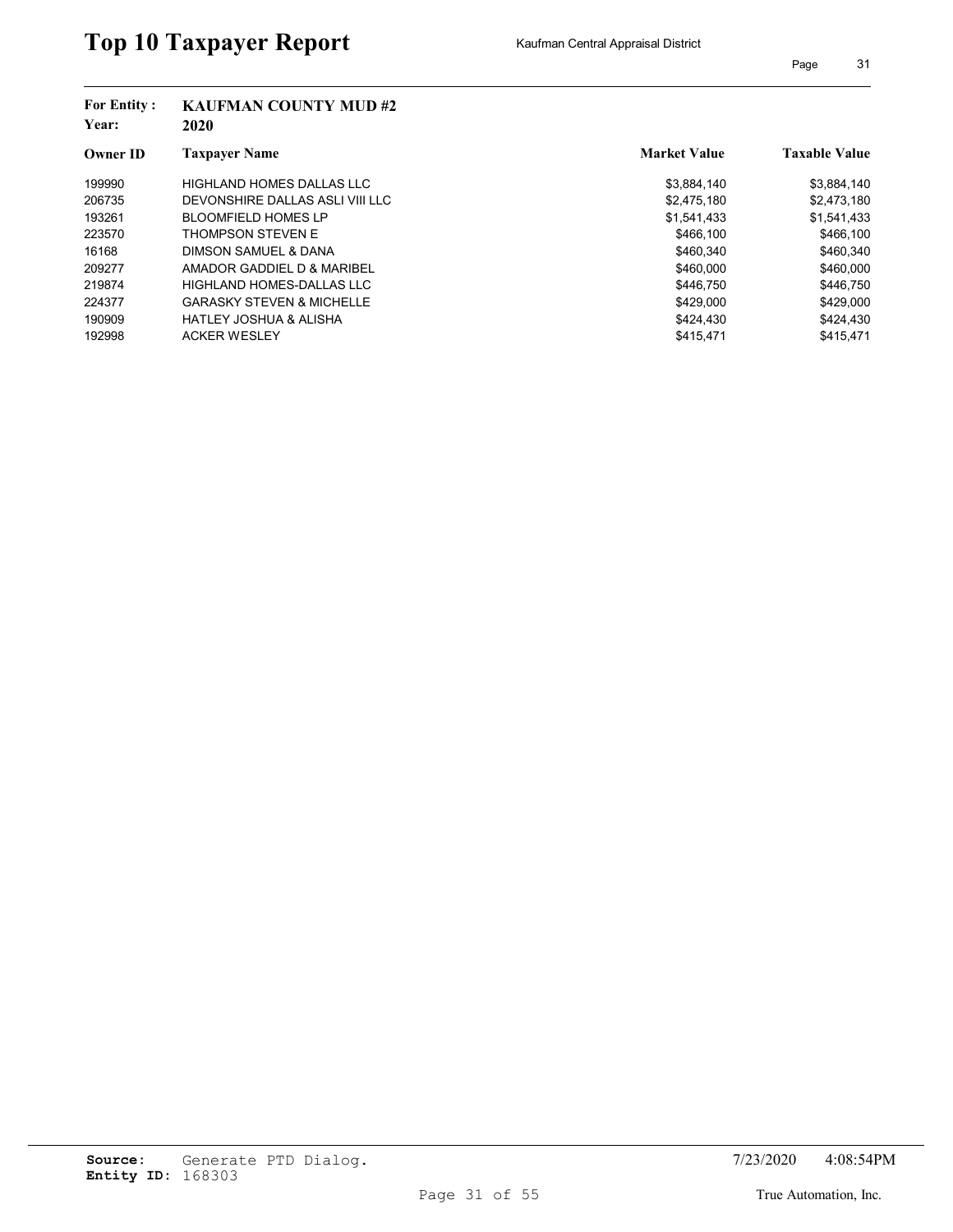| <b>KAUFMAN COUNTY MUD#3</b><br>2020     |                     |                      |
|-----------------------------------------|---------------------|----------------------|
| <b>Taxpaver Name</b>                    | <b>Market Value</b> | <b>Taxable Value</b> |
| DEVONSHIRE DALLAS ASLI VIII LLC         | \$11,489,310        | \$11,489,310         |
| <b>BLOOMFIELD HOMES LP</b>              | \$1,298,792         | \$1,298,792          |
| HIGHLAND HOMES DALLAS LLC               | \$585,000           | \$585,000            |
| LYMOS WILLIAM & NELLIE                  | \$66,000            | \$66,000             |
| <b>TEAME NUGUSSEA</b>                   | \$66,000            | \$66,000             |
| DEVONSHIRE ANNEX RANCH ASLI VIII-IX LLC | \$1,627,580         | \$51,580             |
| COSEY LEON C III                        | \$50,000            | \$50,000             |
| <b>GUYTON ANTHONY &amp; CHELSI</b>      | \$50,000            | \$50,000             |
| <b>BAILEY BRIAN &amp;</b>               | \$50,000            | \$50,000             |
| LEE LESLEY & PATRICK W                  | \$50,000            | \$50,000             |
|                                         |                     |                      |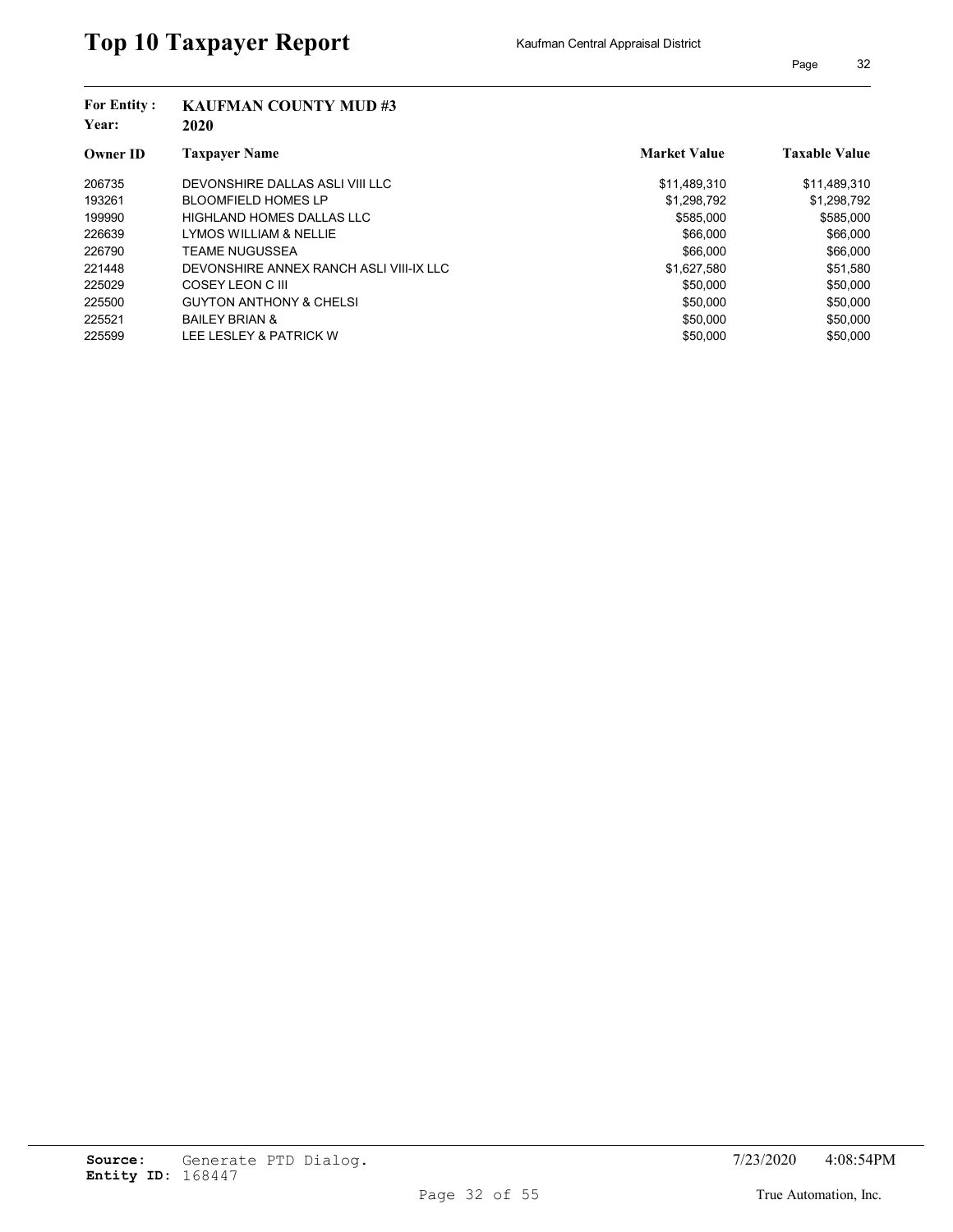| <b>For Entity:</b><br>Year: | <b>KAUFMAN COUNTY MUD #4</b><br>2020           |                     |                      |
|-----------------------------|------------------------------------------------|---------------------|----------------------|
| <b>Owner ID</b>             | <b>Taxpayer Name</b>                           | <b>Market Value</b> | <b>Taxable Value</b> |
| 206735                      | DEVONSHIRE DALLAS ASLI VIII LLC                | \$4,463,160         | \$4,459,160          |
| 203780                      | PULTE HOMES OF TEXAS LP                        | \$4,004,500         | \$4,002,500          |
| 208243                      | PERRY HOMES LLC                                | \$3,064,870         | \$3,064,870          |
| 82377                       | <b>BEAZER HOMES TEXAS LP</b>                   | \$2,851,200         | \$2,851,200          |
| 219332                      | KUMAR RAJENDRA & REKHA                         | \$461.250           | \$461,250            |
| 218179                      | ZHU XU                                         | \$458.180           | \$458.180            |
| 218807                      | KANNAN ANANTH & SUGANYA MANOHARAN              | \$417.200           | \$417,200            |
| 221919                      | ROBERTS MARQUIS S &                            | \$393,320           | \$393,320            |
| 222776                      | OMOROGIEVA VINCENT O                           | \$393,320           | \$393,320            |
| 214853                      | MARQUES-PISOEIRO LUIS & JESSICA NGOZI ANIGABOR | \$380,820           | \$380.820            |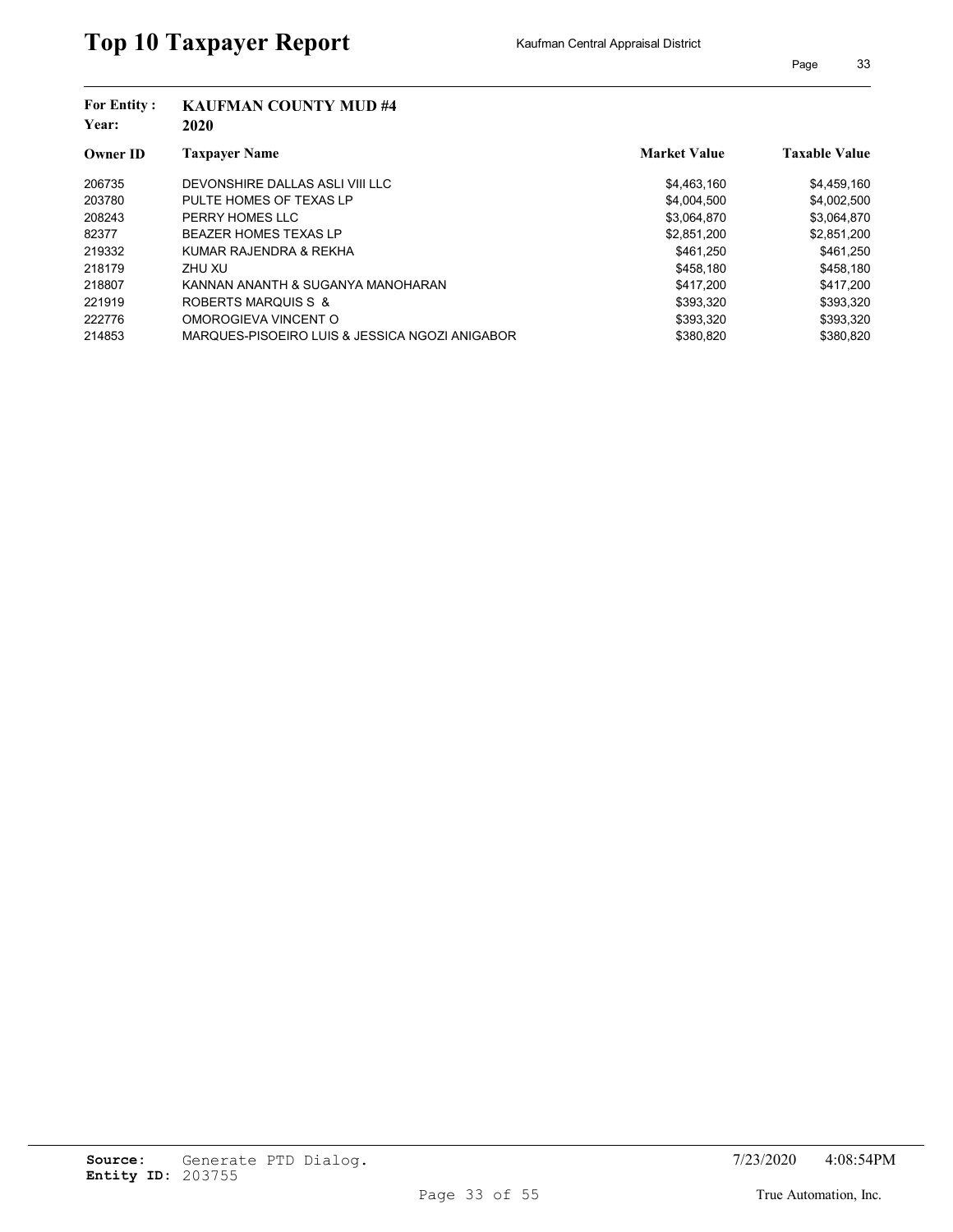| <b>For Entity:</b><br>Year: | <b>KAUFMAN COUNTY MUD#5</b><br>2020           |                     |                      |
|-----------------------------|-----------------------------------------------|---------------------|----------------------|
| <b>Owner ID</b>             | <b>Taxpayer Name</b>                          | <b>Market Value</b> | <b>Taxable Value</b> |
| 161451                      | LENNAR HOMES OF TEXAS LAND & CONSTRUCTION     | \$14,373,940        | \$14,373,940         |
| 200131                      | <b>CLEMENTS RANCH LLC</b>                     | \$5,930,530         | \$5,930,530          |
| 185740                      | CTMGT LAND HOLDINGS LP                        | \$3,619,040         | \$3,619,040          |
| 201743                      | <b>GEHAN HOMES LTD</b>                        | \$3,085,120         | \$3,085,120          |
| 76680                       | D R HORTON TEXAS LTD                          | \$2,421,950         | \$2,421,950          |
| 193653                      | DR HORTON TEXAS LTD                           | \$2,356,540         | \$2,356,540          |
| 224671                      | MERITAGE HOMES OF TEXAS LLC                   | \$1,942,770         | \$1,942,770          |
| 199990                      | HIGHLAND HOMES DALLAS LLC                     | \$1,706,530         | \$1,706,530          |
| 215239                      | SFR JV 1 PROPERTY LLC                         | \$1,314,390         | \$1,314,390          |
| 200030                      | LENNAR HOMES OF TEXAS LAND & CONSTRUCTION LTD | \$903.240           | \$903.240            |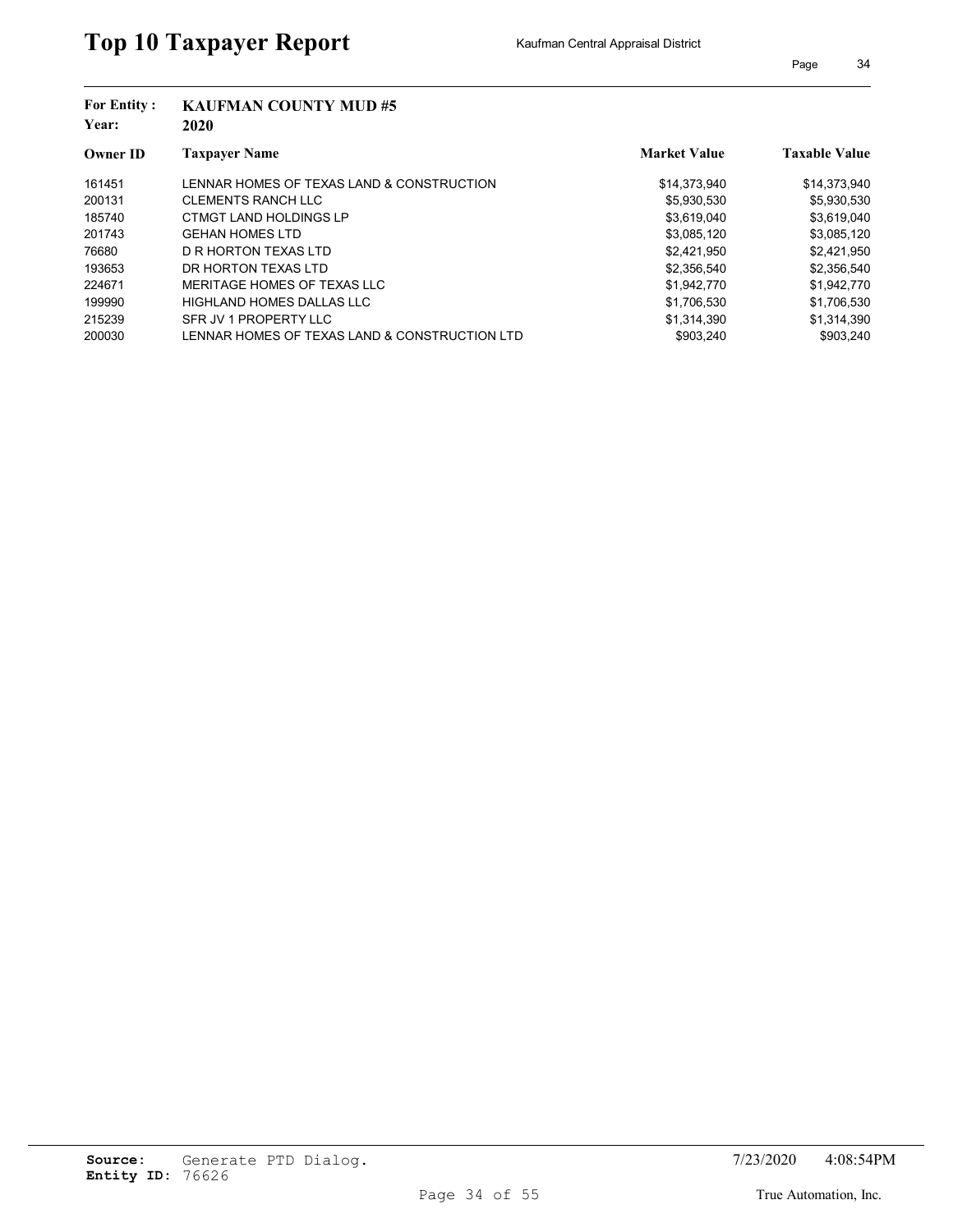| <b>For Entity:</b><br>Year: | <b>KAUFMAN COUNTY MUD#6</b><br>2020 |                     |                      |
|-----------------------------|-------------------------------------|---------------------|----------------------|
| <b>Owner ID</b>             | <b>Taxpayer Name</b>                | <b>Market Value</b> | <b>Taxable Value</b> |
| 206816                      | TRAVIS RANCH MARINA LLC             | \$5,780,180         | \$5,780,180          |
| 211495                      | PULTE HOMES OF TEXAS LP             | \$4,998,690         | \$4,998,690          |
| 203780                      | PULTE HOMES OF TEXAS LP             | \$2,494,899         | \$2,494,899          |
| 178880                      | MEGATEL HOMES INC                   | \$2,204,800         | \$2,204,800          |
| 211505                      | AVH DFW LLC                         | \$1,800,590         | \$1,800,590          |
| 193653                      | DR HORTON TEXAS LTD                 | \$1,348,800         | \$1,348,800          |
| 76680                       | D R HORTON TEXAS LTD                | \$1,225,510         | \$1,225,510          |
| 194360                      | ARP 2014-1 BORROWER LLC             | \$1,053,623         | \$1,053,623          |
| 219852                      | MEGATEL HOMES LLC                   | \$942,500           | \$942,500            |
| 172820                      | CTMGT TRAVIS RANCH LLC              | \$913.500           | \$913.500            |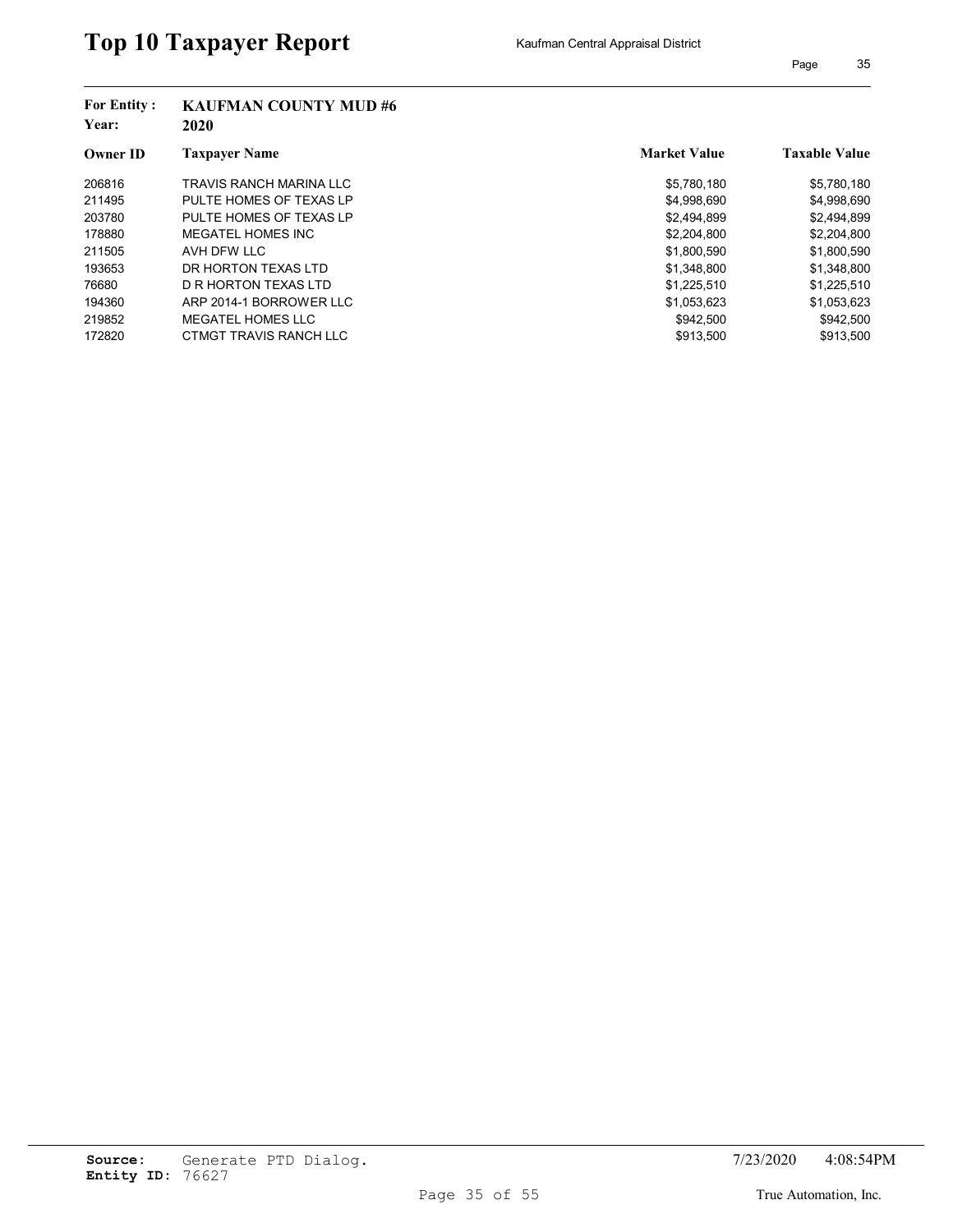| <b>For Entity:</b><br>Year: | <b>KAUFMAN COUNTY MUD #7</b><br>2020 |                     |                      |
|-----------------------------|--------------------------------------|---------------------|----------------------|
| <b>Owner ID</b>             | <b>Taxpayer Name</b>                 | <b>Market Value</b> | <b>Taxable Value</b> |
| 76680                       | D R HORTON TEXAS LTD                 | \$9,142,740         | \$9,142,740          |
| 215707                      | CASTLEROCK COMMUNITIES LP            | \$4,283,981         | \$4,283,981          |
| 221514                      | HIGH OPPORTUNITY NEIGHBORHOOD LLC    | \$1,929,820         | \$1,924,820          |
| 211505                      | AVH DFW LLC                          | \$1.704.960         | \$1,704,960          |
| 219852                      | MEGATEL HOMES LLC                    | \$1,459,020         | \$1,459,020          |
| 194360                      | ARP 2014-1 BORROWER LLC              | \$1.110.948         | \$1,110,948          |
| 206816                      | TRAVIS RANCH MARINA LLC              | \$1,041,100         | \$1,041,100          |
| 193964                      | AMH 2014-2 BORROWER LLC              | \$915.970           | \$915,970            |
| 20181                       | PIRTLE DAVID & SUE                   | \$764,529           | \$764,529            |
| 215263                      | LAO CHENGMEI                         | \$668,650           | \$668,650            |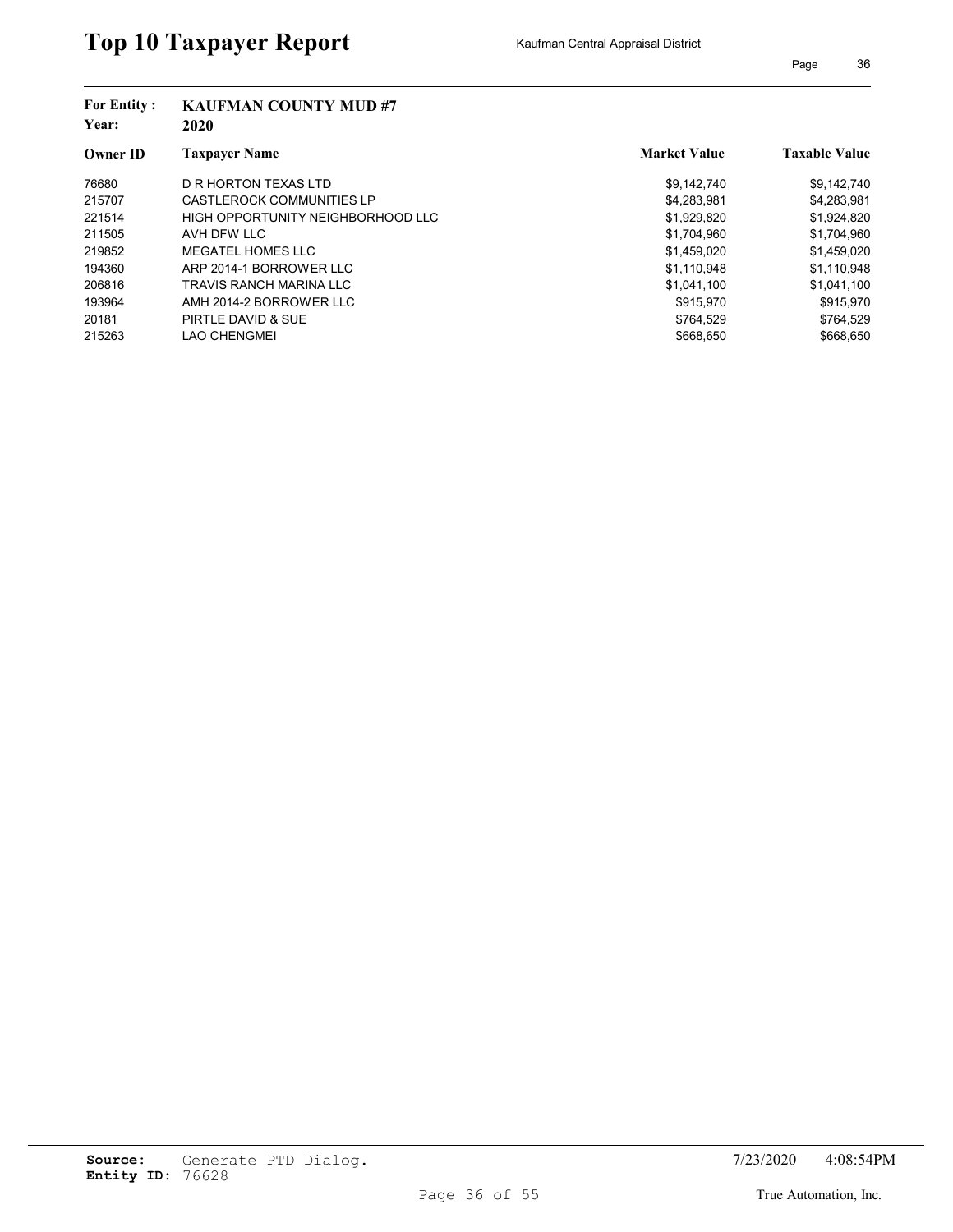## **Year: 2020 Owner ID Taxpayer Name Taxable Value Taxable Value Taxable Value Market Value Taxable Value For Entity : KAUFMAN COUNTY MUD #9** 166203 HW HEARTLAND LP **\$10,158,410** \$10,158,410 \$10,158,410 204892 EDGREN MARK \$7,000 \$7,000 \$7,000 81676 SNOW DAVID \$7,000 \$7,000 81677 BALES PATRICIA K \$7,000 \$7,000 \$7,000 81678 HUGHES JOHN E JR \$7,000 \$7,000 81679 CHEEK DAVID CONSERVERSION CONSERVERSION CONSERVERSION CONSERVERSION CONSERVERSION CONSERVERSION CONSERVERSION CONSERVERSION CONSERVERSION CONSERVERSION CONSERVERSION CONSERVERSION CONSERVERSION CONSERVERSION CONSERVE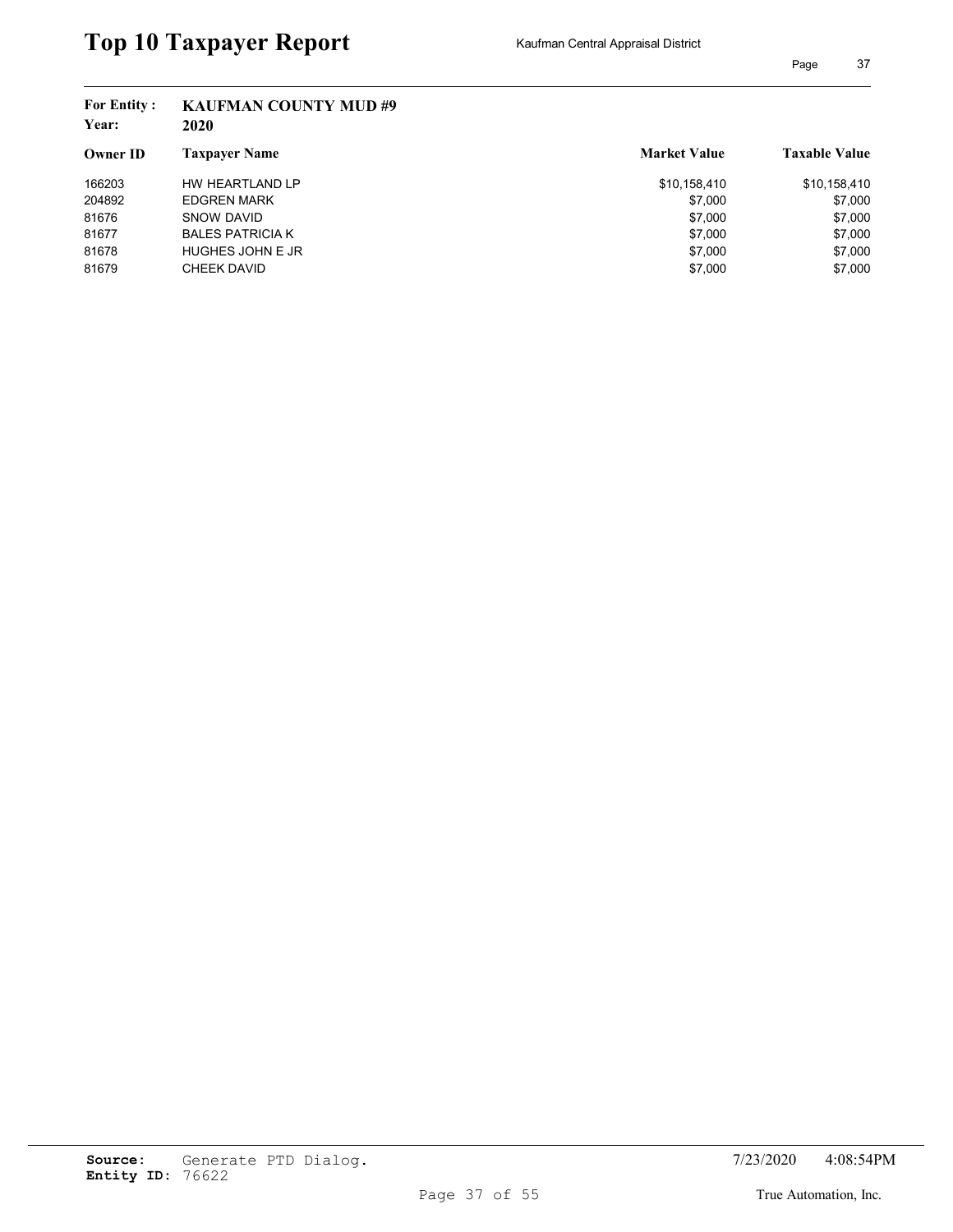| <b>For Entity:</b><br>Year: | <b>KAUFMAN ISD</b><br>2020             |                     |                      |
|-----------------------------|----------------------------------------|---------------------|----------------------|
| <b>Owner ID</b>             | <b>Taxpaver Name</b>                   | <b>Market Value</b> | <b>Taxable Value</b> |
| 226253                      | SEAWAY CRUDE PIPELINE COMPANY          | \$35,819,280        | \$35,819,280         |
| 226204                      | ATMOS ENERGY/MID-TEX PIPELINE          | \$32,837,600        | \$32,785,887         |
| 206801                      | ITS EQUPMENT LEASING & MAINTENANCE LLC | \$16,496,280        | \$16,496,280         |
| 160705                      | <b>JWS LAND LTD</b>                    | \$12,770,320        | \$12,094,380         |
| 19013                       | <b>LARRETT INC</b>                     | \$11,124,000        | \$11,124,000         |
| 226229                      | ONCOR ELECTRIC DELIVERY CO LLC         | \$9,041,630         | \$9,041,630          |
| 39391                       | WAL-MART REAL ESTATE BUSINESS TRUST    | \$8,635,972         | \$8,635,972          |
| 226271                      | MICA STEELWORKS. INC                   | \$7.328.530         | \$7,328,530          |
| 226277                      | KOLDER INC                             | \$6,503,520         | \$6,503,520          |
| 193886                      | <b>BWR APARTMENTS LP</b>               | \$6,175,610         | \$6.175.610          |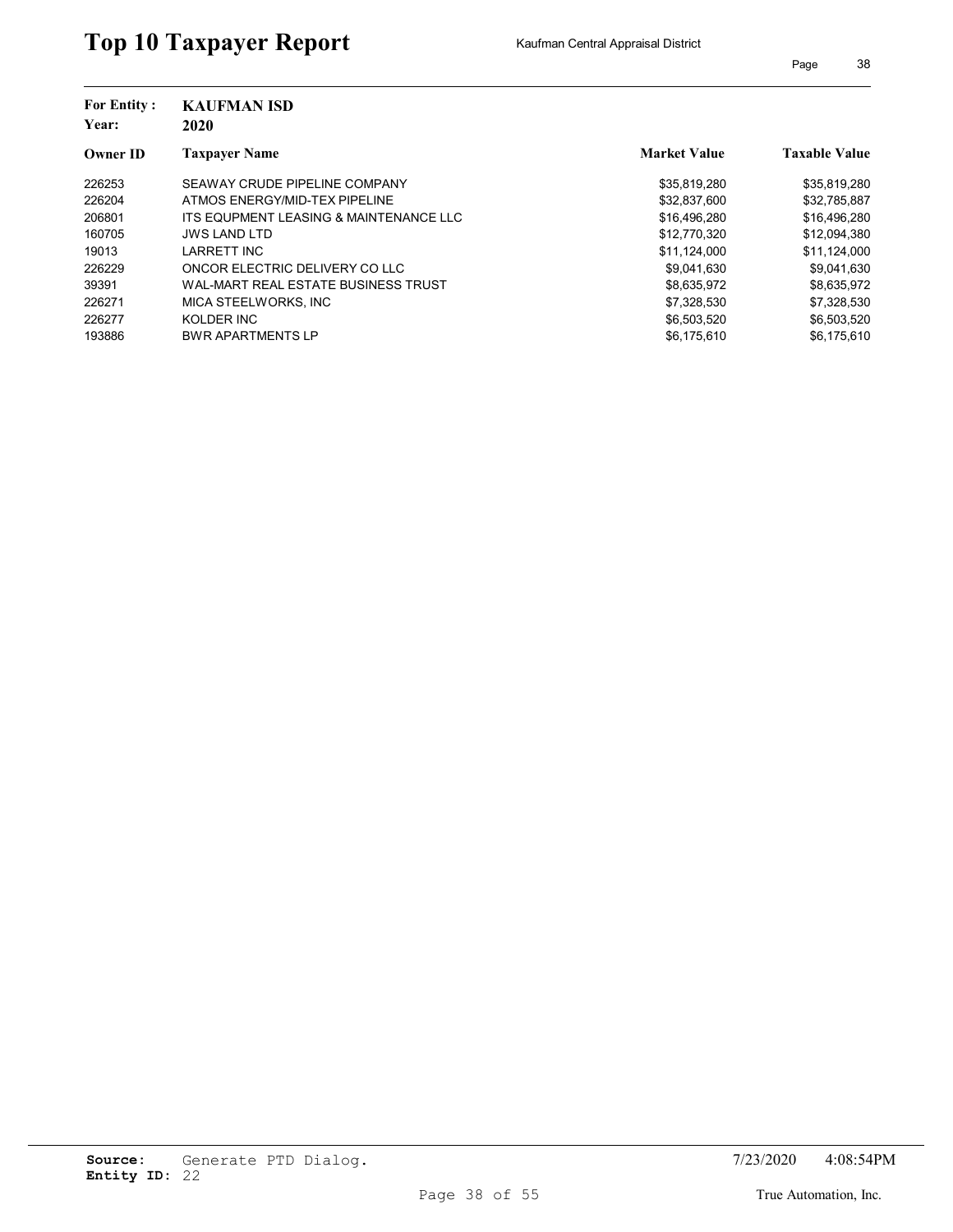| <b>For Entity:</b><br>Year:<br><b>Owner ID</b> | <b>KC ESD #1 (KAUFMAN)</b><br>2020 |                     |                      |
|------------------------------------------------|------------------------------------|---------------------|----------------------|
|                                                | <b>Taxpaver Name</b>               | <b>Market Value</b> | <b>Taxable Value</b> |
| 226204                                         | ATMOS ENERGY/MID-TEX PIPELINE      | \$32,814,210        | \$32,763,036         |
| 19013                                          | <b>LARRETT INC</b>                 | \$11,124,000        | \$11,124,000         |
| 226229                                         | ONCOR ELECTRIC DELIVERY CO LLC     | \$5,636,140         | \$5,636,140          |
| 226253                                         | SEAWAY CRUDE PIPELINE COMPANY      | \$2,989,580         | \$2,989,580          |
| 226243                                         | TRINITY VALLEY ELECTRIC COOP       | \$2,822,040         | \$2,822,040          |
| 219376                                         | <b>KOMATSU FINANCIAL LP</b>        | \$2,292,260         | \$2,292,260          |
| 66373                                          | <b>HUNT OIL COMPANY</b>            | \$9,365,800         | \$2,084,930          |
| 221930                                         | <b>VELLASAMY REAL ESTATE</b>       | \$1,787,320         | \$1,787,320          |
| 35724                                          | SANTA ANITA INC                    | \$4,315,740         | \$1,763,930          |
| 217750                                         | <b>SBR LAND LLC</b>                | \$3,608,010         | \$1,470,930          |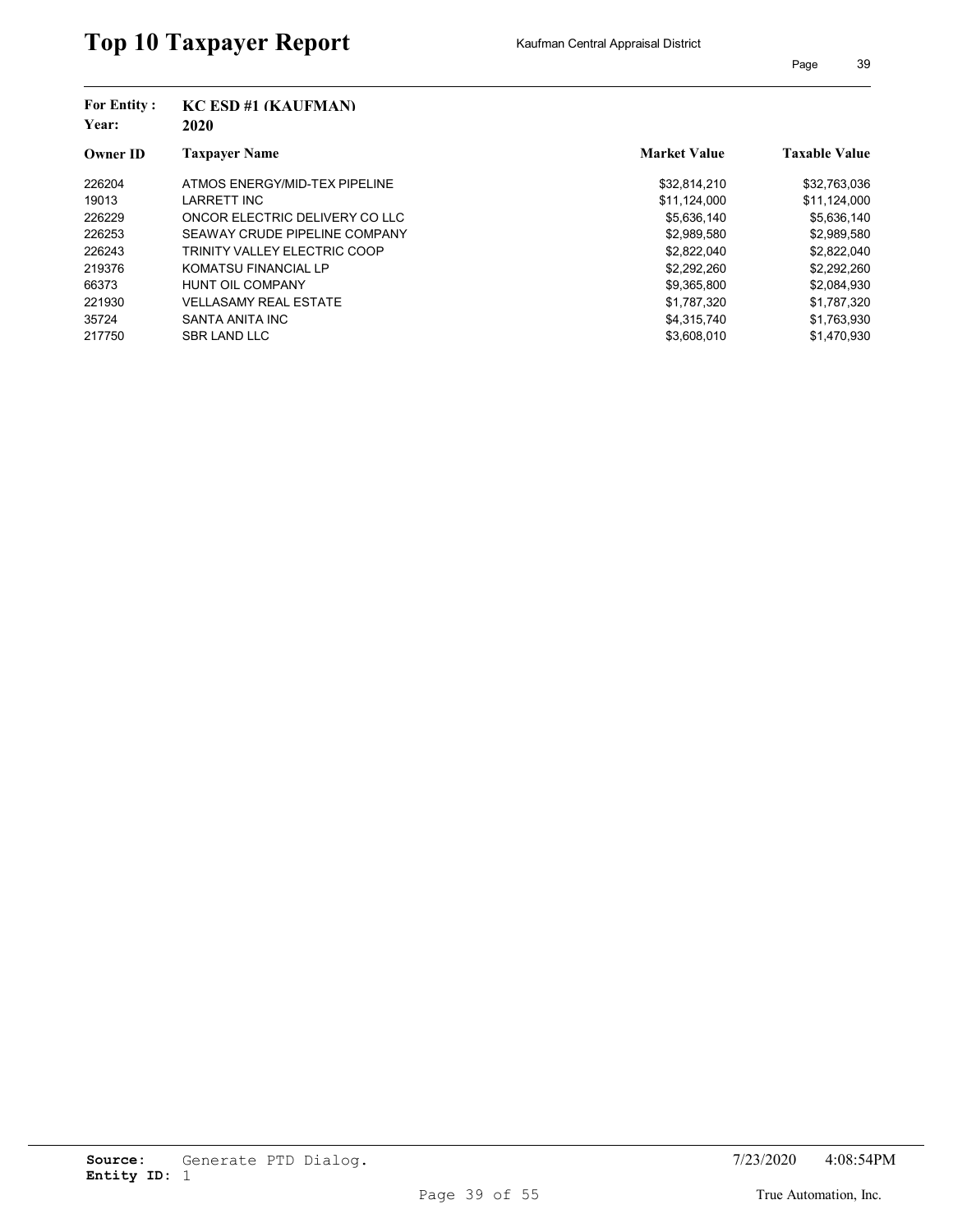| <b>For Entity:</b><br>Year:<br><b>Owner ID</b> | $KC$ ESD #2 (MABANK)<br>2020    |                     |                      |
|------------------------------------------------|---------------------------------|---------------------|----------------------|
|                                                | <b>Taxpayer Name</b>            | <b>Market Value</b> | <b>Taxable Value</b> |
| 51189                                          | KAUFMAN CO REC CORP             | \$2,324,320         | \$2,324,320          |
| 226204                                         | ATMOS ENERGY/MID-TEX PIPELINE   | \$2,022,560         | \$2,019,952          |
| 21456                                          | NOWELL DAVID J & ALANA          | \$1,773,833         | \$1,773,833          |
| 79106                                          | <b>KKD PROPERTIES LTD</b>       | \$2.061.930         | \$1,300,070          |
| 186925                                         | <b>HOLL DAVID B</b>             | \$1,057,740         | \$1,057,740          |
| 202630                                         | STUART SPENCER R & SNOW KAREN A | \$952,320           | \$952,320            |
| 226250                                         | PERMIAN EXPRESS PARTNERS        | \$896.430           | \$896,430            |
| 226229                                         | ONCOR ELECTRIC DELIVERY CO LLC  | \$884.990           | \$884,990            |
| 180503                                         | <b>VARUGHESE THOMAS</b>         | \$3,336,810         | \$877,820            |
| 176556                                         | CAMPBELL JAMES R JR & DENISE    | \$869.103           | \$869.103            |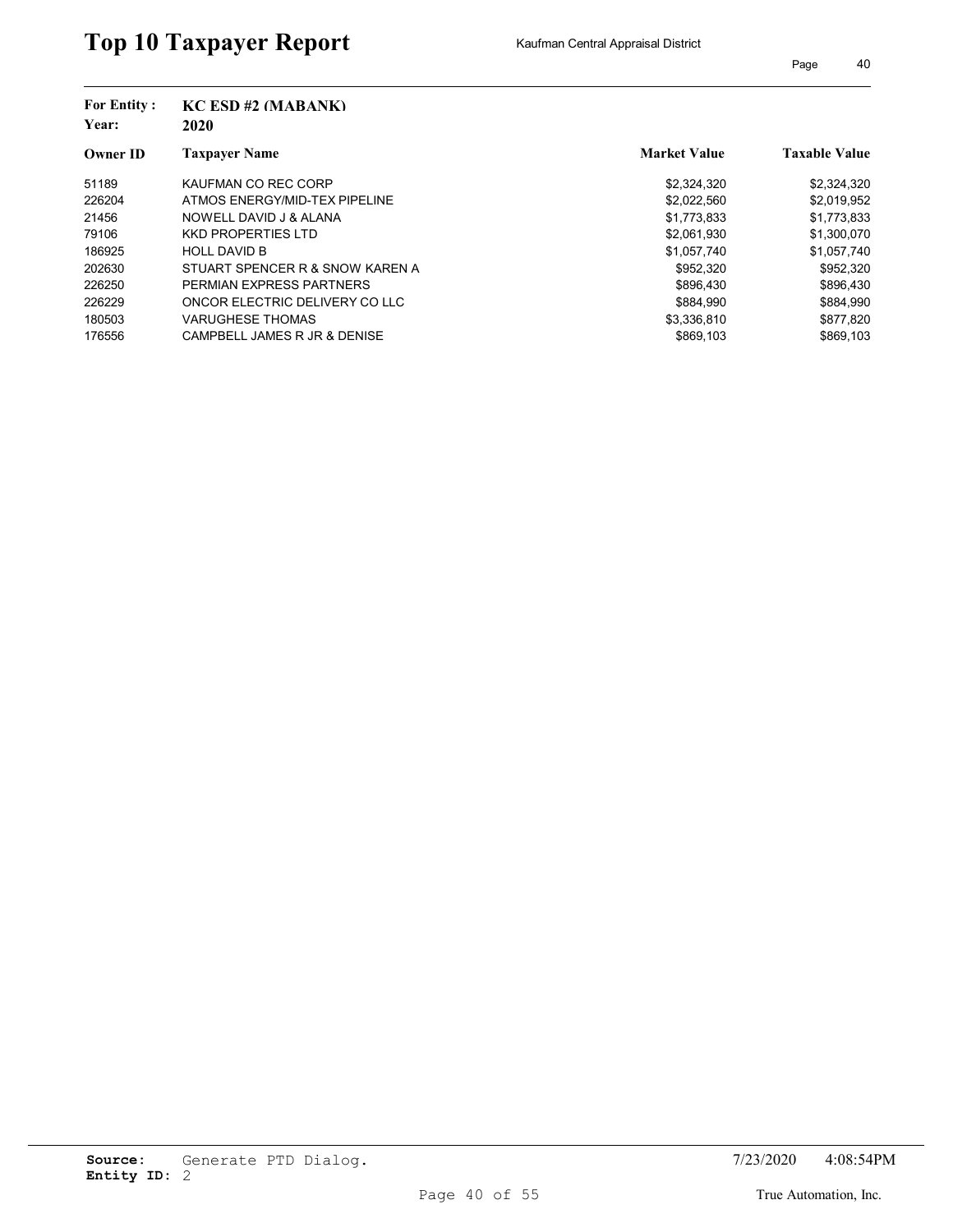| <b>For Entity:</b><br>Year: | $KC$ ESD #3 (TERRELL)<br>2020  |                     |                      |
|-----------------------------|--------------------------------|---------------------|----------------------|
| <b>Owner ID</b>             | <b>Taxpayer Name</b>           | <b>Market Value</b> | <b>Taxable Value</b> |
| 226229                      | ONCOR ELECTRIC DELIVERY CO LLC | \$18,451,360        | \$18,451,360         |
| 226245                      | UNION PACIFIC RAILROAD CO      | \$11,548,280        | \$11,548,280         |
| 200800                      | GOSPEL FOR ASIA INC            | \$34,043,370        | \$5,006,210          |
| 217924                      | ARCOSA AGGREGATES              | \$4,631,430         | \$4,631,430          |
| 226215                      | EXPLORER PIPELINE COMPANY      | \$4,263,300         | \$4,263,300          |
| 165401                      | D & A REAL ESTATE PARTNERS LTD | \$3.702.990         | \$3,702,990          |
| 226204                      | ATMOS ENERGY/MID-TEX PIPELINE  | \$3,765,730         | \$3,688,345          |
| 226253                      | SEAWAY CRUDE PIPELINE COMPANY  | \$3,654,260         | \$3,654,260          |
| 211174                      | ACERO BUILDING COMPONENTS LLC  | \$3,065,220         | \$3,065,220          |
| 205667                      | CHAVEZ REAL ESTATE LLC         | \$2,593,070         | \$2,593,070          |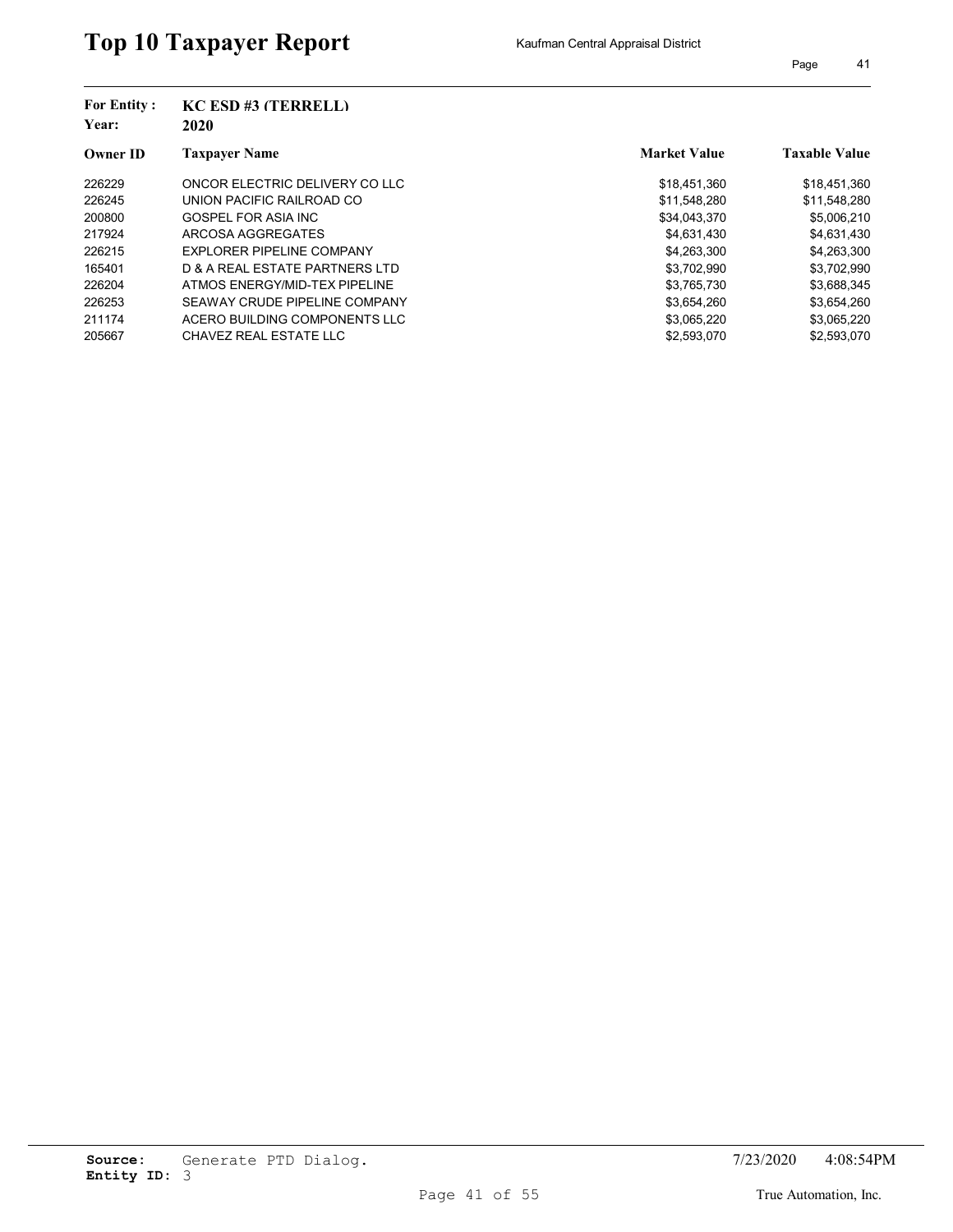| <b>For Entity:</b><br>Year: | <b>KC ESD #4 (KEMP)</b><br>2020 |                     |                      |
|-----------------------------|---------------------------------|---------------------|----------------------|
| <b>Owner ID</b>             | <b>Taxpayer Name</b>            | <b>Market Value</b> | <b>Taxable Value</b> |
| 216953                      | TFG HAMLINS LLC                 | \$13,231,620        | \$13,231,620         |
| 77490                       | ARCOSA AGGREGATES INC           | \$15,328,911        | \$11,150,331         |
| 226278                      | LARSON ELECTRONICS              | \$4,598,370         | \$4,598,370          |
| 226229                      | ONCOR ELECTRIC DELIVERY CO LLC  | \$4,530,730         | \$4,530,730          |
| 226243                      | TRINITY VALLEY ELECTRIC COOP    | \$2,168,390         | \$2,168,390          |
| 174085                      | W BAR I LLC                     | \$1,998,780         | \$1,998,780          |
| 49557                       | KCCC INC                        | \$1,612,280         | \$1,612,280          |
| 195667                      | TFT REAL ESTATE LLC             | \$1,601,450         | \$1,601,450          |
| 45018                       | CARNEY LAND & CATTLE L P        | \$9,813,140         | \$1,534,760          |
| 226253                      | SEAWAY CRUDE PIPELINE COMPANY   | \$1,526,770         | \$1,526,770          |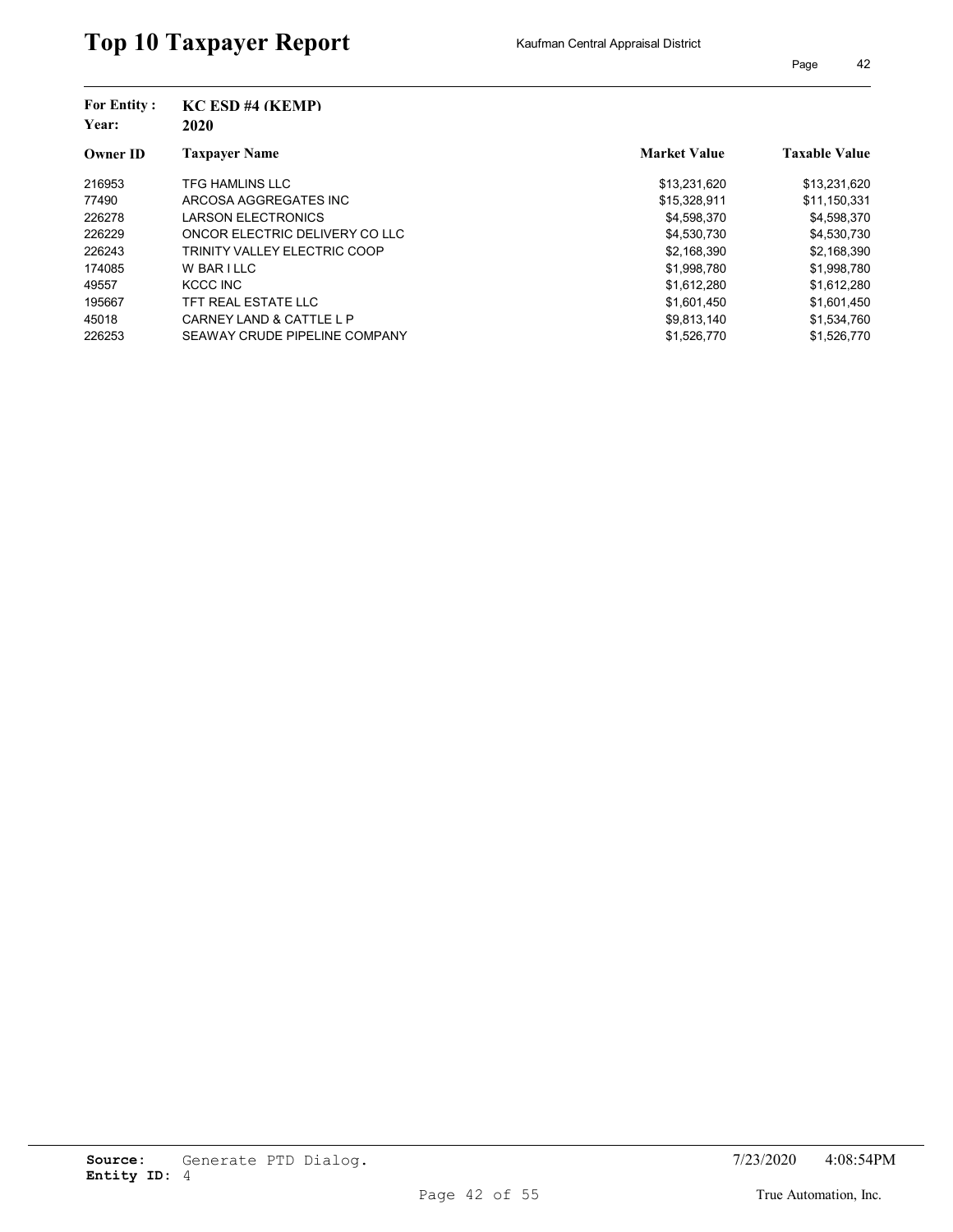| <b>For Entity:</b><br>Year: | <b>KC ESD #5 (SCURRY)</b><br>2020          |                     |                      |
|-----------------------------|--------------------------------------------|---------------------|----------------------|
| <b>Owner ID</b>             | <b>Taxpayer Name</b>                       | <b>Market Value</b> | <b>Taxable Value</b> |
| 219270                      | <b>HANSON AGGREGATES LLC</b>               | \$4,987,120         | \$4,987,120          |
| 193770                      | FREEDOM HEALTHCARE PROPERTIES OF TEXAS LLC | \$3,735,280         | \$3,735,280          |
| 50564                       | DEERE CREDIT INC                           | \$3,504,180         | \$3,504,180          |
| 46032                       | LATTIMORE MATERIALS CO L P                 | \$5,609,730         | \$3,360,680          |
| 181980                      | <b>WILBUR ELLIS COMPANY</b>                | \$3,124,060         | \$3,124,060          |
| 226253                      | SEAWAY CRUDE PIPELINE COMPANY              | \$2,081,250         | \$2,081,250          |
| 69183                       | <b>PAPPY S SAND &amp; GRAVEL</b>           | \$1,738,380         | \$1,738,380          |
| 199289                      | DADA DG SCURRY LLC                         | \$1,686,190         | \$1,686,190          |
| 226229                      | ONCOR ELECTRIC DELIVERY CO LLC             | \$1,400,770         | \$1,400,770          |
| 226243                      | TRINITY VALLEY ELECTRIC COOP               | \$1,234,760         | \$1,234,760          |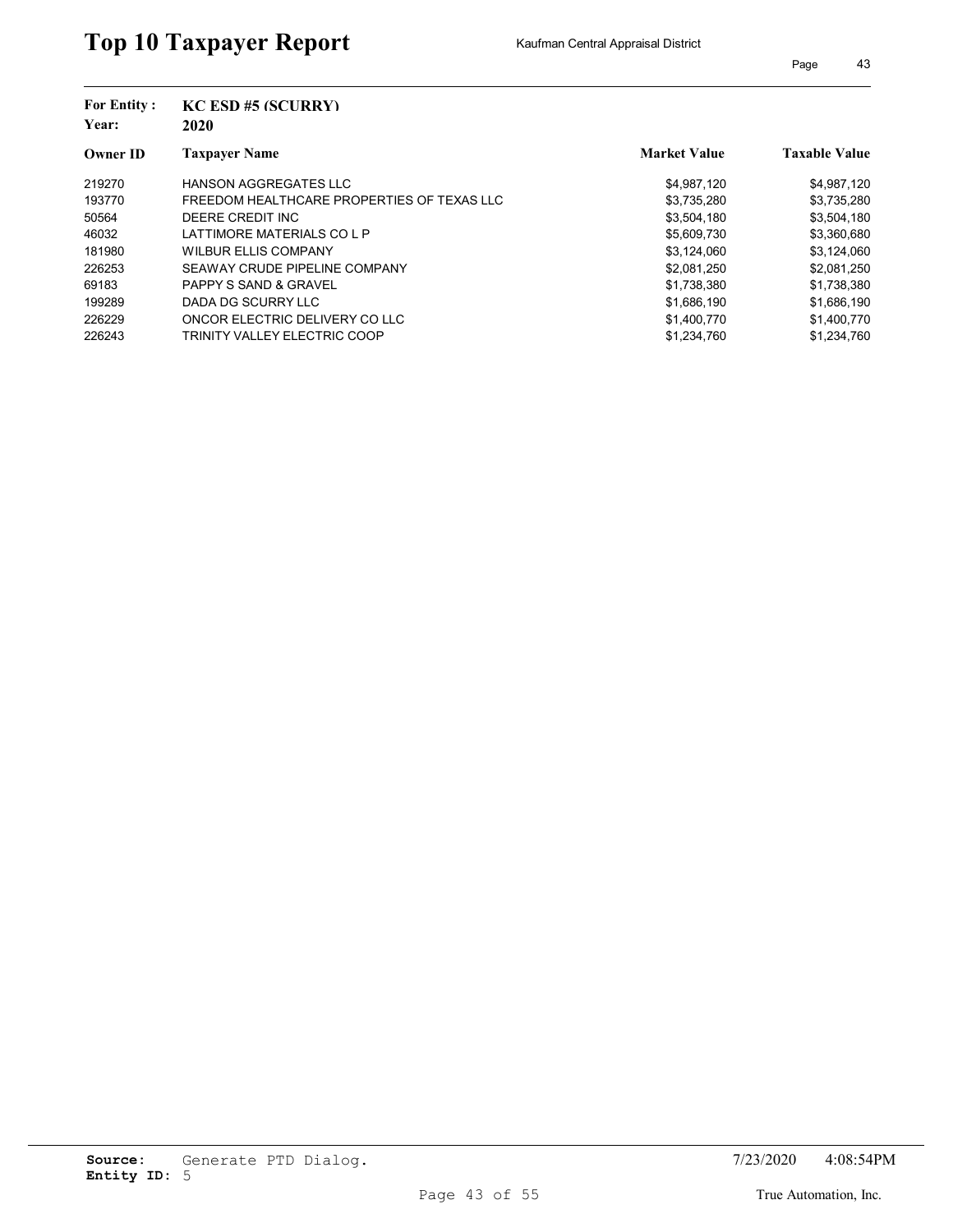| <b>For Entity:</b><br>Year: | <b>KC ESD #6 (FORNEY)</b><br>2020         |                     |                      |
|-----------------------------|-------------------------------------------|---------------------|----------------------|
| <b>Owner ID</b>             | <b>Taxpayer Name</b>                      | <b>Market Value</b> | <b>Taxable Value</b> |
| 226217                      | LA FRONTERA HOLDINGS LLC                  | \$707,881,740       | \$588,591,240        |
| 226204                      | ATMOS ENERGY/MID-TEX PIPELINE             | \$22,905,950        | \$22,844,299         |
| 211549                      | D4FR LLC                                  | \$22,151,110        | \$22,151,110         |
| 76680                       | D R HORTON TEXAS LTD                      | \$19.390.030        | \$18,861,460         |
| 206735                      | DEVONSHIRE DALLAS ASLI VIII LLC           | \$20,016,620        | \$14,999,210         |
| 161451                      | LENNAR HOMES OF TEXAS LAND & CONSTRUCTION | \$14.373.940        | \$14,373,940         |
| 226254                      | ABOX PAPERBOARD COMPANY                   | \$12,467,520        | \$12,467,520         |
| 212927                      | <b>FORESTAR USA</b>                       | \$11.537.150        | \$11,537,150         |
| 226229                      | ONCOR ELECTRIC DELIVERY CO LLC            | \$10,995,650        | \$10,995,650         |
| 193653                      | DR HORTON TEXAS LTD                       | \$9,546,990         | \$9,546.990          |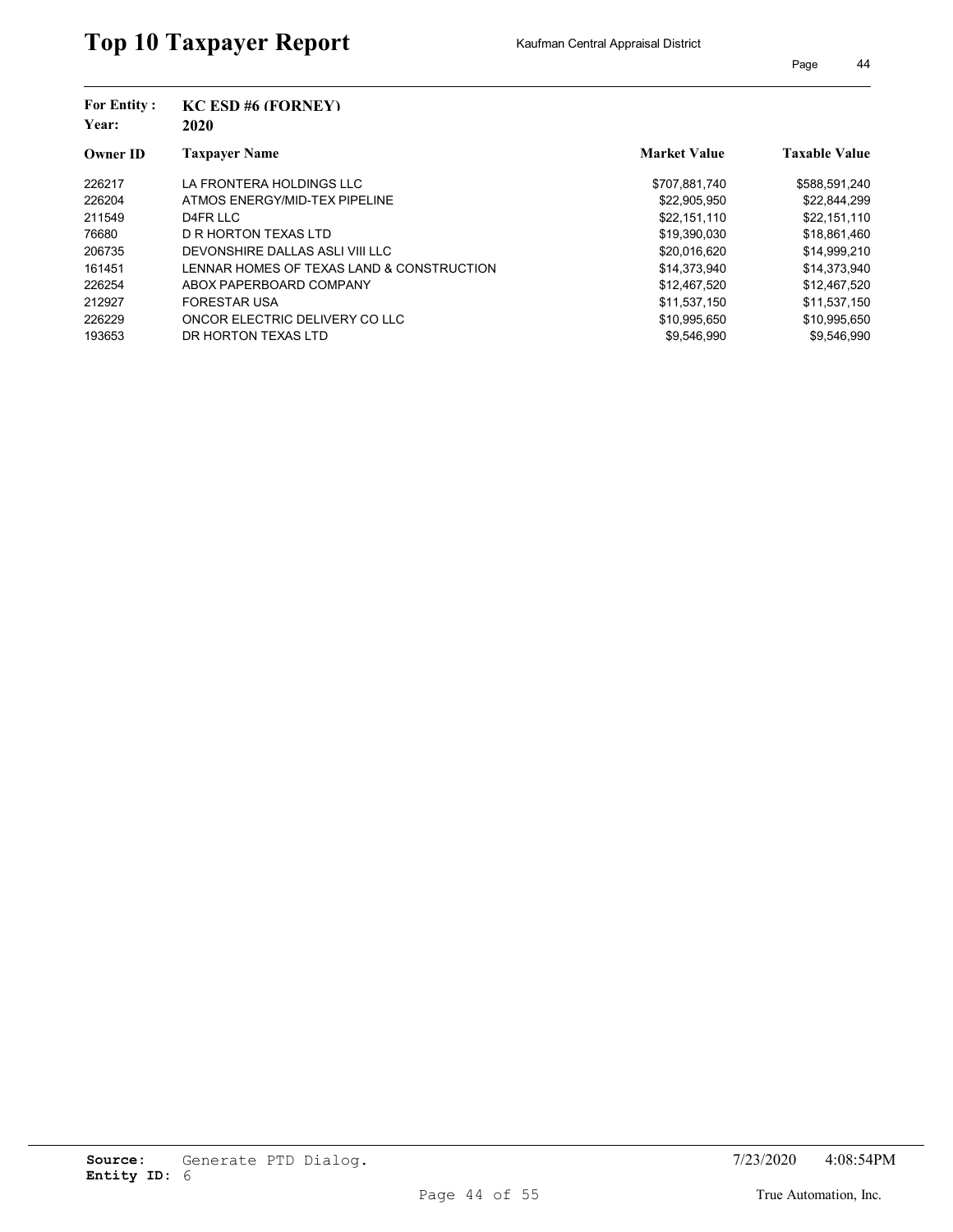| <b>For Entity:</b><br>Year: | $KC$ ESD #7 $(CRANDALL)$<br>2020              |                     |                      |
|-----------------------------|-----------------------------------------------|---------------------|----------------------|
| <b>Owner ID</b>             | <b>Taxpayer Name</b>                          | <b>Market Value</b> | <b>Taxable Value</b> |
| 200030                      | LENNAR HOMES OF TEXAS LAND & CONSTRUCTION LTD | \$10,343,980        | \$10,343,980         |
| 166203                      | HW HEARTLAND LP                               | \$29,024,630        | \$5,638,260          |
| 33772                       | STAR MOBILE HOMES LP                          | \$5,606,990         | \$5,606,990          |
| 217136                      | SOCFM DEVELOPER LLC                           | \$4,737,240         | \$4,414,710          |
| 209543                      | UST HEARTLAND LP                              | \$4,074,680         | \$4,074,680          |
| 193261                      | <b>BLOOMFIELD HOMES LP</b>                    | \$4,025,455         | \$4,025,455          |
| 193762                      | <b>HMH LIFESTYLES LP</b>                      | \$3,821,007         | \$3,821,007          |
| 82377                       | <b>BEAZER HOMES TEXAS LP</b>                  | \$3,332,550         | \$3,332,550          |
| 221572                      | 15 RIVERS READY MIX LLC                       | \$3,195,130         | \$3,195,130          |
| 76680                       | D R HORTON TEXAS LTD                          | \$2.963.900         | \$2.963.900          |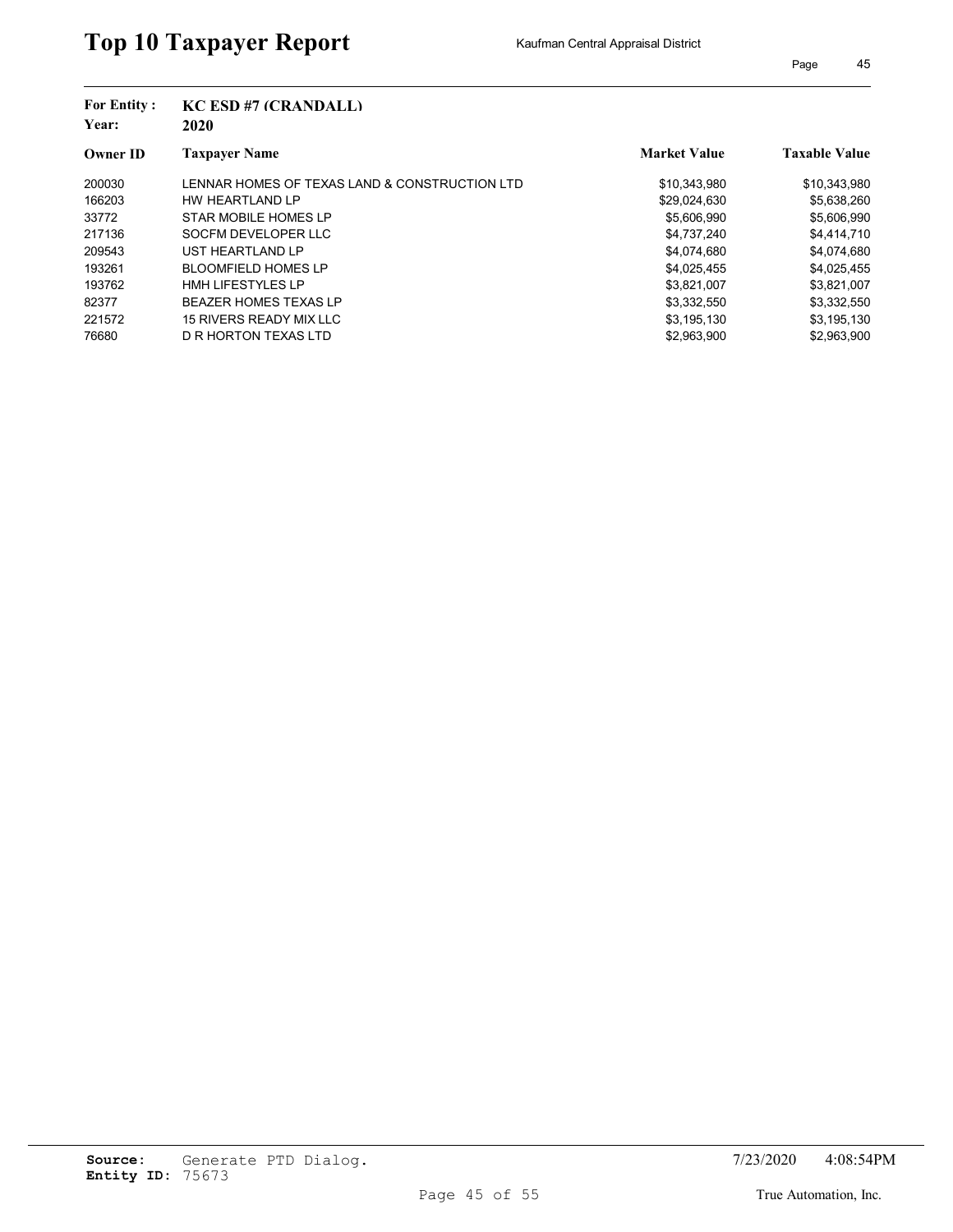| <b>For Entity:</b><br>Year:<br><b>Owner ID</b> | <b>KEMP ISD</b><br>2020        |                     |                      |
|------------------------------------------------|--------------------------------|---------------------|----------------------|
|                                                | <b>Taxpaver Name</b>           | <b>Market Value</b> | <b>Taxable Value</b> |
| 226253                                         | SEAWAY CRUDE PIPELINE COMPANY  | \$16,576,490        | \$16,576,490         |
| 216953                                         | TFG HAMLINS LLC                | \$13,231,620        | \$13,231,620         |
| 165240                                         | KEMP LAKESIDE INVESTOR LLC     | \$12,280,880        | \$12,119,260         |
| 77490                                          | ARCOSA AGGREGATES INC          | \$15,328,911        | \$11,150,331         |
| 226229                                         | ONCOR ELECTRIC DELIVERY CO LLC | \$5,295,600         | \$5,295,600          |
| 198280                                         | MRT OF KEMP TX SNF LLC         | \$5,250,000         | \$5,250,000          |
| 226278                                         | <b>LARSON ELECTRONICS</b>      | \$4,598,370         | \$3,718,804          |
| 174085                                         | W BAR I LLC                    | \$2,257,400         | \$2,257,400          |
| 226243                                         | TRINITY VALLEY ELECTRIC COOP   | \$2,168,390         | \$2,168,390          |
| 183804                                         | WITHERS DANA & DEVIN           | \$1,726,160         | \$1,726,160          |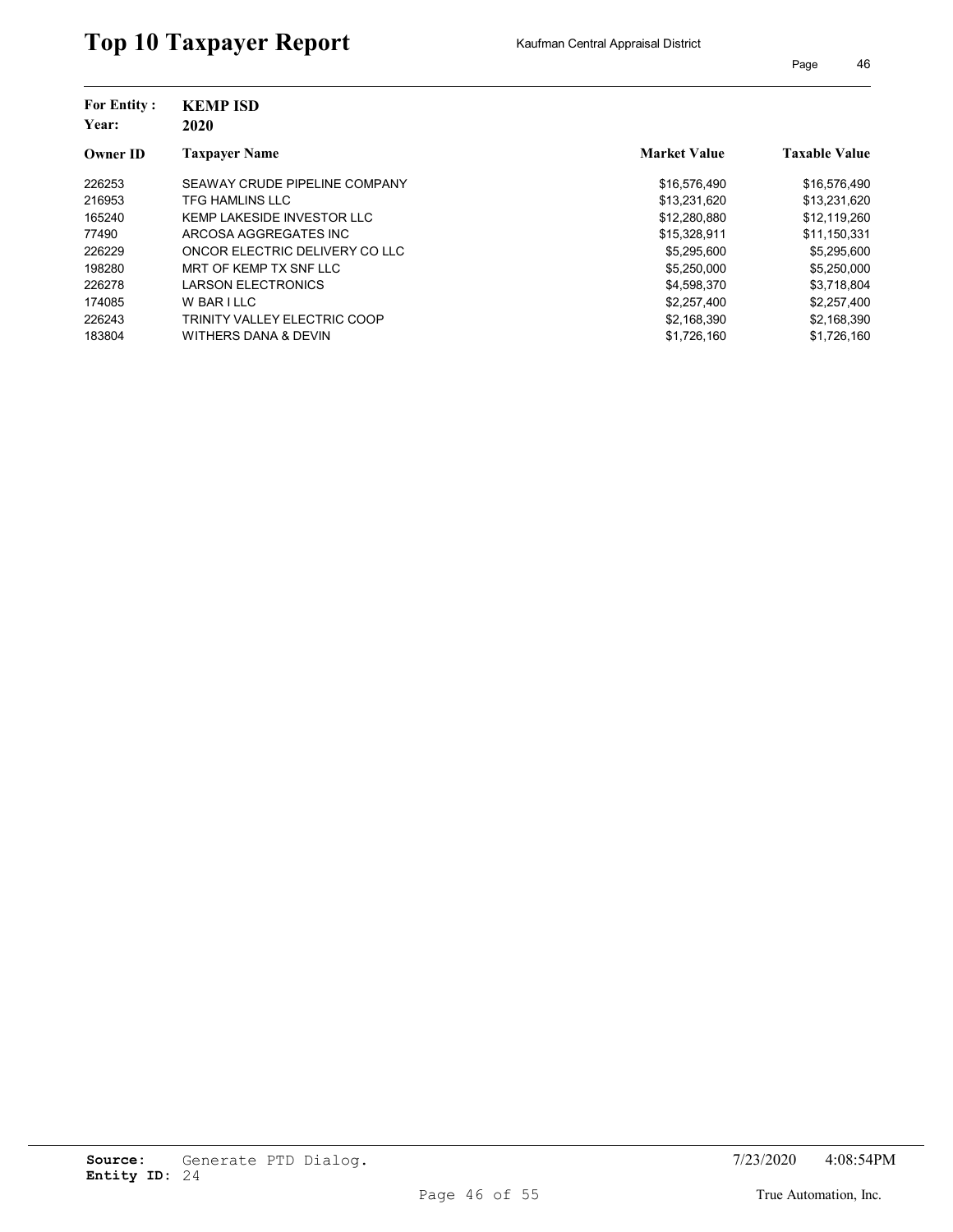| <b>For Entity:</b><br>Year: | <b>MABANK ISD</b><br>2020           |                     |                      |
|-----------------------------|-------------------------------------|---------------------|----------------------|
| <b>Owner ID</b>             | <b>Taxpayer Name</b>                | <b>Market Value</b> | <b>Taxable Value</b> |
| 226291                      | <b>SOLAR TURBINES INC</b>           | \$27,384,210        | \$27,384,210         |
| 226269                      | <b>EAGLE METAL PRODUCTS</b>         | \$3,502,860         | \$3,502,860          |
| 173978                      | <b>KBC SIENNA LLC</b>               | \$3,399,080         | \$3,399,080          |
| 226229                      | ONCOR ELECTRIC DELIVERY CO LLC      | \$3,185,070         | \$3,185,070          |
| 51189                       | KAUFMAN CO REC CORP                 | \$2,324,320         | \$2,324,320          |
| 30645                       | <b>SOLAR TURBINES INC</b>           | \$2,306,020         | \$2,306,020          |
| 50413                       | TRI COUNTY FORD                     | \$2,155,010         | \$2,155,010          |
| 60105                       | ANTHONY WAYNE & MARY ANN            | \$2,207,970         | \$2,122,088          |
| 222068                      | SNODDY WILL & VICTORIA              | \$2,099,740         | \$2,099,740          |
| 170993                      | <b>HOLMAN RONALD &amp; CECILLIE</b> | \$2,061,750         | \$2,061,750          |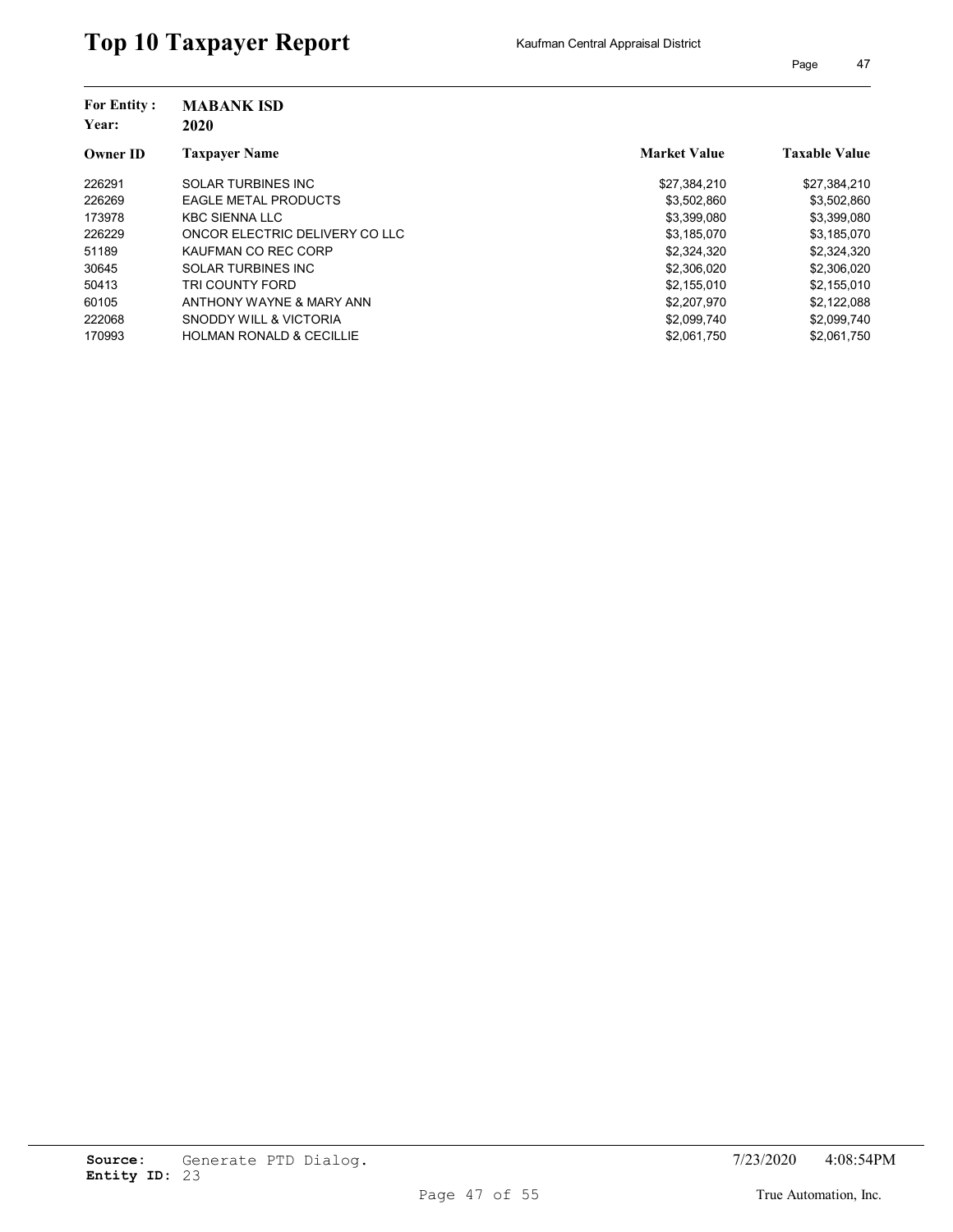| <b>For Entity:</b><br>Year: | <b>MARKET CENTER PUBLIC IMP DIST</b><br>2020       |                     |                      |  |  |
|-----------------------------|----------------------------------------------------|---------------------|----------------------|--|--|
| <b>Owner ID</b>             | <b>Taxpayer Name</b>                               | <b>Market Value</b> | <b>Taxable Value</b> |  |  |
| 191399                      | <b>BUC-EES LTD</b>                                 | \$15,909,580        | \$15,909,580         |  |  |
| 201243                      | <b>TERFIS LLC</b>                                  | \$5.812.960         | \$5,812,960          |  |  |
| 211471                      | SHIV HOSPITALITY GROUP TERRELL LLC                 | \$5,325,000         | \$5,325,000          |  |  |
| 169172                      | TERRELL MARKET CENTER LTD                          | \$1,793,280         | \$1,793,280          |  |  |
| 201543                      | <b>HALLE PROPERTIES LLC</b>                        | \$1,569,280         | \$1,569,280          |  |  |
| 213644                      | TEXAS SUNFLOWER LTD<br>FT AI                       | \$1,480,000         | \$1,480,000          |  |  |
| 198481                      | <b>FOX PARTNERS LP</b>                             | \$1,350,000         | \$1,350,000          |  |  |
| 195628                      | WARREN JOHN H & SANDRA A TRUSTEES WARREN FAMILY TR | \$1.150.000         | \$1,150,000          |  |  |
| 215842                      | INFINITY 8 HOSPITALITY LLC                         | \$573.250           | \$573,250            |  |  |
| 205245                      | <b>DISCOUNT TIRE</b>                               | \$288,180           | \$288,180            |  |  |
|                             |                                                    |                     |                      |  |  |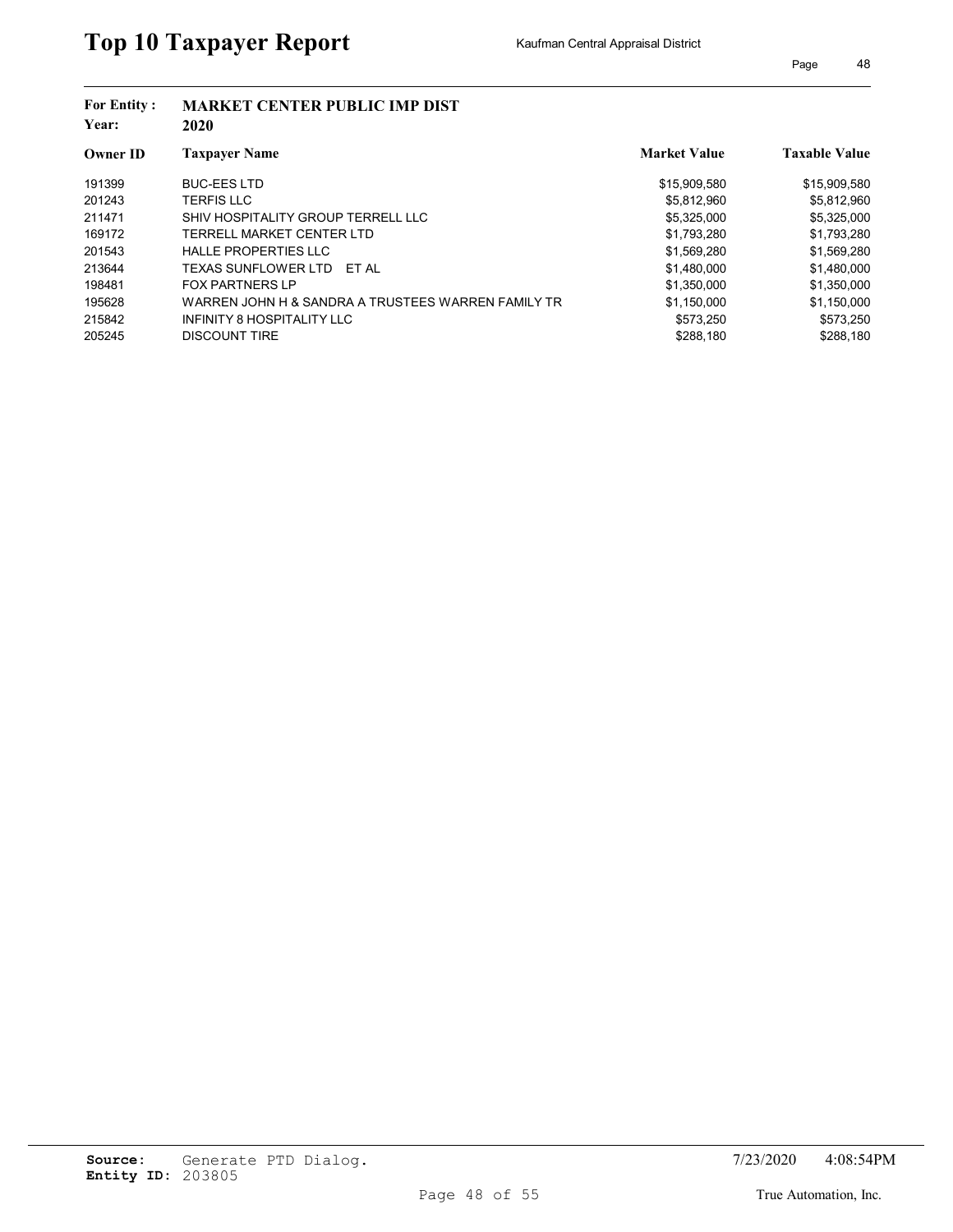| <b>For Entity:</b><br>Year:<br><b>Owner ID</b> | <b>OUINLAN ISD</b><br>2020     |                     |                      |
|------------------------------------------------|--------------------------------|---------------------|----------------------|
|                                                | <b>Taxpaver Name</b>           | <b>Market Value</b> | <b>Taxable Value</b> |
| 83776                                          | AVINA PROPERTIES LLC           | \$1,211,780         | \$1,211,780          |
| 226229                                         | ONCOR ELECTRIC DELIVERY CO LLC | \$746.120           | \$746,120            |
| 74833                                          | MONTEALVO CANDIDO & CATALINA   | \$446.860           | \$421.860            |
| 172243                                         | <b>SCOTT JUSTIN</b>            | \$650.350           | \$395.840            |
| 194902                                         | VENTURA NICKY C & MARIN KARINA | \$449,630           | \$389,983            |
| 186253                                         | WEILDLER CHRISTOPHER D         | \$371,980           | \$346,756            |
| 226215                                         | EXPLORER PIPELINE COMPANY      | \$342.850           | \$342.850            |
| 225573                                         | SHELBY MICHAEL HALL REVOCABLE  | \$340.850           | \$340.850            |
| 196643                                         | <b>ANDERSON GARY</b>           | \$384,330           | \$313,141            |
| 167081                                         | VENTURA NICK C & DIANN M       | \$448.630           | \$308.864            |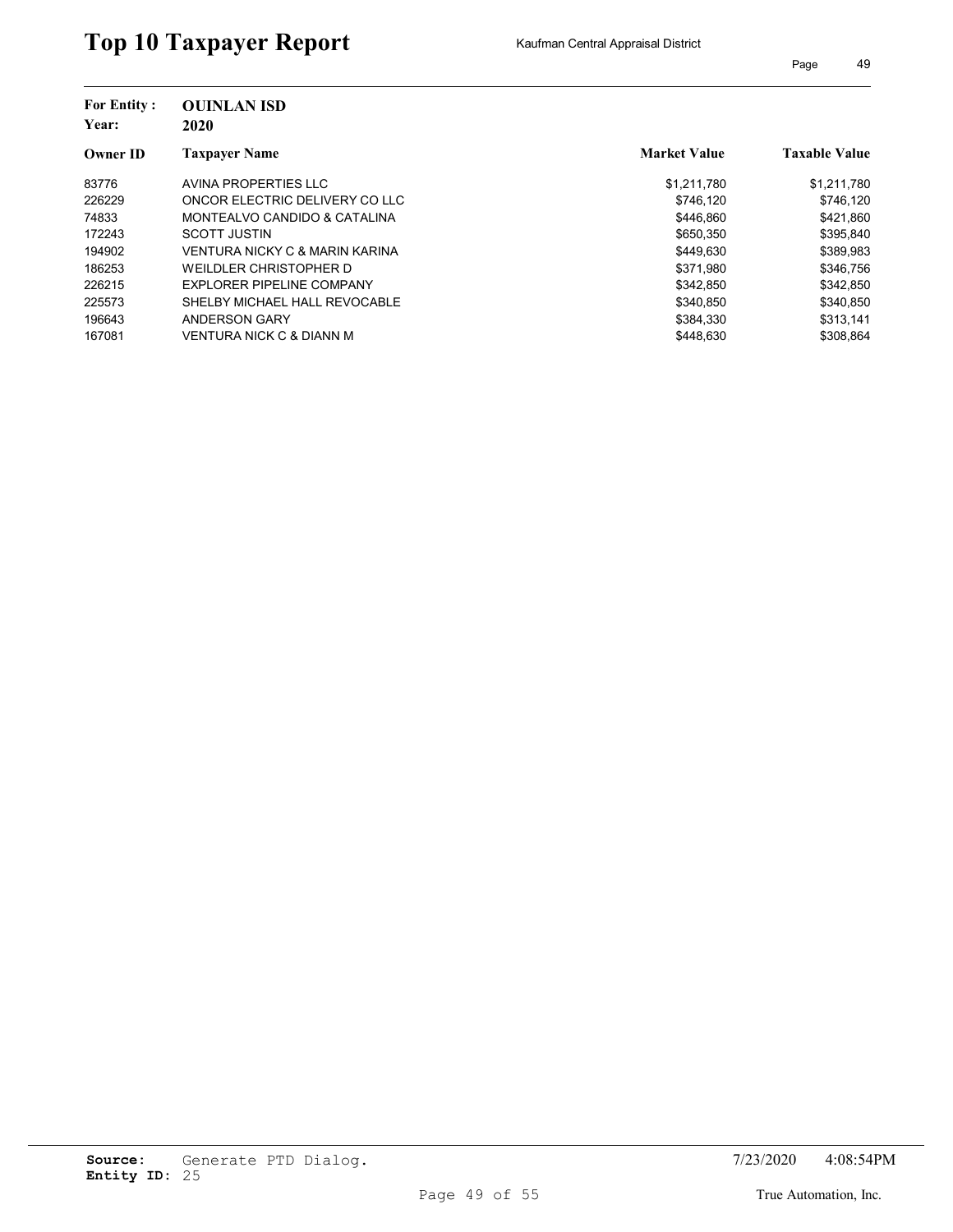| <b>For Entity:</b><br>Year: | <b>ROAD &amp; BRIDGE</b><br>2020          |                     |                      |
|-----------------------------|-------------------------------------------|---------------------|----------------------|
| <b>Owner ID</b>             | Taxpayer Name                             | <b>Market Value</b> | <b>Taxable Value</b> |
| 226217                      | LA FRONTERA HOLDINGS LLC                  | \$707,881,740       | \$588,591,240        |
| 226253                      | SEAWAY CRUDE PIPELINE COMPANY             | \$123,784,070       | \$123,784,070        |
| 226229                      | ONCOR ELECTRIC DELIVERY CO LLC            | \$94.573.420        | \$94,573,420         |
| 226204                      | ATMOS ENERGY/MID-TEX PIPELINE             | \$63.073.570        | \$62,851,736         |
| 226207                      | AUTOZONE TEXAS LP                         | \$58,550,220        | \$49,659,604         |
| 225077                      | <b>BLUEMOUND LAND PROPERTIES LLC ETAL</b> | \$46,833,630        | \$46,833,630         |
| 226219                      | <b>GOODYEAR TIRE &amp; RUBBER CO</b>      | \$91,448,310        | \$46,795,284         |
| 226248                      | WAL-MART STORES 01-265                    | \$41.473.670        | \$41,473,670         |
| 226236                      | SMURFIT KAPPA NORTH AMERICA. LLC          | \$53,187,580        | \$40,595,900         |
| 212414                      | DFW GATEWAY OAKS APARTMENTS LLC ETAL      | \$39,000,000        | \$39,000,000         |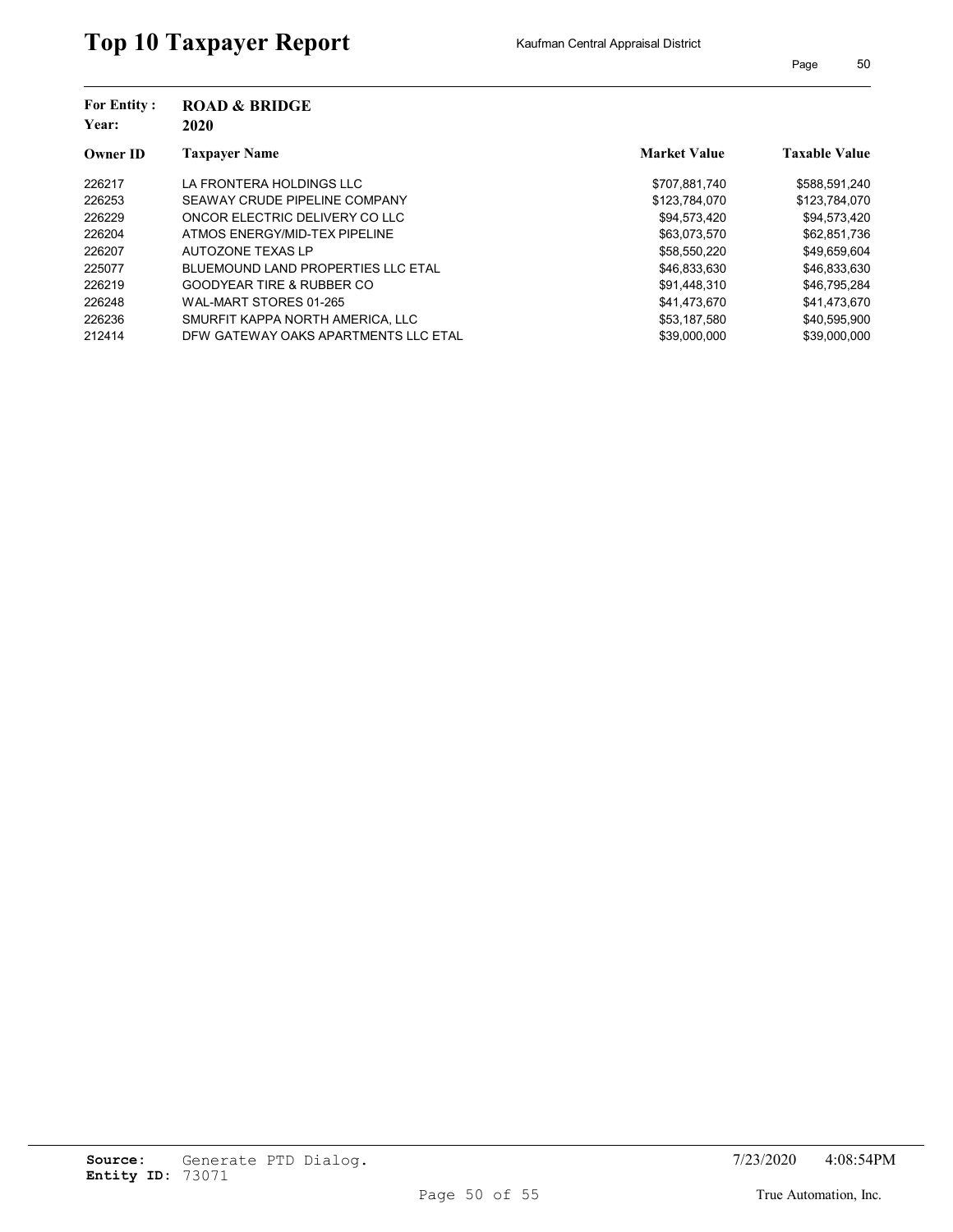| <b>For Entity:</b><br>Year: | <b>ROCKWALL ISD</b><br>2020           |                     |                      |
|-----------------------------|---------------------------------------|---------------------|----------------------|
| <b>Owner ID</b>             | <b>Taxpaver Name</b>                  | <b>Market Value</b> | <b>Taxable Value</b> |
| 189804                      | <b>HGYC LLC</b>                       | \$10,378,610        | \$10,378,610         |
| 76680                       | D R HORTON TEXAS LTD                  | \$9,321,730         | \$8,724,650          |
| 215707                      | <b>CASTLEROCK COMMUNITIES LP</b>      | \$3,730,987         | \$3,730,987          |
| 201743                      | <b>GEHAN HOMES LTD</b>                | \$2,449,820         | \$2,449,820          |
| 206816                      | TRAVIS RANCH MARINA LLC               | \$1,787,360         | \$1,787,360          |
| 211505                      | AVH DFW LLC                           | \$1,286,350         | \$1,286,350          |
| 167995                      | WHEELER RODNEY A & LOYCE H            | \$1,196,890         | \$1,144,743          |
| 189795                      | <b>RILAT TRAVIS S &amp; MARY ANNA</b> | \$1,000,710         | \$975,710            |
| 220435                      | <b>HEATHLAND LLC</b>                  | \$900,000           | \$900,000            |
| 40674                       | LOWRANCE STANLEY D & CYNTHIA K        | \$1,667,190         | \$880.277            |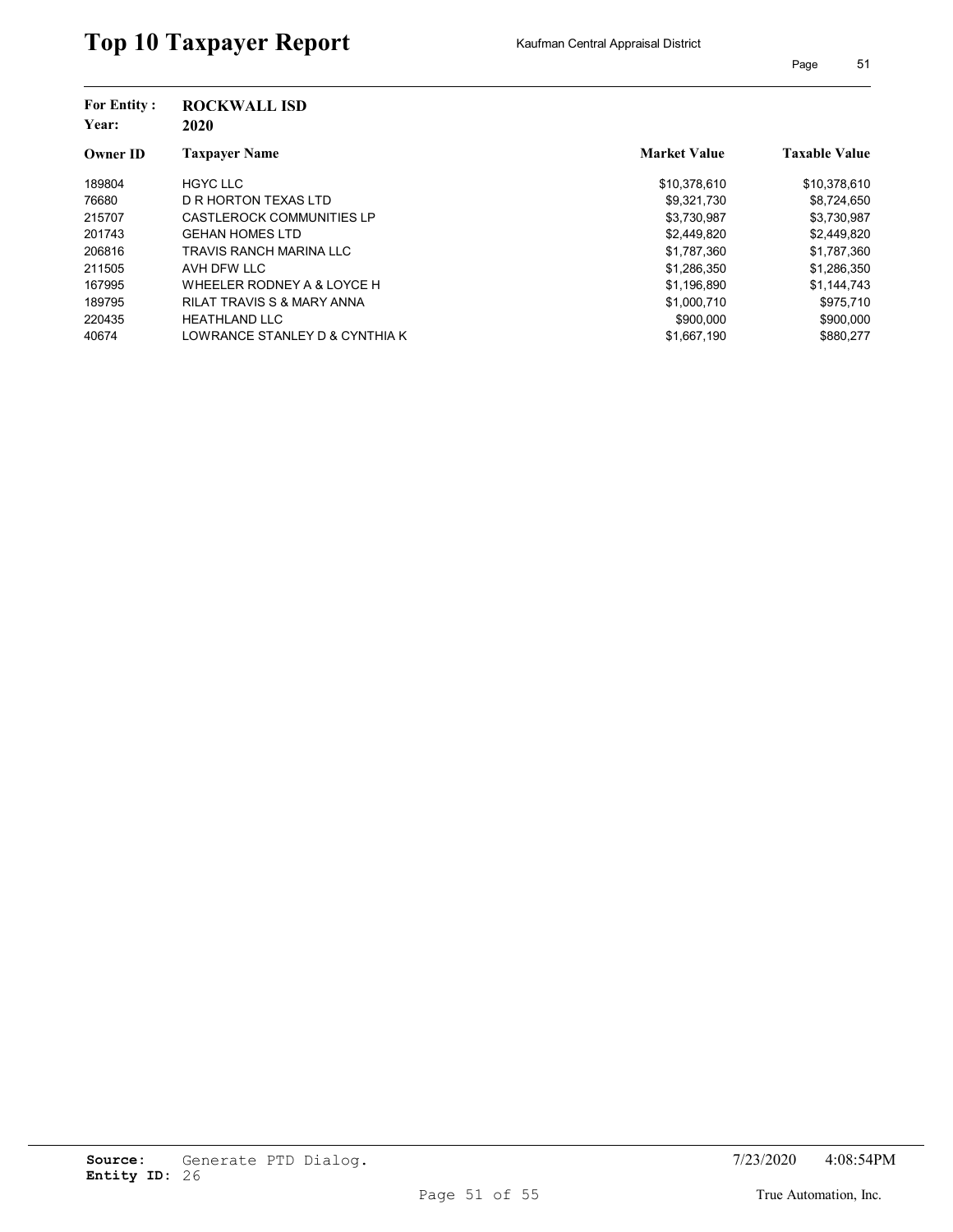| <b>For Entity:</b><br>Year: | <b>SCURRY-ROSSER ISD</b><br>2020           |                     |                      |  |
|-----------------------------|--------------------------------------------|---------------------|----------------------|--|
| <b>Owner ID</b>             | <b>Taxpayer Name</b>                       | <b>Market Value</b> | <b>Taxable Value</b> |  |
| 226253                      | SEAWAY CRUDE PIPELINE COMPANY              | \$25,854,480        | \$25,854,480         |  |
| 219270                      | <b>HANSON AGGREGATES LLC</b>               | \$4,987,120         | \$4,987,120          |  |
| 193770                      | FREEDOM HEALTHCARE PROPERTIES OF TEXAS LLC | \$3,735,280         | \$3,735,280          |  |
| 46032                       | LATTIMORE MATERIALS CO L P                 | \$5,609,730         | \$3,360,680          |  |
| 50564                       | DEERE CREDIT INC                           | \$3,287,510         | \$3,287,510          |  |
| 181980                      | <b>WILBUR ELLIS COMPANY</b>                | \$3,124,060         | \$3,124,060          |  |
| 69183                       | <b>PAPPY S SAND &amp; GRAVEL</b>           | \$1,738,380         | \$1,738,380          |  |
| 199289                      | DADA DG SCURRY LLC                         | \$1,686,190         | \$1,686,190          |  |
| 226229                      | ONCOR ELECTRIC DELIVERY CO LLC             | \$1,382,030         | \$1,382,030          |  |
| 226243                      | TRINITY VALLEY ELECTRIC COOP               | \$1,234,760         | \$1,234,760          |  |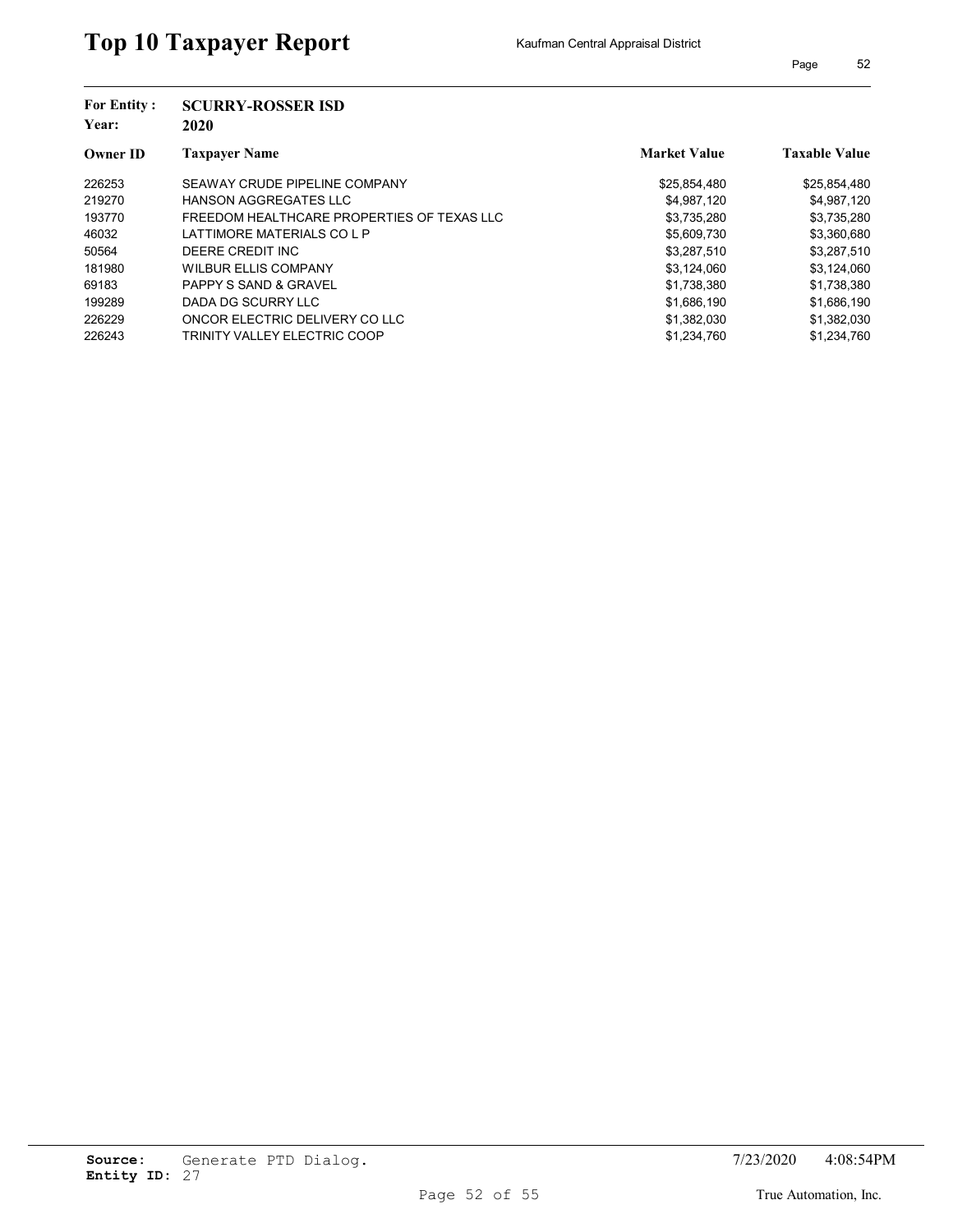| <b>For Entity:</b><br>Year:<br><b>Owner ID</b> | <b>TERRELL ISD</b><br>2020           |                     |                      |
|------------------------------------------------|--------------------------------------|---------------------|----------------------|
|                                                | <b>Taxpaver Name</b>                 | <b>Market Value</b> | <b>Taxable Value</b> |
| 226207                                         | AUTOZONE TEXAS LP                    | \$58,550,220        | \$49,659,604         |
| 226219                                         | <b>GOODYEAR TIRE &amp; RUBBER CO</b> | \$91,448,310        | \$46,795,284         |
| 226253                                         | SEAWAY CRUDE PIPELINE COMPANY        | \$45,533,820        | \$45,533,820         |
| 226248                                         | WAL-MART STORES 01-265               | \$41,473,670        | \$41,473,670         |
| 215732                                         | TX TERRELL AMERICAN LLC              | \$32,950,000        | \$32,950,000         |
| 226229                                         | ONCOR ELECTRIC DELIVERY CO LLC       | \$32,948,390        | \$32,948,390         |
| 226224                                         | <b>MADIX INC</b>                     | \$45,345,370        | \$29,341,566         |
| 226228                                         | OLDCASTLE BUILDINGENVELOPE INC       | \$36,686,660        | \$21,339,332         |
| 208618                                         | TANGER TERRELL LLC                   | \$16,649,860        | \$16,649,860         |
| 191399                                         | <b>BUC-EES LTD</b>                   | \$15,909,580        | \$15,909.580         |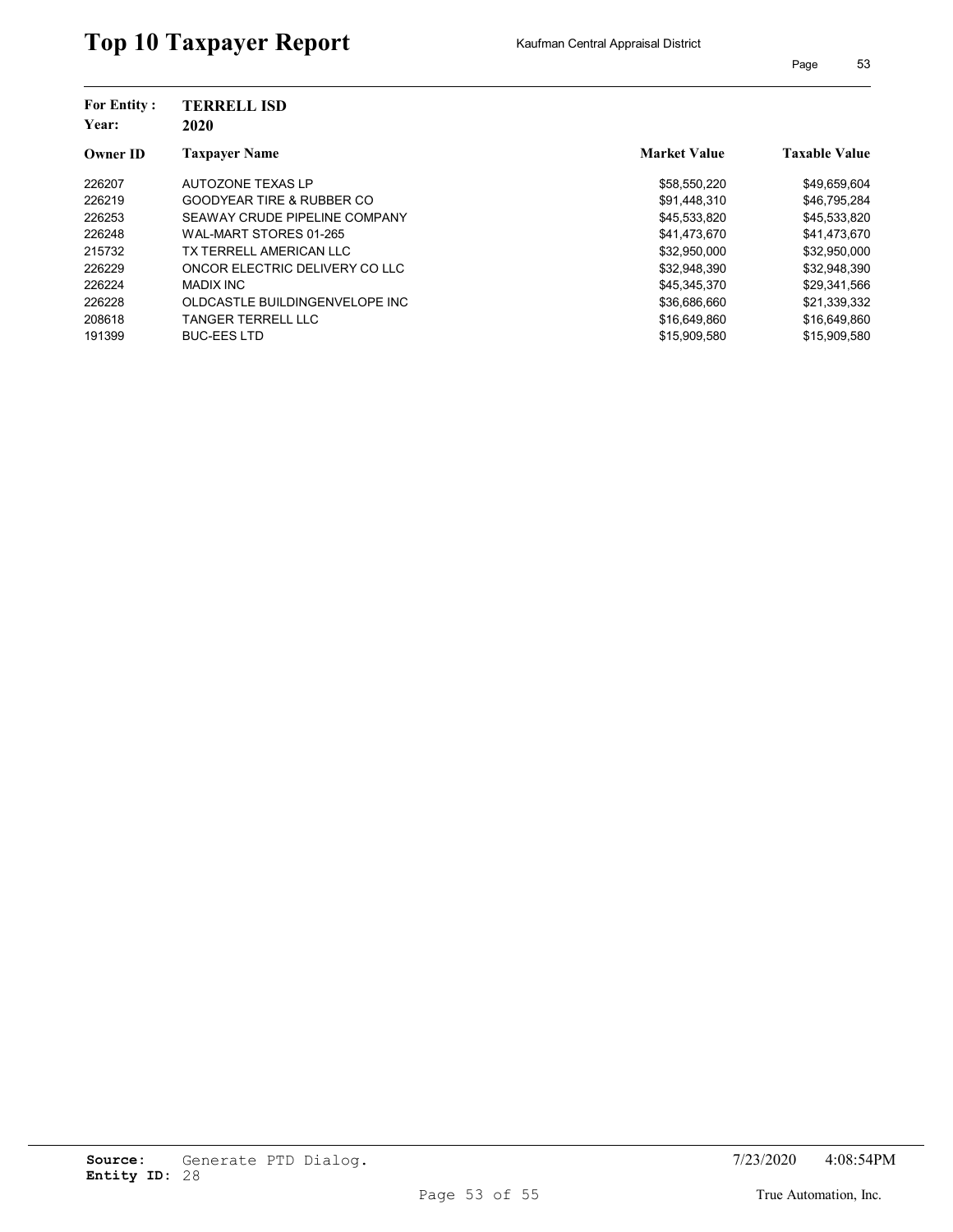| <b>For Entity:</b><br>Year:<br><b>Owner ID</b> | TRINITY VALLEY CC<br>2020           |                     |                      |  |
|------------------------------------------------|-------------------------------------|---------------------|----------------------|--|
|                                                | <b>Taxpaver Name</b>                | <b>Market Value</b> | <b>Taxable Value</b> |  |
| 226229                                         | ONCOR ELECTRIC DELIVERY CO LLC      | \$58,992,110        | \$58,992,110         |  |
| 226248                                         | WAL-MART STORES 01-265              | \$41,225,860        | \$41,225,860         |  |
| 226204                                         | ATMOS ENERGY/MID-TEX PIPELINE       | \$39,184,170        | \$39,104,062         |  |
| 215732                                         | TX TERRELL AMERICAN LLC             | \$32,950,000        | \$32,950,000         |  |
| 226291                                         | SOLAR TURBINES INC                  | \$27,384,210        | \$27,384,210         |  |
| 226228                                         | OLDCASTLE BUILDINGENVELOPE INC      | \$36,686,660        | \$22,872,671         |  |
| 226245                                         | UNION PACIFIC RAILROAD CO           | \$20,906,180        | \$20,906,180         |  |
| 226284                                         | NUCOR CORPORATION                   | \$18,151,010        | \$18,151,010         |  |
| 39391                                          | WAL-MART REAL ESTATE BUSINESS TRUST | \$17,885,972        | \$17,885,972         |  |
| 208618                                         | TANGER TERRELL LLC                  | \$16,649,860        | \$16,649.860         |  |